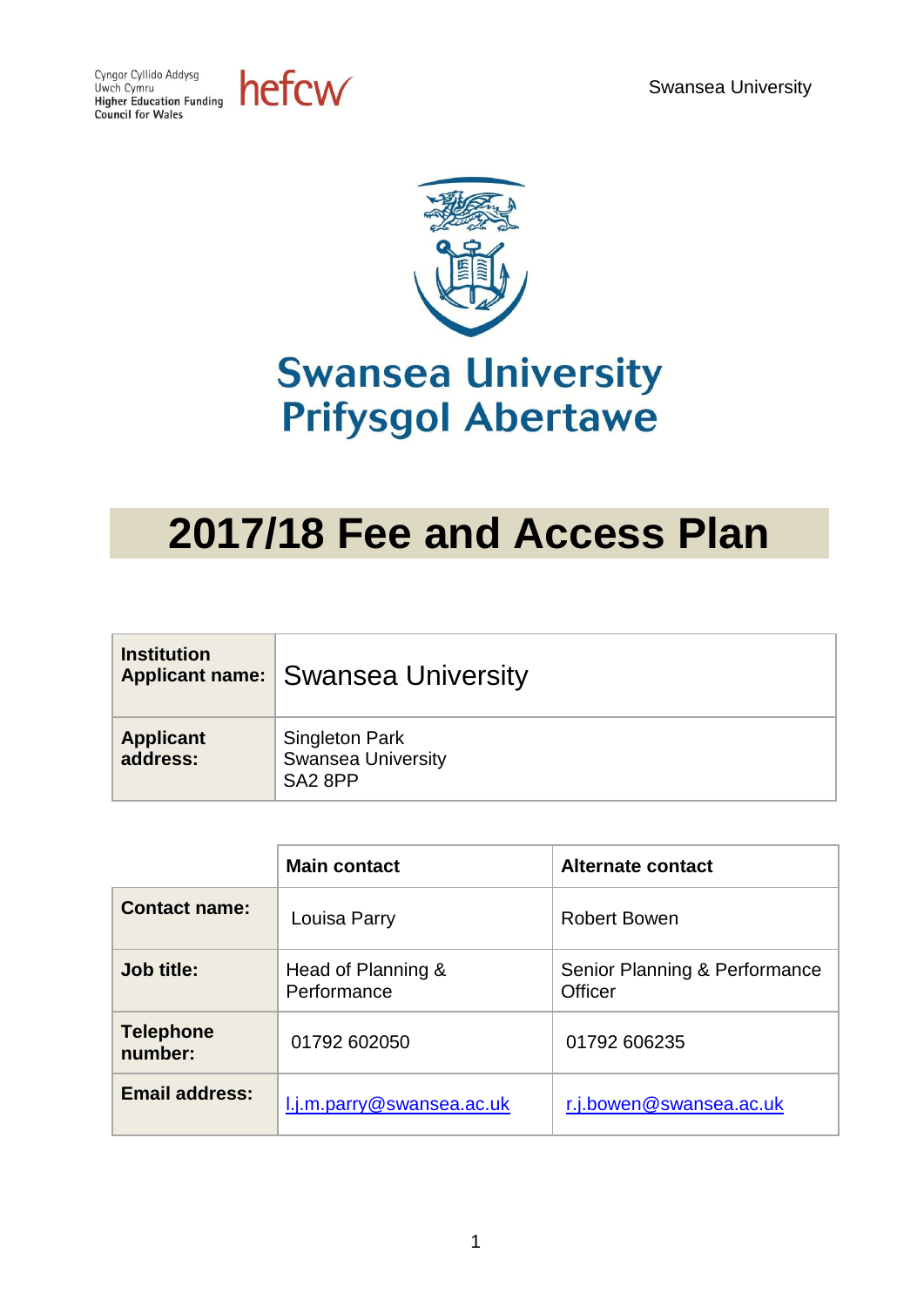# **2017/18 Fee and Access Plan:**

# **Focus and Contents**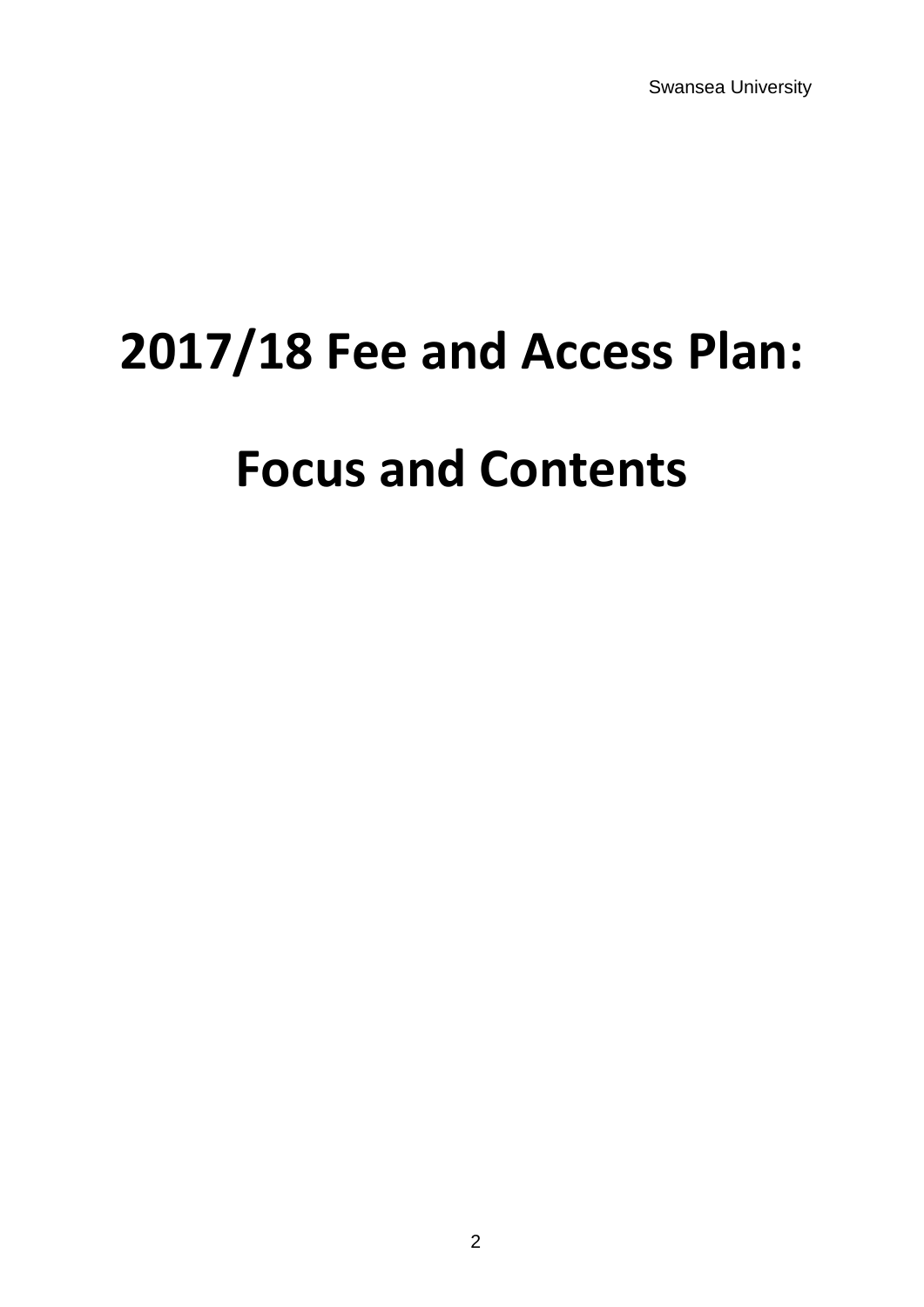#### **Executive Summary**

Swansea University's Fee & Access Plan is a demonstration of our commitment to provide an inclusive study environment that supports under-represented groups and all students to achieve within higher education. This **inclusive approach** is in line with the Welsh Government's policy statement relating to widening access… "Higher education should be available to all those with the potential to benefit regardless of age, gender, mode and level of study and country of origin and background..."

The focus and content of the plan is based around activities, services and initiatives that will help support all students including under-represented groups to progress and achieve. The under-represented groups featured within this plan have been chosen based on current HEFCW widening access priority groups and from a review of our student profile data. Typically, these students will be those from disadvantaged backgrounds, with protected characteristics and/or groups that are under-represented within our student population.

The content of the plan is firmly based on the Welsh Government/HEFCW measures around Equality of Opportunity and Promotion of HE which can be summarised to the following themes:

- Attracting students to participate in HE (also by helping then to understand the value of HE) particularly those from under-represented groups / disadvantaged backgrounds.
- Activities and support services to help students progress, complete, attain and remain in higher education.
- Activities to improve the student experience.
- Provision of effective information to help students understand how to access higher education and support including knowing how much their course will cost.
- Provision of high quality academic and welfare support.
- Support to progress to further study/employment.
- University engagement and regional collaboration.
- Improve the quality of learning, teaching and student experience.
- Strengthen the employability of Welsh Graduates.
- Promotion of Welsh HE including international promotion.
- Delivery of sustainable HE.

In addressing the Equality of Opportunity and Promotion of HE measures the University has committed around 17% of the income it will generate in 2017-18 from student fees equating to £16.9 million (£13.9M in the 2016-17 plan). This investment will be used to provide a variety of services and functions that attract, support, retain, develop and help students from under-represented groups (and all students) succeed in higher education. In addition, the investment will also be used to promote and improve the impact of Welsh higher education at a local, regional and international level.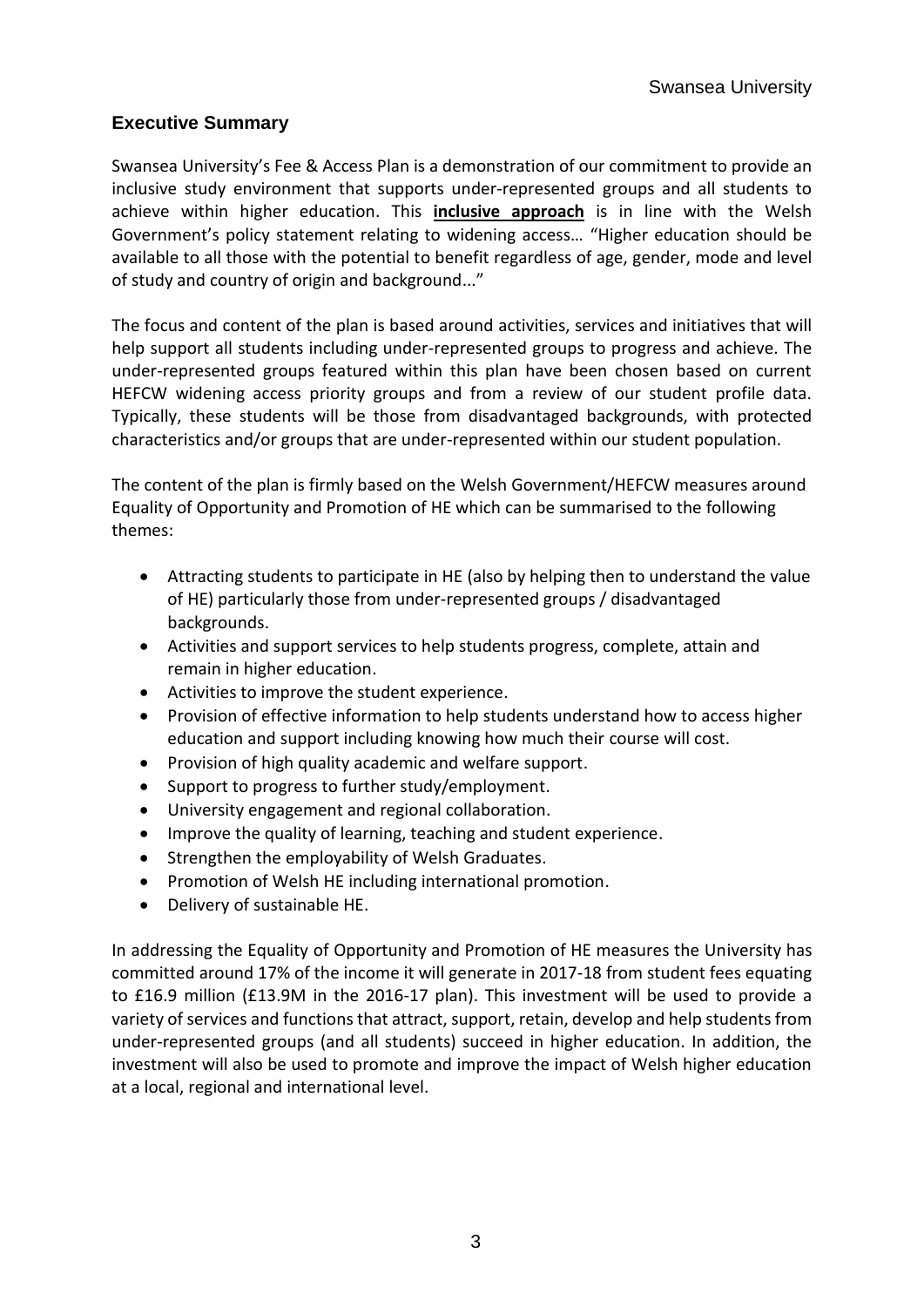#### **The Student Voice**

Swansea University and Swansea University Students' Union work in partnership to support the capture of high quality feedback on the University student experience. The focus on students as partners has seen the enhancement of the student voice in University affairs through representation, participation, engagement, and the development of a Student Engagement and Partnership Team who work closely with the Students' Union. The University is mindful of the principles that underpin excellent working relationships between Higher Education Institutions and Students' Unions that have been identified in the Relationship Agreement.

The Student Charter has been reviewed and re-launched this session and sets out how working together we will:

- Ensure student representation through the full time officers
- Provide opportunities for students to give feedback on their programme of study and experience at Swansea University
- Work in partnership with the Students' Union to ensure strong student representation within decision making bodies so that students are appropriately informed, listened to and provided with feedback
- Demonstrate our commitment to the principles of the Wales Initiative for Student Engagement (WISE Wales) and the role of students as partners

This Fee & Access Plan builds upon the work undertaken to develop our previous Fee Plans and our Strategic Plan 2012-2017. Student representatives have been involved in the process of developing these documents, which share core elements regarding setting the strategy for the institution, and how we implement that strategy.

As part of an ongoing dialogue, the Swansea University Students' Union have participated in regular meetings and in discussion forums with senior University academic and administrative managers, reviewing different aspects of University business which impact upon the Fee & Access Plan (examples include how we engage with potential applicant students and managing performance) and implementing the plan, including the work of our teaching, employability and widening access academies. A full Council and Senior Management Team away day took place in April 2015, which involved our Council members and Student representatives in addition to our usual discussion forum attendees, with a full day's engagement with the issues in hand. The Student Union Chief Executive is now a part of the University's Professional Services Management Team.

Alongside our usual, sustained process of engagement with our student representatives wherein we have discussed Fee & Access Plan issues. In drafting the 2017/18 Fee & Access Plan we have engaged with the Students' Union. The approach to developing the Fee and Access Plan was discussed at the Student Partnership and Engagement Committee on the  $1<sup>st</sup>$ of March. The Students' Union were members of the Fee & Access Plan Development Group and there has been an in-depth engagement on the plan with the Education Officer. This has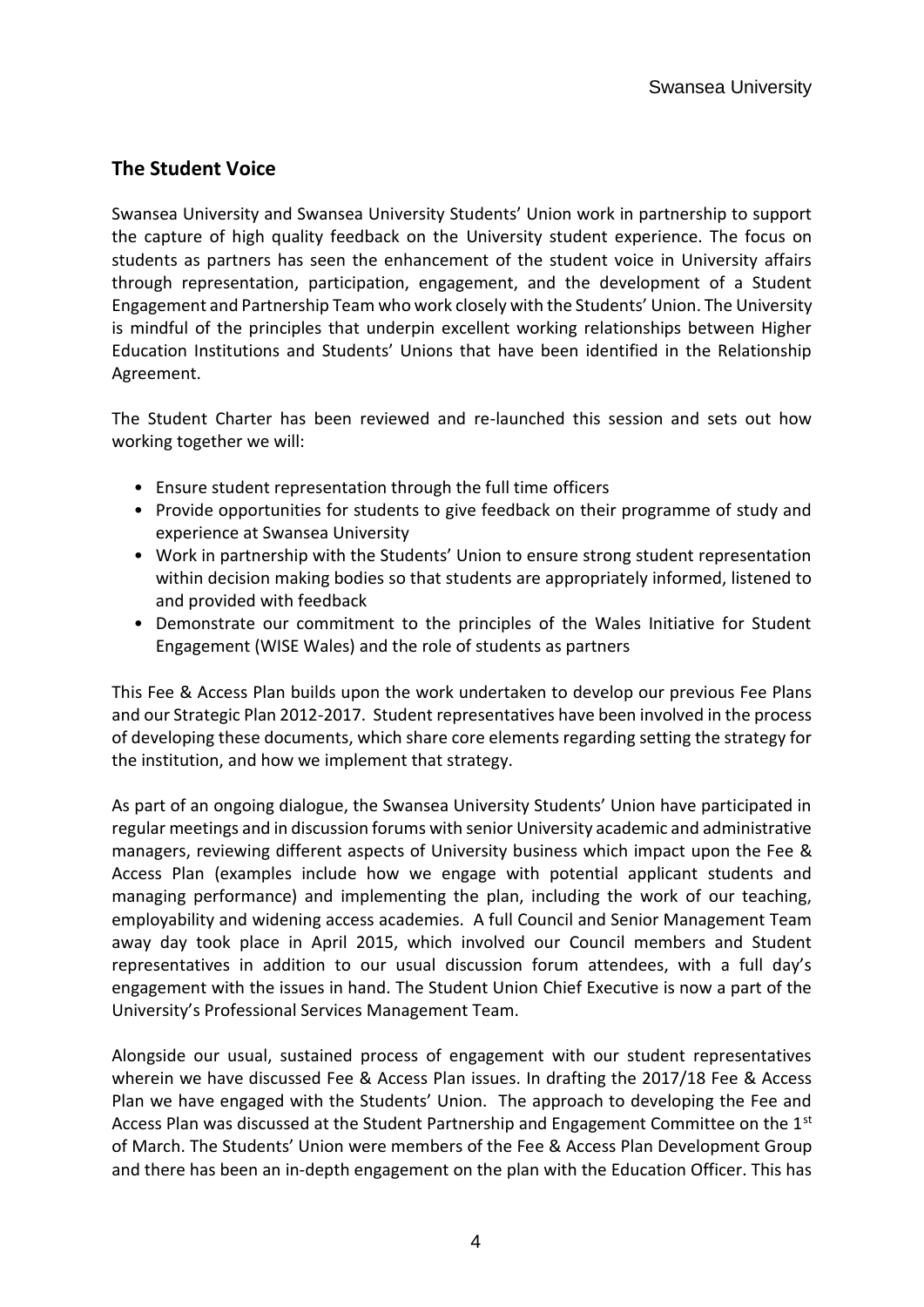been fundamental to shaping our approach to under-represented groups in the plan and ensuring future provision or the review of future provision for these groups are included. Drafts of the Fee & Access Plan have also been circulated via email to the Students' Union Full-time Officers for comment. The final version of the Fee & Access Plan prior to publication will also be agreed by the Students Union. Student engagement at Swansea and in the development of the fee plan is aligned to the principles in the Universities UK/NUS report Breaking down the barriers to Student Opportunities and Youth Social Action.

### **Strengthening the Student Voice**

Swansea University already has strong links with the student body across many planning and review activities to ensure the student voice is heard and informs future decisions. For example, the University's Learning and Teaching committee already benefits from student representation. However, the University is always seeking to improve these links and representation and will engage more effectively with our students through the following activities:

- 1. Enhancing our commitment to student engagement through the representation of the 'student voice' at all levels of the institutions decision making processes including the introduction of a Student Window at the beginning of every meeting.
- 2. The University has invested in a new Students' Union building on the new Bay Campus which formally opened in December 2015. This new facility provides the Students' Union with the opportunity to enhance engagement with students on the Bay Campus through formal meetings, social activities and democratic activities
- 3. The creation of a dedicated Student Engagement and Partnership team based within Academic Services will be a major enhancement of our ability to support and enhance the student voice across the institution. This team which works in close partnership with the Students' Union has already succeeded in delivering our best ever response rate to our NSS and other student feedback surveys.
- 4. We have reviewed and updated the Student Affairs Committee a formal subcommittee of the University's Council which has become the Student Partnership and Engagement Committee.
- 5. We have worked closely with the Students' Union on our Bay Campus facilities and services through the Bay Campus Implementation Group and a joined up approach to communication and problem solving.
- 6. We have developed dedicated feedback mechanisms for the Bay Campus [Bayfeedback@swansea.ac.uk](mailto:Bayfeedback@swansea.ac.uk) which channels student feedback via one route to relevant stakeholders for response and action. This has led to the set-up of a [feedback@swansea.ac.uk](mailto:feedback@swansea.ac.uk) portal for all student feedback
- 7. The STEP4 Excellence programme which is a major university strategic change initiative aimed at delivering ongoing improvements in the quality of the student experience. One of the 4 themes of the STEPExcellence programme is Student Engagement and this theme has made a series of recommendations to enhance student engagement, representation and participation including the phased roll out of a student voice platform, college student fora, college student engagement leads,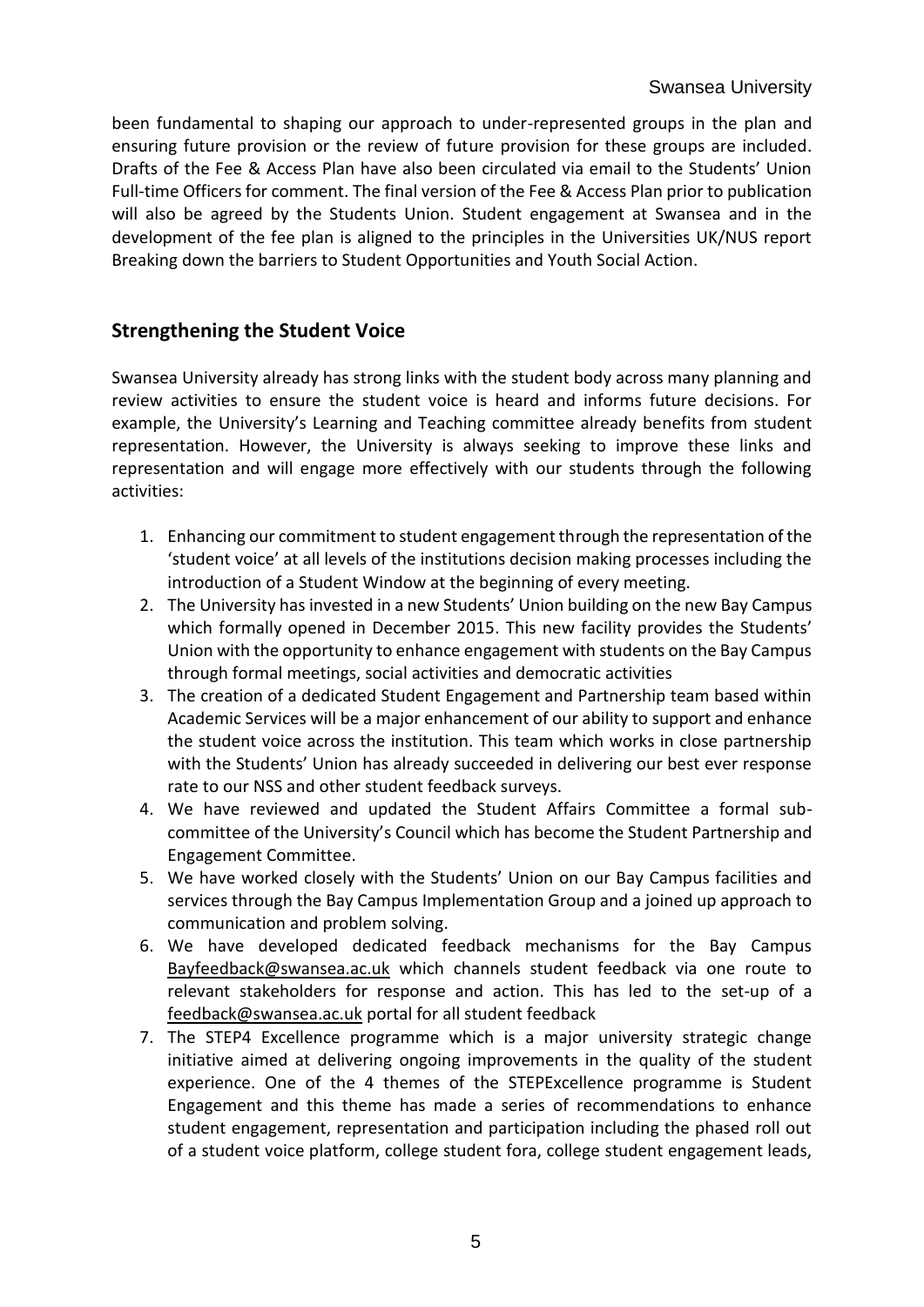enhancement of student representatives and the development of an academic societies toolkit.

- 8. We have developed a roadmap for student feedback which shows students how their feedback opportunities are spread across the academic year and when their feedback loop will be closed.
- 9. We are developing a data sharing platform which will ensure that feedback from students is shared across users so we make best use of it and do not repeat requests for feedback.
- 10. The University is committed to the continued improvement of the Students' Union and works in partnership with the Students' Union to support this as well as supporting them financially. The university significantly increased this financial support for this year.
- 11. The Students' Union has delivered significant improvements to their democratic processes through online engagement, training and an election results night. This has resulted in over 23,000 votes being cast in the SU elections.
- 12. Include student representatives in the student feedback (NSS and other surveys) action planning process at a College and university level.
- 13. Continuing to engage with our student body through the Students' Union and to support the excellent work of Discovery Student Volunteering Swansea
- 14. Making significant improvements to our communication with students including retaining customer service excellence accreditation across our support services and the further enhancement of our online, social media and email communication.
- 15. Implement the behaviours referenced in our Student Charter
- 16. Increasing college representation at undergraduate level by recruiting more representatives per college

## **The contribution of the student voice, and partnership working, to governance and quality.**

As set out above the university has a long term, committed approach to working in partnership with students and the Students' Union both in relation to the assurance and enhancement of academic quality and the University's governance.

Students are members of all University senior governing bodies - the Council and the senior academic decision making body, the Senate. They are also members of Senate Sub-Committees which cover academic areas including the Learning and Teaching Committee, Academic Standards and Quality, and the Academic Regulations and Cases Board. Students are also represented in the programme review and approval process on the Programme Management Board and the Programme Approval Committee. Student representatives at this level are usually full-time officers of the Students' Union but also include some College representatives and part-time officers of the Students' Union.

At College and subject levels, students are represented by College and subject representatives on the College Learning and Teaching Committees, Boards of Studies and in College Staff-Student Forums. Feedback from student representatives forms a major part of the agendas of boards of studies and college student forums.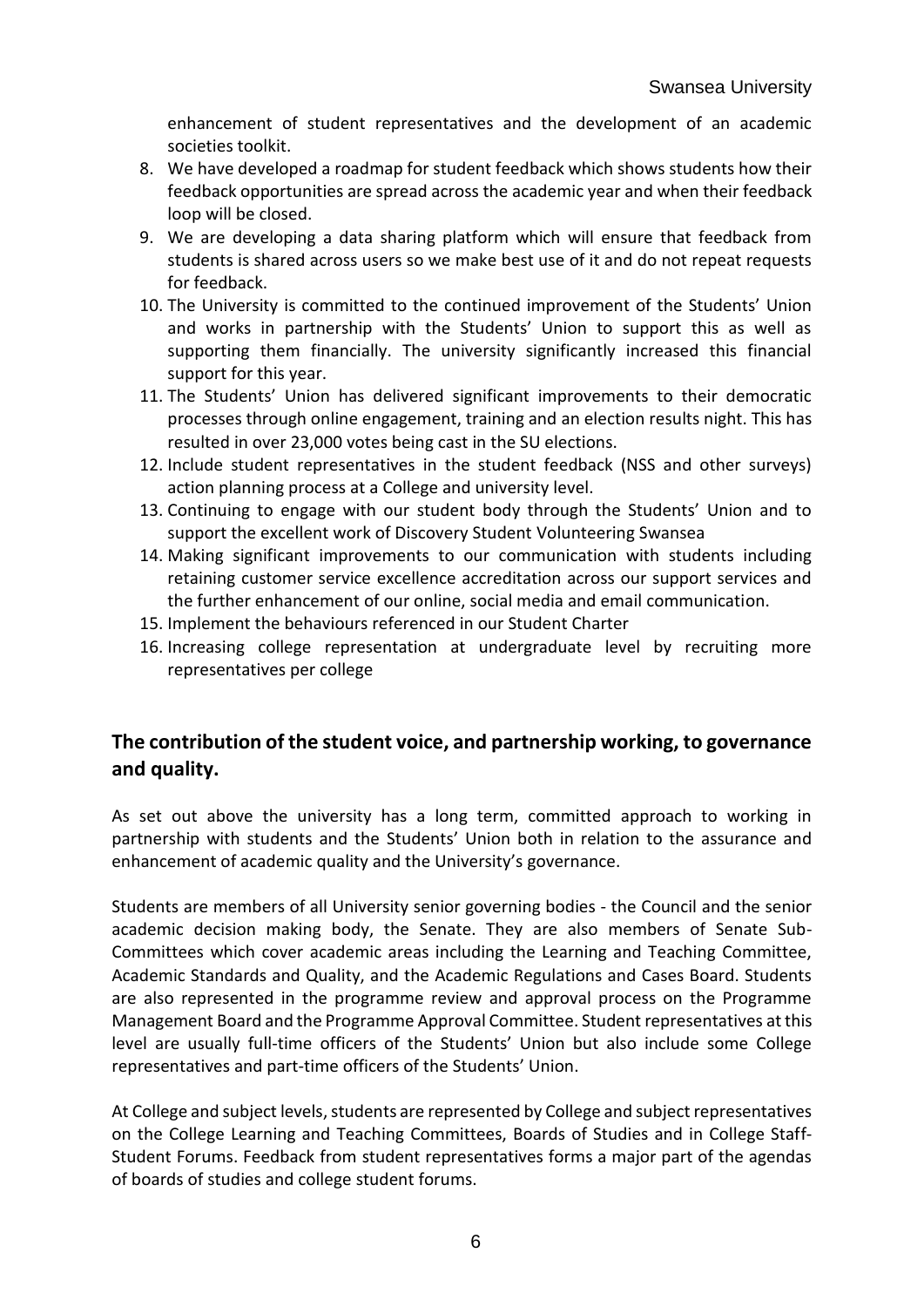In relation to quality processes, students are represented on the university quality review processes on the panels of Periodic Reviews and Student Experience Enhancement Reviews (which are usually triggered by student feedback). Students are also invited to these panels to give feedback on their academic experience.

Student feedback through survey responses form a major part of the quality review processes and the high response rate at Swansea enables us to have very robust data on student satisfaction with their programmes. Student feedback at module level also contributes to staff professional development reviews.

The university has a relatively small amount of provision which is provided by partners. Students are represented on Boards of Studies in these partner organisations and meet regularly with members of the University faculty to provide feedback to the institution. The student voice and student feedback is also captured by Learner Voice surveys within our partner institutions which feed back to the link tutor for each college.

We involve students in the establishment of our new provision within our partner organisations and meet with them as a part of our programme approval processes.

Students are represented on the University's main governing body the Council. The Student Partnership and Engagement Committee (SPEC) is a sub-committee of Council and all the fulltime officers of the Students' Union are members of the SPEC.

The Students' Union Full-Time Officers meet regularly with the University's Senior Management Team in the SMT-FTO meeting. Students are also involved with major University projects and change initiatives such as the Bay Campus Implementation Group, Travel Plan Working Group and Sports Strategy groups. The Student Union Chief Executive is also a member of the Professional Services Management Team.

#### **Student Volunteering and Breaking down the barriers**

The University actively supports student volunteering through opportunities across the university including sustainability, as student ambassadors and across our colleges as well as in the Students' Union and in our Charity - Discovery - Student Volunteering. Volunteering across these activities is aligned to the principles set out in the Breaking down the barriers document. Discovery which received the Queens Award for volunteering in 2014 celebrated its 50<sup>th</sup> anniversary in 2016 and students from throughout its history came back to Swansea to join the celebration.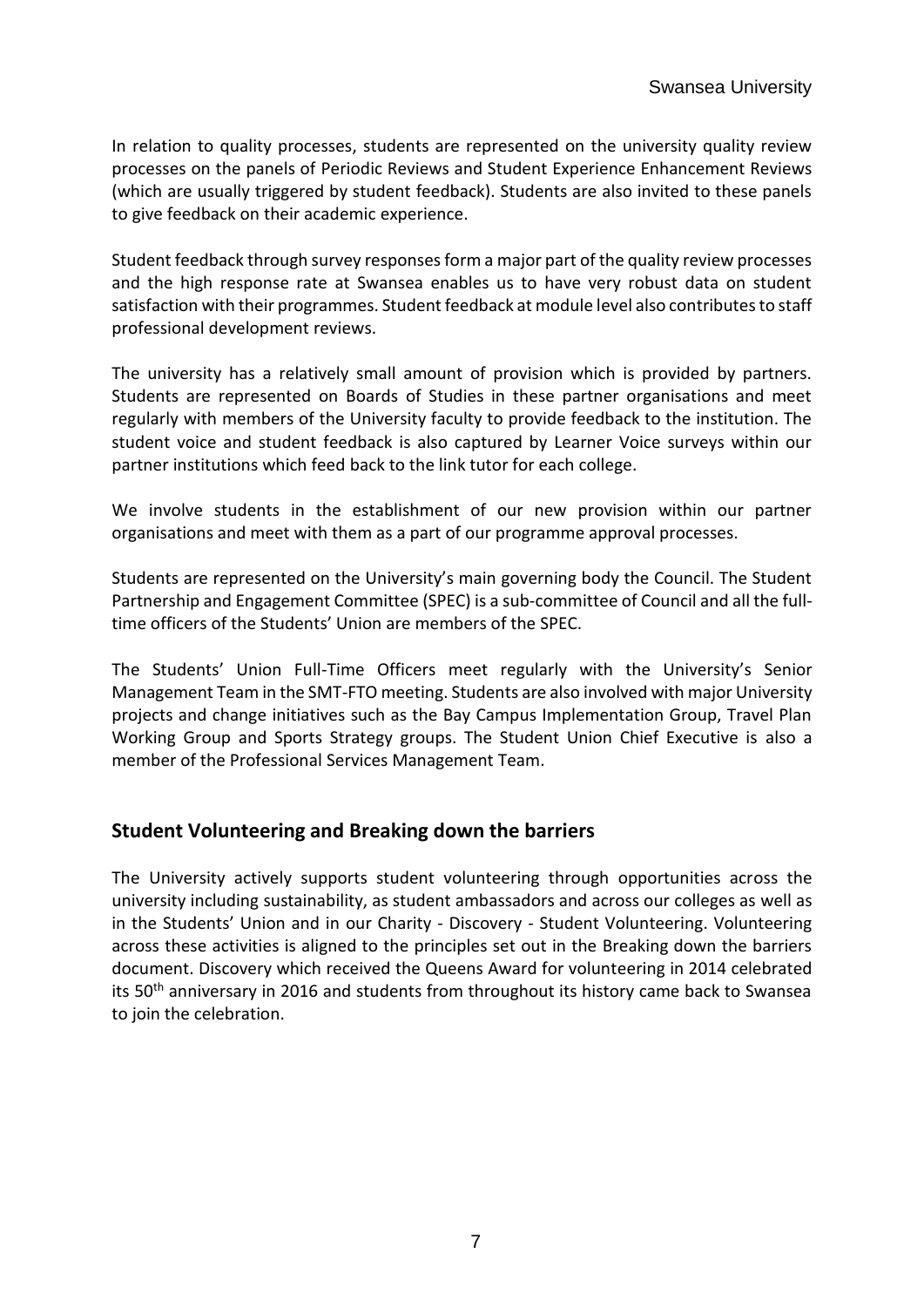## **How proposed fee levels, including aggregate fee levels, are communicated to students.**

Our website will contain detailed information on fee levels in line with the Competition & Markets Authority regulations for Higher Education so that students can clearly see the aggregate or total cost of their chosen degree. The website will also include details of accompanying support available to students as soon as this has been agreed with Higher Education Funding Council for Wales (HEFCW) (or provisional information if appropriate). The website will include:

- 1. Clear information on fee levels for each programme and how much students should expect to pay for the duration of their programme (also included in our programme-level Key Information Sets);
- 2. Clear information about typical additional costs that may be incurred during particular courses such as the need to purchase lab coats, personal equipment or anticipated costs relating to field trips etc.
- 3. Links to other sources of information and support including the Student Finance Wales website which includes calculators that allow students to quickly see what the costs of study are and what support is available for them;
- 4. Information specifically covering students who: defer entry; study abroad; study part-time; re-sit all or part of a year; or study at a non-degree level; and
- 5. Information for students studying at Swansea University from England, Wales, Scotland, Northern Ireland and elsewhere in the EU.

Student finance talks at University Open Days will provide clear information for parents and students on fee levels and the statutory funding packages and university bursaries available. The admissions and student recruitment team will make this information available to prospective students and their parents through their work in Schools and HE recruitment fairs and conventions. We support the South West Wales Reaching Wider Partnership who works to make this information available to students who are currently under-represented in higher education.

We will write to students applying for entry from 2017/18 to notify them of the fees, the arrangements for paying fees and the support available to them. We will provide to them information on fee levels for each year of their programme of study (in order to calculate the aggregate fee for the entire programme), when that information becomes available to us. We will also write to students applying to Swansea University for entry in 2017/18 deferred from the previous year to notify them of the fees.

We will also write to current students who may be affected by changes to the fees if they choose to move to another course or have to re-sit to provide them with the appropriate information.

In addition to Tuition Fee charges and living costs, certain programmes (or modules) may attract further mandatory or optional costs necessary for students to fully participate and complete their program of choice. Students will need to budget for these costs separately as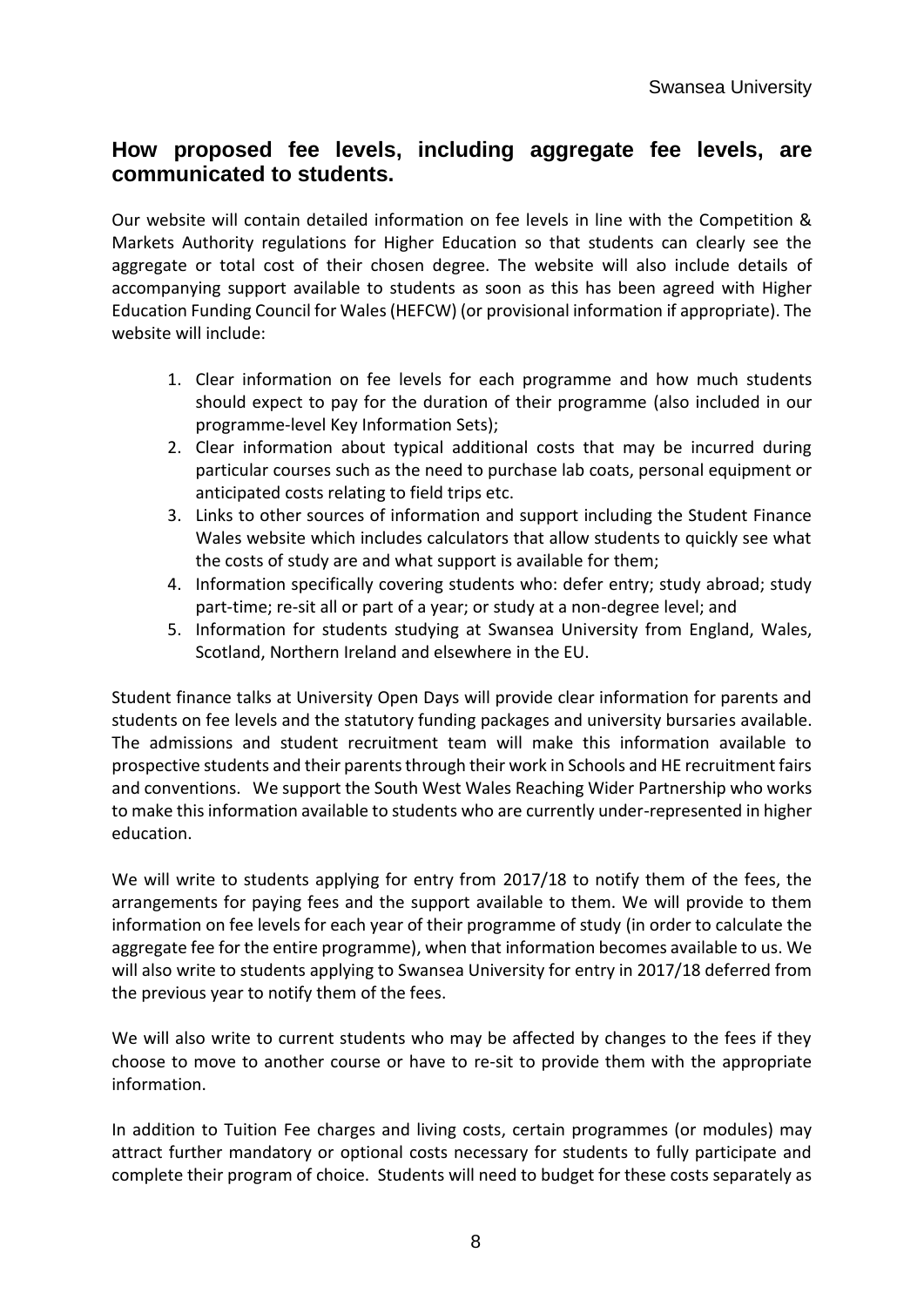they are not included in the overall Tuition Fee charged. Such costs can include fieldwork trips, travelling expenses for work or study placements, laboratory and equipment costs or CRB checks specific to the program. The University and its franchised partners will continue to strive to minimise the number and scale of any additional costs but details of any additional costs will be published on individual programme web pages and will be included in the programme information sent to applicants at the point of offer.

The University's Money Advice and Support Office (MASO) will provide information to current students through 'drop in' advice sessions, through the University's dedicated online portal and by telephone and email. The services available from the MASO are widely advertised via talks to students, presence at open days, Welcome Fairs, via emails and Bulletin Board announcements, and in various events and posters around campus.

There is also a full-time Student Communications Officer to lead and support effective communications with students.

Any changes in fee levels will be communicated to current students. This information will be made available to prospective students immediately via the website.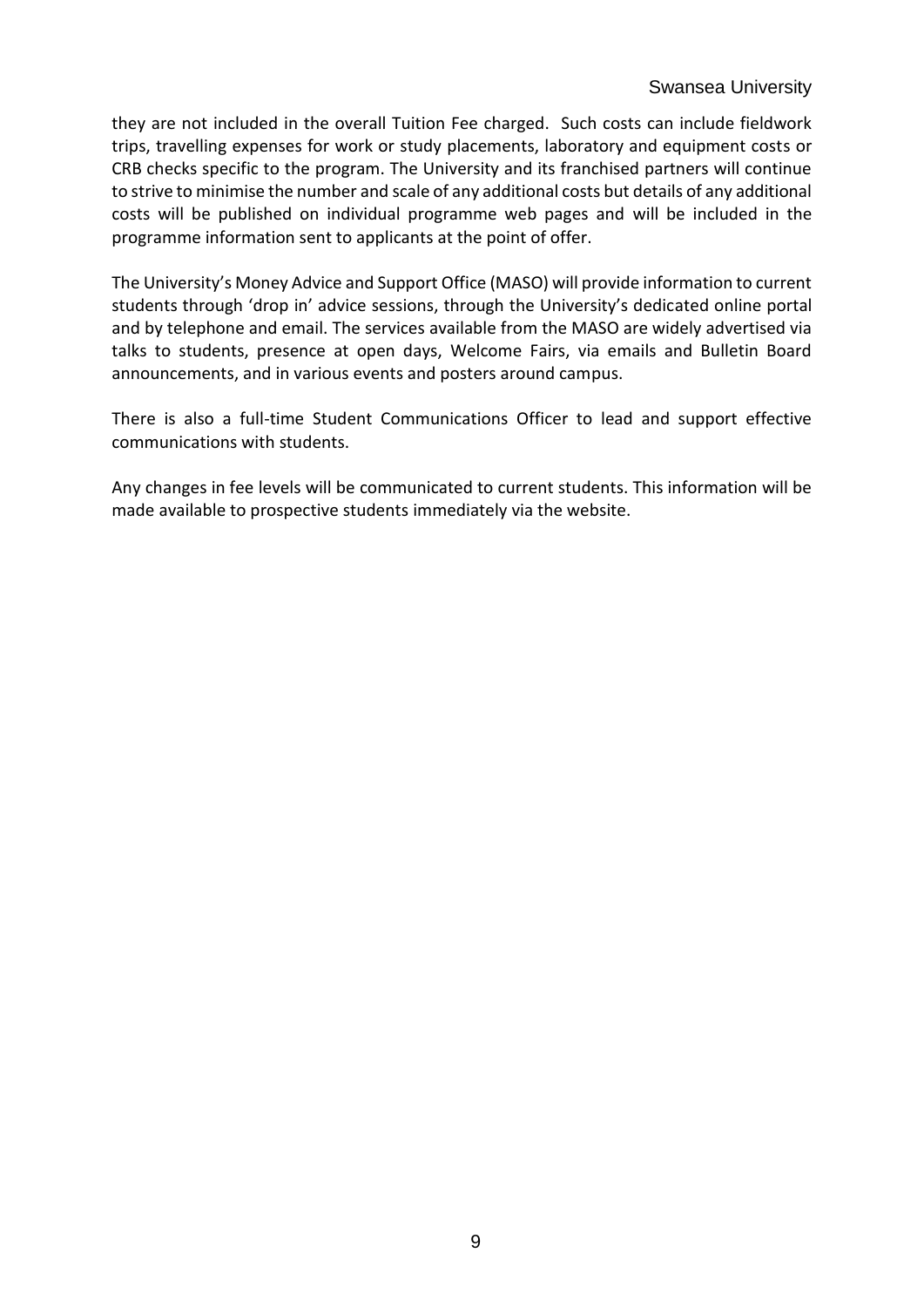### **Rationale for Fee & Access Plan Strategic Approach and Objectives**

Swansea University adopts an **inclusive approach** to the provision of higher education in line with the Welsh Government's policy statement relating to widening access... "Higher education should be available to all those with the potential to benefit regardless of age, gender, mode and level of study, country of origin and background…" and supports the following HEFCW Corporate Strategy 2013-14 – 2015-16 outcomes:

- Improved access and progression for people in locations where such opportunities are low
- Increased number of students who successfully complete their learning objectives
- Improved part-time learning opportunities are offered.

Our rationale is also based on the following:

- i) Swansea University has been a very successful widening access institution for more than 30 years, and has already attained a high level of performance in attracting students from under-represented groups.
- ii) In terms of active recruitment in Wales, competition from English HEIs for Widening Access students has been stronger than expected, and more than in previous years.
- iii) Our levels of student retention have also been consistently high.
- **iv) The services and provision we provide to support students through recruitment, retention and attainment are aimed at and available to all students but we recognise particular groups of students (e.g. under-represented groups) are likely to benefit more from this support.**

Swansea University's investment in the Promotion of HE is in line with the Welsh Government's policy statement on higher education in relation to employability, delivering a "diverse and distinctive student experience" and enhancing quality, and supports the following HEFCW Corporate Strategy outcomes:

- Continuing efforts are made to deliver an excellent student experience;
- Ensuring that the student voice strengthens higher education;
- Study through the medium of Welsh takes place in a wider range of programmes and locations across Wales;
- The internationalisation of higher education in Wales, with Wales outperforming the UK-wide rate of change in the recruitment of overseas students;
- Ensuring employability is a key outcome of the higher education experience;
- Higher Education's impact on Welsh economic prosperity; and
- To ensure more people in Wales experience higher education and are equipped with higher level skills.

Reflecting on the content, focus and performance of previous fee plans it has been acknowledged that our level of support to students is of a high standard. Due to our inclusive approach, we already provide support to students from under-represented groups including money advice and academic study skills. However, where appropriate, targeted support for specific student groups has also been made available e.g. for students with disabilities. In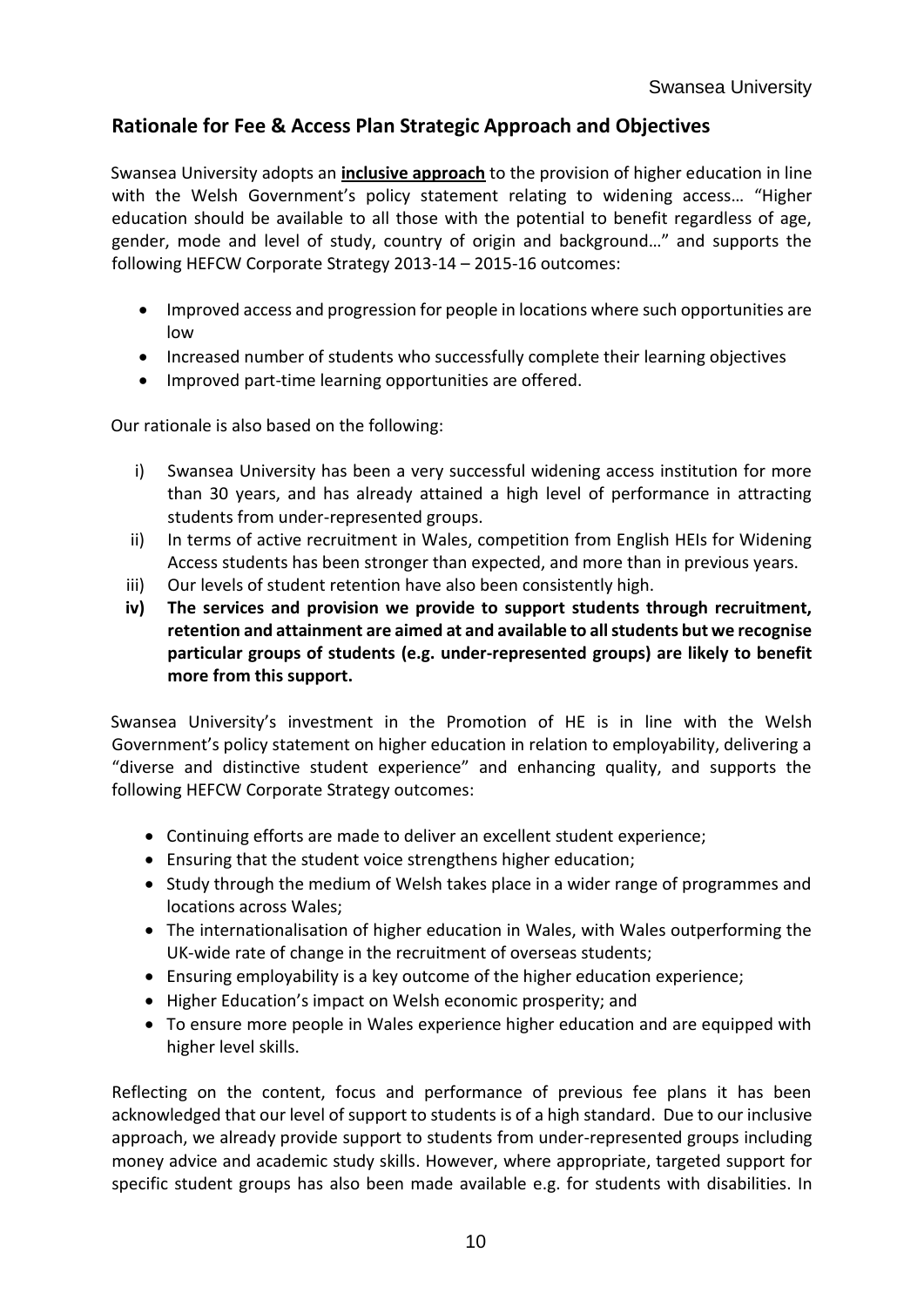addition, the review of previous fee plans allowed for gaps in provision to be identified. For example, the support offered to Asylum Seekers is currently quite limited and is something the 2017-18 Fee and Access plan is seeking to address.

In terms of the outcomes and performance of the targets within previous fee plans, we are satisfied with the results achieved particularly when taken against a context of increased competition from within and outside of Wales (e.g. the removal of the recruitment cap in England, reduction in the number of overseas students across the UK, the finite widening access/participation populations that all UK universities are targeting and the differential funding arrangements that exist between Welsh and English HEIs) and the University's drive to rapidly increase student numbers to support our strategic objectives. The majority of targets over-achieved and some were set to maintain proportions (e.g. the proportions of students from widening participation areas) which is a challenge in itself given that our student population is significantly increasing (i.e. the proportion stays the same but the numbers of students attracted to achieve that proportion will increase).

In terms of the lessons learnt from previous fee plans and other widening access provision we acknowledge that student expectations are changing over time and the University needs to be responsive and maintain accessibility of provision. For example, for money advice and support, most students now prefer at the first stage to apply online for assistance rather than meet with an adviser. However, drop in sessions are still available to ensure provision is inclusive.

The University, has also acknowledged that a greater understanding of the factors impacting students in terms of participation, retention and attainment is required especially when viewed for different under-represented groups. For example, our levels of non-continuation have always been very good especially for a research intensive institution – typically less than 5% for all students. However, when viewed for different under-represented groups this can vary greatly from 5% to 10%. The exact reasons why need to be established so the University can determine what initiatives it may need to put in place to address this issue across the board or for particular under-represented groups.

Previous fee plans have been quite generic in their approach and our focus had already started to shift to examine individual student groups (i.e. BAME attainment gap). These differential outputs and outcomes for different student groups was key to the development of work to examine student analytics. This activity has led to a successful pilot of a **new attendance monitoring system** for all timetabled teaching in February 2016, the system will now be introduced across the University from September 2016. The systems enable us to see the pattern of attendance for individual students on a daily basis thereby facilitating early intervention for those not engaging. Further developments in the area of learner analytics are ongoing and the University is engaging closely with JISC (UK higher, further education and skills sectors' not-for-profit organisation for digital services and solutions).

As part of the **Enhancing Degree Outcomes Project (EDOP)** which began in 2016, a task and finish group is being set up to analyse student progression at all levels in all subject areas. The group will look at the influence of widening access and protected characteristics including **BAME** and specific **gender groups** on student progression and final degree outcomes.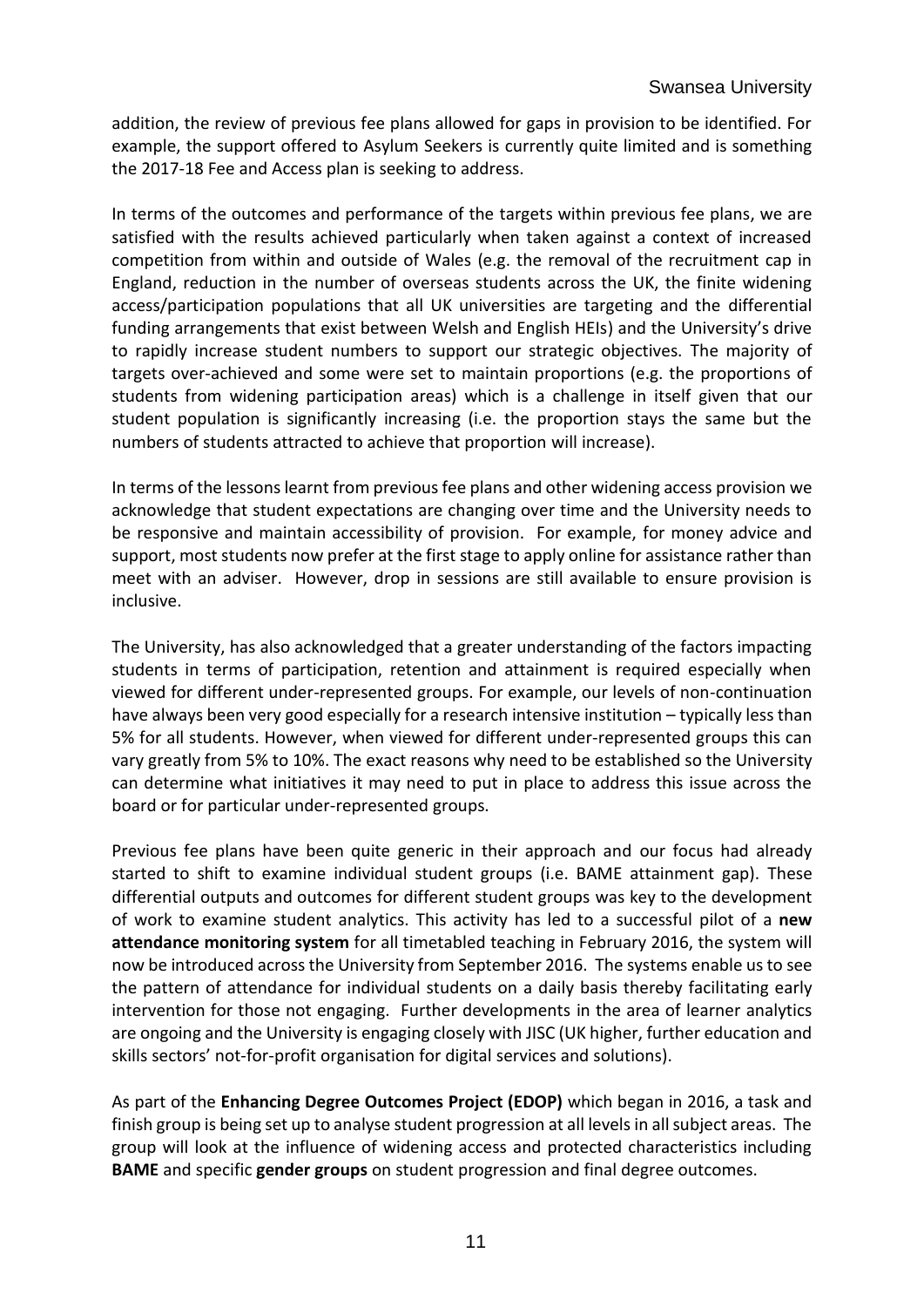With the requirement to attract more students from disadvantaged backgrounds and the increased competition for these students particularly from England; the University is also currently undertaking a **Widening Access Review** examining our activity to encourage underrepresented groups to enter HE and how we can ensure that resources are utilised to maximum effect.

Our significant staff resource delivers many activities to support students in their own subject areas. In order to better understand and support the sharing of good practice we have already started to conduct activity audits to understand what is currently available, who is conducting it, when is it done and which students it is aimed at. In addition, a Community of Practice for staff has been set-up for academic and support staff to come together and discus their activities, share experiences and contacts and more importantly provide an opportunity to work together more strategically with the intention to produce one programme of coordinated interdisciplinary activity that runs across multiple years that everyone will contribute to. We have also improved the way that schools can find out about the various widening access and outreach activities we have available to them from our online Schools and College Outreach Programme offering a menu of activities which they can find out about and make enquiries.

In terms of the level of investment in the categories of provision within the plan, overall the University is required to invest no less than the £13.9M invested in 2016-17 and therefore the University expects to invest £16.9M of its total fee income in 2017-18. This investment is embedded within the many services that support equality of opportunity and promotion of HE and the rationale for providing these services (e.g. Disability Office, Swansea Employability Academy, Swansea Academy of Inclusivity and Learner Support, Student Support Services, Student Recruitment) is based wholly around providing an inclusive learning experience that attracts, supports, retains and helps students attain and achieve.

This investment of £16.9M has been apportioned across the Welsh Government/HEFCW measures based on budgets and spend that relate to providing direct services/support for under-represented groups (e.g. Outreach activities, low income bursaries) or where appropriate; taking a proportion of spend based on the total proportion of under-represented groups within the University.

The Fee & Access plan is embedded at a strategic level across the institution, firstly, via the Fee & Access Planning Development Group led by a Pro-Vice-Chancellor with Students' Union and Reaching Wider representation. Secondly, the targets and key provision is also included in the Strategic Planning and Engagement Document and the University's Annual Implementation Plan. In addition, other strategic plans such as the Strategic Equality Plan, Welsh Language Standards and our strategic change initiatives advance the shared aims and objectives of creating an inclusive study environment.

The University's Strategic Plan sits above all these other strategic plans and outlines the rationale and objectives to improve the student experience and widen access. Social inclusivity via widening participation recruiting, retaining and supporting students to achieve their potential regardless of their social, cultural or financial circumstances.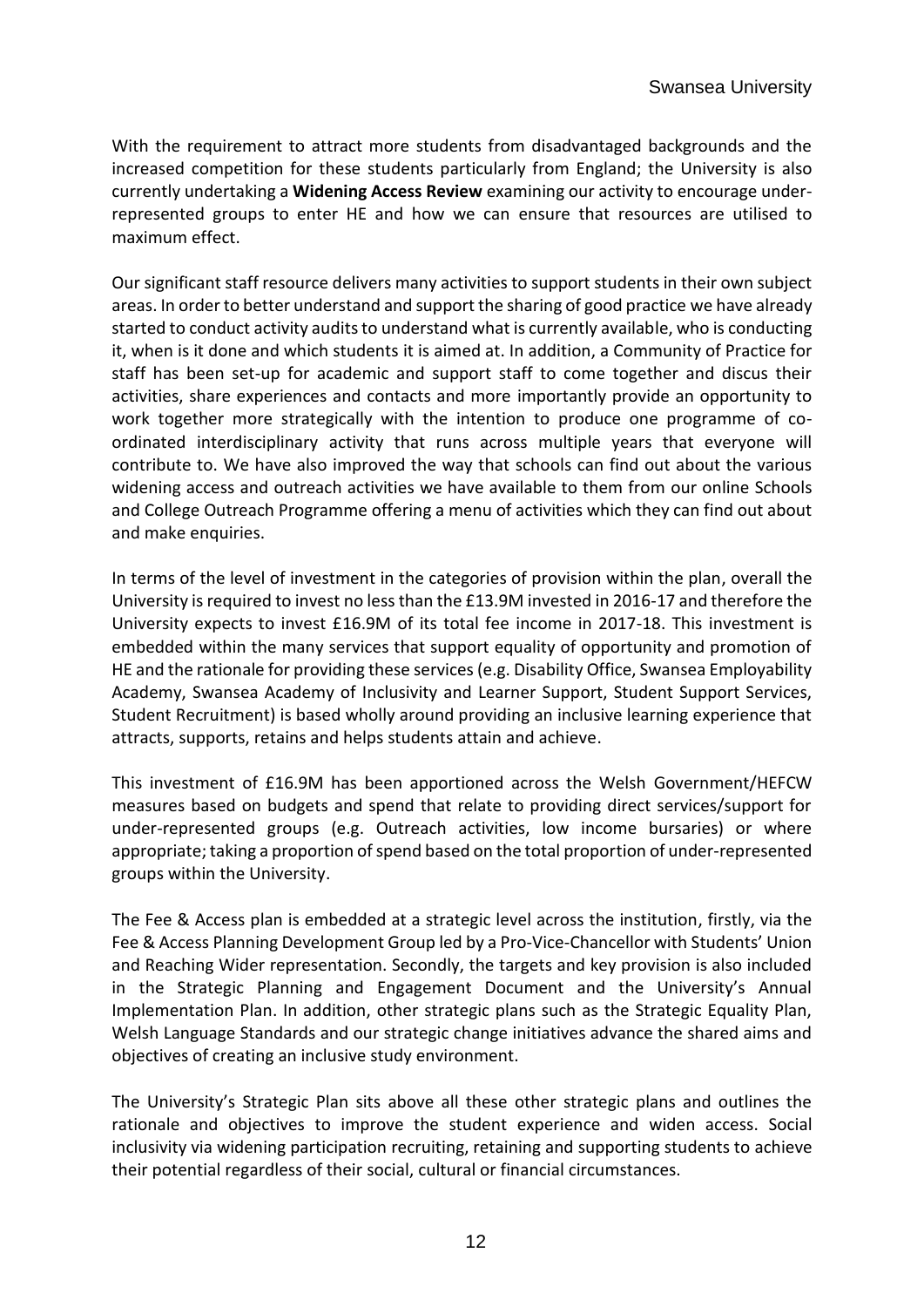Strategic Plan 2012-17 objectives supporting improving the student experience (and widening access):

- Increase the proportion of our graduates from Communities First areas of Wales who get a first or upper second class degree.
- Further enhance participation and outcomes for students from low participation backgrounds.
- Enhance our student experience, working in partnership with our students.
- Reform and develop our already high quality research-led and practice-driven teaching and curriculum.
- Increase the proportion of our graduates who get a first or upper second class degree.
- Increase the proportion of our graduates in graduate employment.
- Increase opportunities to study through the medium of Welsh and improve take up of this provision.
- Grow and maintain international partnerships that will enhance and support our research, teaching and student recruitment ambitions.
- Provide more international opportunities for our student body to improve their university experience and employability.
- Attract more overseas students to Swansea from more countries.

The 2017-18 Fee & Access Plan will also help inform the development of the University's new strategic plan (2018-2023) which will continue and further advance the inclusivity approach we take at Swansea University.

The Fee & Access plan also reflects the provision, co-operation and joint activity delivered inside and outside of the institution particularly those efforts to create an inclusive study environment and widen access/participation. This year we have been conscious to ensure the South West Wales Reaching Wider Partnership have played a further role in helping to develop and shape the Fee & Access plan; such as helping to determine the underrepresented groups to be included in the plan and to also include joint provision. The plan also recognises the support provided between the partnership and the University in helping to resource the many activities to widen access.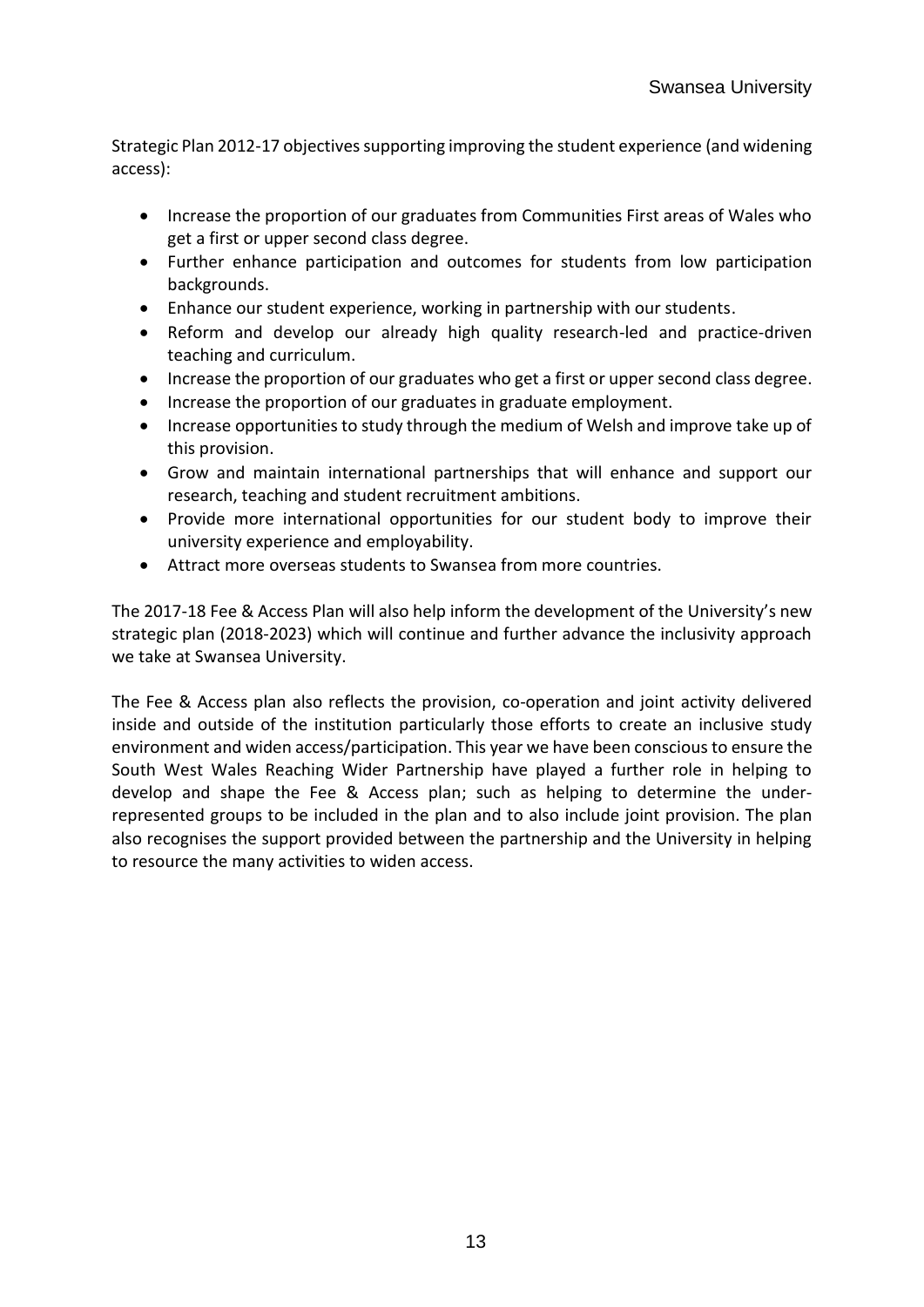#### **Fee & Access Plan Objectives**

This Fee & Access Plan has been aligned with the guidance set out by the Welsh Government and HEFCW and in doing so we have decided to adopt the 14 measures set out across Equality of Opportunity and Promotion of HE as our Fee & Access plan objectives:

#### **Equality of opportunity to support groups under-represented in higher education:**

i. promote and safeguard fair access to higher education, including identifying individuals with the greatest potential from disadvantaged backgrounds;

ii. attract and retain students and potential students from under-represented groups; iii. raise the educational aspirations and skills of people from under-represented groups to support success in higher education;

iv. support and increase retention, progression and completion, particularly people from low participation neighbourhoods, looked after children, care leavers and carers; v. improve the higher education experience for groups under-represented in higher education;

vi. provide to under-represented groups effective information, before and during their studies;

vii. provide high quality academic and welfare support to groups under-represented in higher education; and

viii. support the progress to employment or further study of groups underrepresented in higher education.

#### **Promotion of higher education:**

i. provide more effective engagement with private, public or voluntary bodies and communities in Wales;

ii. improve the quality of learning and teaching, with reference to the quality of the student experience;

iii. strengthen the employability of Welsh graduates;

iv. promote Welsh higher education more effectively internationally;

v. deliver sustainable higher education; and

vi. raise awareness of the value of higher education to potential applicants.

The extensive provision to meet these objectives is set out under the Equality of Opportunity and Promotion of HE sections below, with an investment of **£16.9M** (17.1%) from the total fee income split per objective/measure as listed in Annex Aii table B.

Due to the overlapping nature of the WG/HEFCW measures it should be recognised that provision under one measure will also directly support other measures. An example of this would be where the provision to offer low income bursaries will support many measures such as those to ensure fair access and those to attract and retain students. This has been recognised when trying to approximate how the Fee & Access Plan investment has been split across the 14 measures/objectives.

#### **Monitoring Progress & Compliance of the Fee & Access Plan**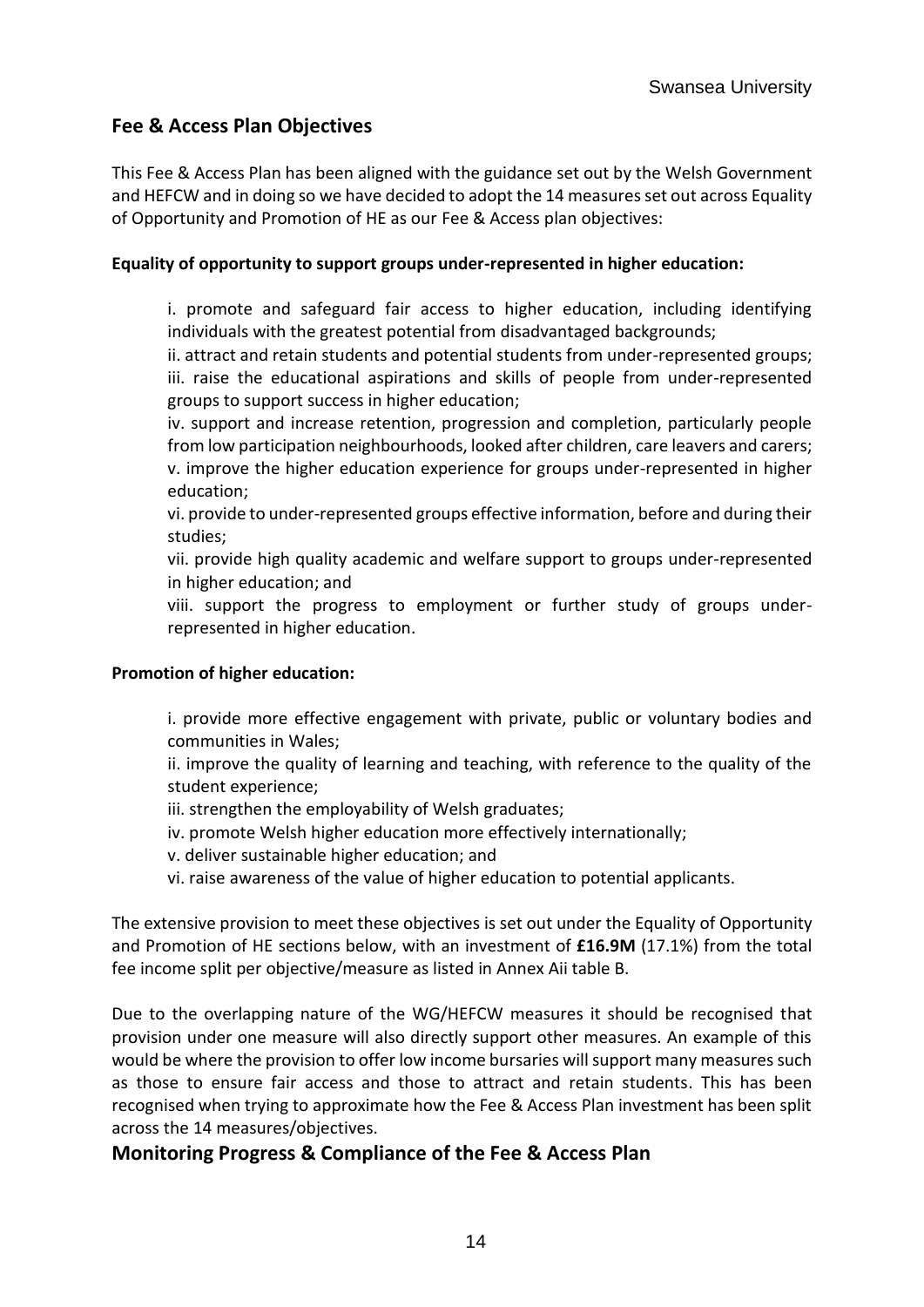In previous years the Fee Plans have been monitored on an annual basis via the HEFCW Annual Monitoring Statements (AMS) usually in the following April after the academic year to which the Fee Plan relates to has ended (e.g. 2014-15 Fee Plan ends in August 15 and the AMS is due April 16). Typically, this would entail evaluating whether the targets within the plan have been achieved or not.

However, in line with the WG and HEFCW guidance, there is now a further requirement to monitor progress and compliance. To this effect, the University will request a narrative update from responsible officers (around March) as to whether the planned provision has been successfully delivered and if targets have been achieved. This will better inform the future provision update in subsequent Fee & Access Plans.

#### **Groups under-represented in higher education**

In identifying and selecting the under-represented groups to be included in the Fee & Access plan, consideration was given to the prevailing national and University-level strategies/priorities, reference to our student profile data and consultation with our Fee & Access Plan Development Group which includes the Students' Union and the SWWRWP.

| The following groups were selected to be included in this plan: |
|-----------------------------------------------------------------|
|-----------------------------------------------------------------|

| Under-represented Group         | Reason for inclusion                                          |
|---------------------------------|---------------------------------------------------------------|
| <b>Widening Access - Welsh</b>  | This group remains a current Welsh Government (WG) and        |
| Students from deprived          | HEFCW priority and our student profile data suggests          |
| areas - Communities             | typically around 20% of our Welsh domiciled students are      |
| First/Welsh Index of            | from a deprived area.                                         |
| <b>Multiple Deprivation</b>     |                                                               |
| <b>Widening Participation -</b> | As above the WG and HEFCW want to encourage students          |
| Students from low               | to enter HE especially from areas where traditionally there   |
| participation areas as          | are lower levels of participation. Typically 30% of our       |
| defined by POLAR3               | students come from an area where there is low                 |
| postcodes.                      | participation in higher education.                            |
| Students from <b>low</b>        | We recognise that students who come from families with        |
| income households               | low incomes will not necessarily live in recognised deprived  |
|                                 | areas (as above) but nonetheless will face significant        |
|                                 | financial barriers. In 2014-15 around 26% of undergraduate    |
|                                 | students were eligible for our low-income bursary to help     |
|                                 | with living costs while they study. These students will       |
|                                 | remain a priority for us in the 2017-18 plan.                 |
| <b>Looked after</b>             | This group of students (51 students in total across all modes |
| children/Care Leavers           | and levels of study in 2015-16) remain a priority for         |
|                                 | WG/HEFCW, the University and the South West Wales             |
|                                 | Reaching Wider Partnership as the proportions of Looked       |
|                                 | After Children and Care Leavers progressing through GCSEs     |
|                                 | to HE is extremely low. In 2014-15, LAC students              |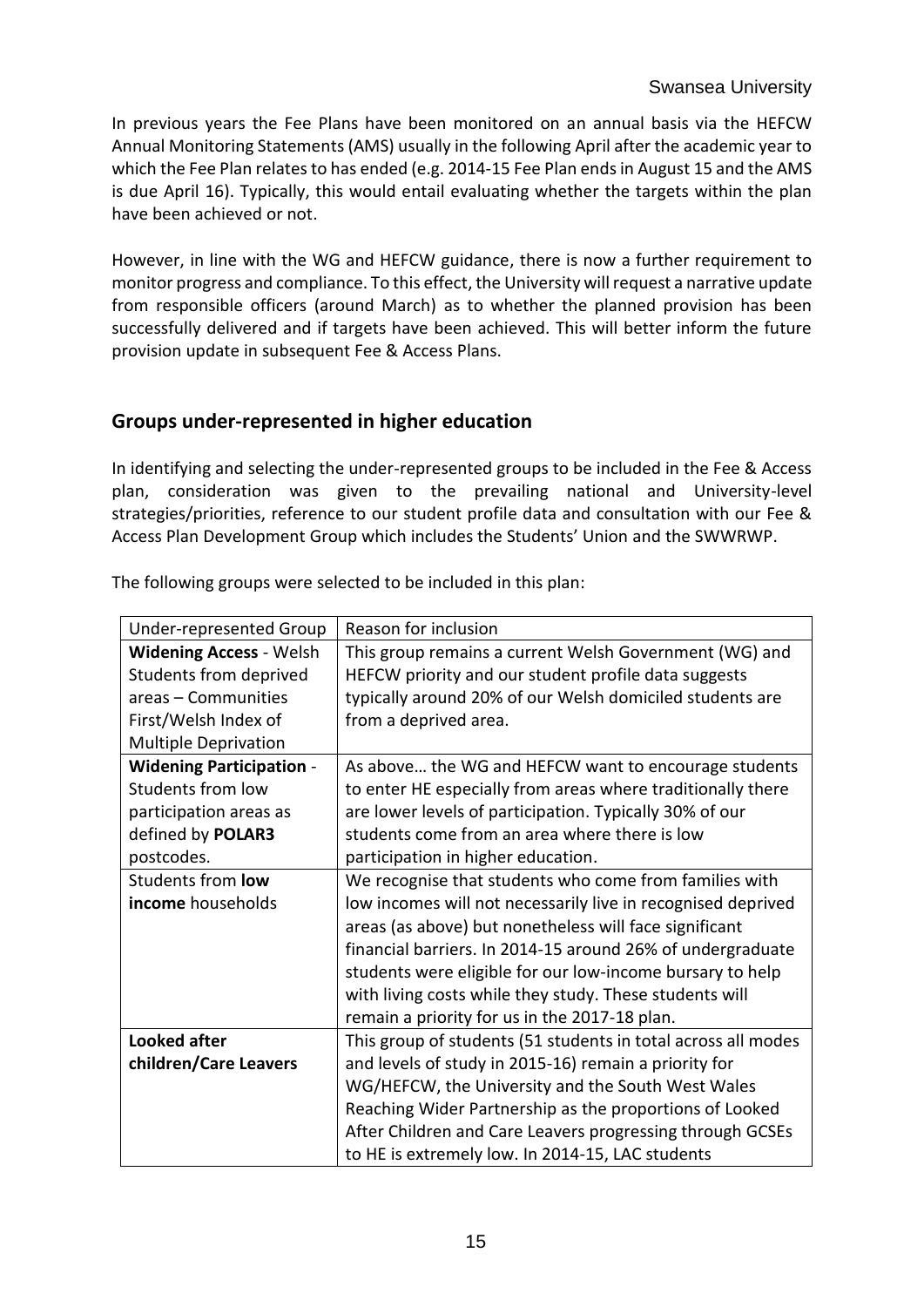|                                  | represented only 0.4% of the total number of First degree      |
|----------------------------------|----------------------------------------------------------------|
|                                  | students entering University.                                  |
| <b>Welsh Medium Students</b>     | Another priority group for the University, Welsh               |
|                                  | Government and HEFCW seeking to promote and advance            |
|                                  | the Welsh Language and provide Welsh speaking students         |
|                                  | with the opportunity to study their desired course through     |
|                                  | the medium of Welsh. Student profile data at Swansea           |
|                                  | indicates there are just over 300 students in total studying   |
|                                  | part of their course through the medium of Welsh.              |
| <b>Part Time Students</b>        | Part-time study remains a HEFCW priority that helps people     |
|                                  | achieve vocational qualifications, widen access and            |
|                                  | strengthen links with employers. Within Swansea University     |
|                                  | only around 15% of undergraduate students (first degree        |
|                                  | and non-degree) are on a part-time course. The majority of     |
|                                  | these students are undertaking a non-degree as only around     |
|                                  | 2% are of first degree, first year students are studying part- |
|                                  | time.                                                          |
| <b>Mature Students</b>           | Mature students are considered part of the widening access     |
|                                  | agenda by the Welsh Government and HEFCW who adopt             |
|                                  | an all-age approach to widening access.                        |
|                                  | The student profile data indicates the proportion of mature    |
|                                  | students (+21 years) is decreasing slowly and now accounts     |
|                                  | for 14% of full time first degree undergraduates (8% for +25   |
|                                  | years). However, the number of students is actually            |
|                                  | increasing from 500 in 2012-13 to 647 in 2015-16. The part-    |
|                                  | time provision offered at Swansea offers another avenue for    |
|                                  | mature students to undertake higher education.                 |
| <b>Disabled Students</b>         | As part of the University's commitment to equality and         |
|                                  | diversity and as encouraged by HEFCW (including funding        |
|                                  | received to support disabled students) ensuring disabled       |
|                                  | students can study at Swansea plays a significant role in our  |
|                                  | inclusivity agenda. Within the student profile data, disabled  |
|                                  | students typically account for around 9% of our full-time,     |
|                                  | first degree, undergraduate students. While the proportion     |
|                                  | has largely stayed the same over the last several years, the   |
|                                  | number of students enrolled has increased from 262 in          |
|                                  | 2012-13 to 417 in 2015-16.                                     |
| <b>Black and Minority Ethnic</b> | The student profile data suggests the number of first          |
| (BAME) Home Students             | degree, first year, UK domiciled BAME students is              |
|                                  | increasing. In 2012-13 there were 258 (10.2%) increasing to    |
|                                  | 445 (11.9%) in 2014-15 representing a 72.5% growth in just     |
|                                  | three years.                                                   |
|                                  |                                                                |
|                                  | However, there is a significant attainment gap (proportion     |
|                                  | of those achieving a first or two: one classification) between |
|                                  | UK domiciled Non-BAME students and UK domiciled BAME           |
|                                  | students. While there will be many factors influencing this    |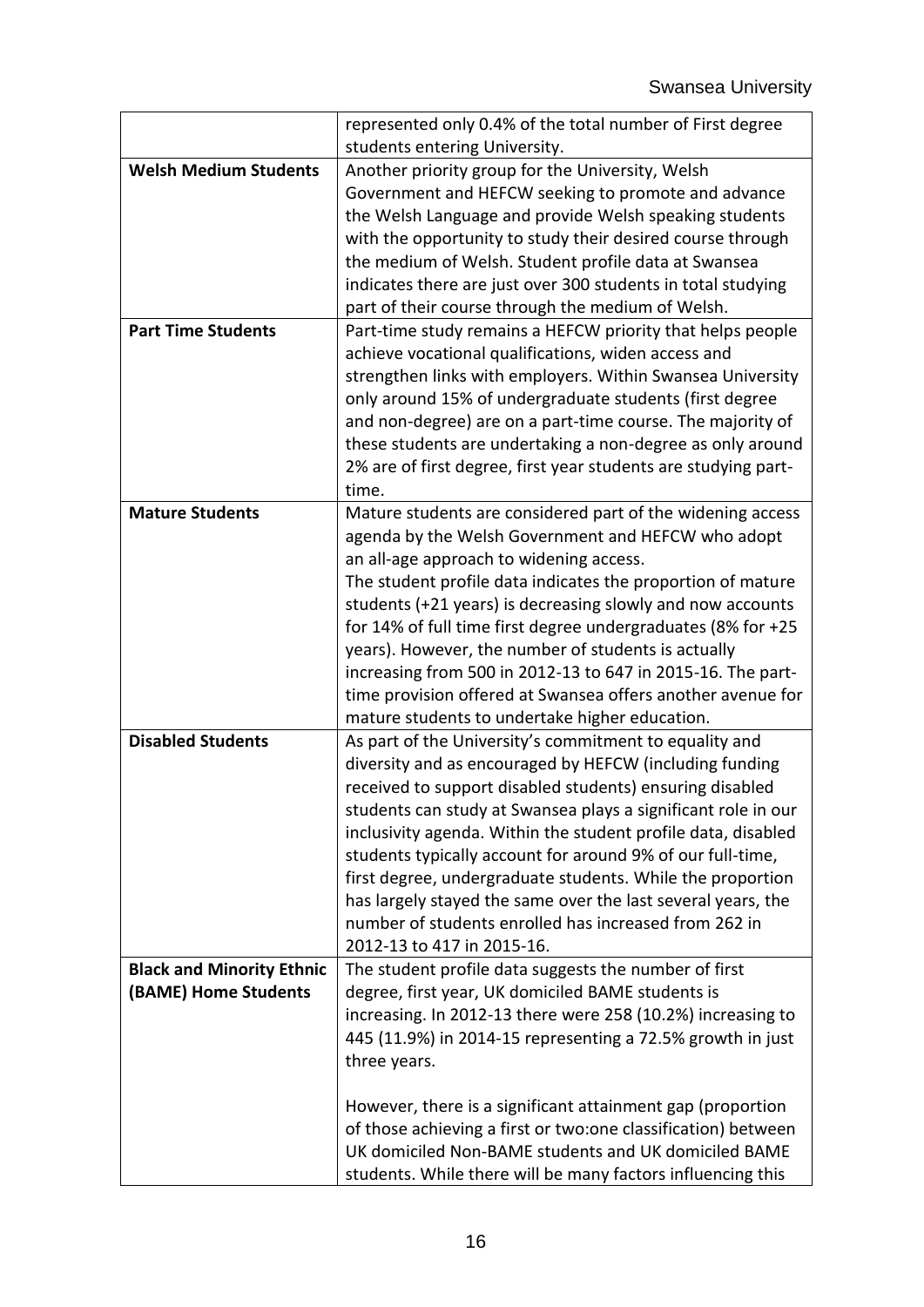|                                  | gap, such as qualifications upon entry and differences in      |
|----------------------------------|----------------------------------------------------------------|
|                                  | achievement across BAME sub-groups; the University             |
|                                  | recognises that this is something that requires further        |
|                                  | investigation and improvement.                                 |
| Gender - Imbalance of            | This is an area where the University wants to investigate the  |
| Gender and attainment            | differences in participation levels and if there are any       |
| across provision                 | significant attainment differences. Early indicative data pre- |
|                                  | investigation suggests for example that Males account for      |
|                                  | 60% of the students on STEM based subjects. However,           |
|                                  | from looking at the 11/12 and 12/13 cohorts a much larger      |
|                                  | proportion of Female STEM students seem to attain a first      |
|                                  | or 2:1 degree outcome. A project will be set up to             |
|                                  | investigate which gender sub-groups appear to be under-        |
|                                  | performing and determine what can be done to balance           |
|                                  | participation and attainment.                                  |
| <b>Asylum Seekers</b>            | Currently, unless an Asylum seeker has recourse to self-fund   |
|                                  | their undergraduate studies at the full international rate     |
|                                  | there is no fee reduction or financial student support         |
|                                  | available via the University. Our records do not indicate (or  |
|                                  | is currently able to identify) any Asylum Seekers studying a   |
|                                  | full-time undergraduate degree at Swansea University.          |
|                                  | However, there does seem to be interest in such provision.     |
|                                  | Swansea is also designated a City of Sanctuary. The            |
|                                  | University recognises a review of our approach to              |
|                                  | supporting Asylum seekers is required.                         |
| <b>Other Protected</b>           | The University recognises that students may also possess       |
| Characteristics:                 | other protected characteristics. For these groups it is        |
| <b>Religion &amp; Belief</b>     | important for us to provide an inclusive study environment     |
| <b>Sexual Orientation</b>        | whereby students can reach their full potential, to remove     |
| <b>Gender Reassignment</b>       | barriers to learning, to engage with students and to           |
| <b>Pregnancy &amp; Maternity</b> | enhance their student experience.                              |
|                                  |                                                                |
|                                  | Within the student profile data, information is limited on     |
|                                  | these groups and in some cases we have no recorded data        |
|                                  | or students do not wish to declare the information. What       |
|                                  | we do know is summarised below:                                |
|                                  | The 2015-16 student profile data currently tells us that       |
|                                  | around 30% of full time first degree students consider         |
|                                  | themselves to belong to some form of religion or belief        |
|                                  | (23% Christian, 4% Muslim, 3% other) but this could be         |
|                                  | higher as 20% preferred not to say.                            |
|                                  |                                                                |
|                                  | Of those willing to denote their sexual orientation, the data  |
|                                  | suggests that less than 5% of full time first degree           |
|                                  | undergraduate students have a sexual orientation other         |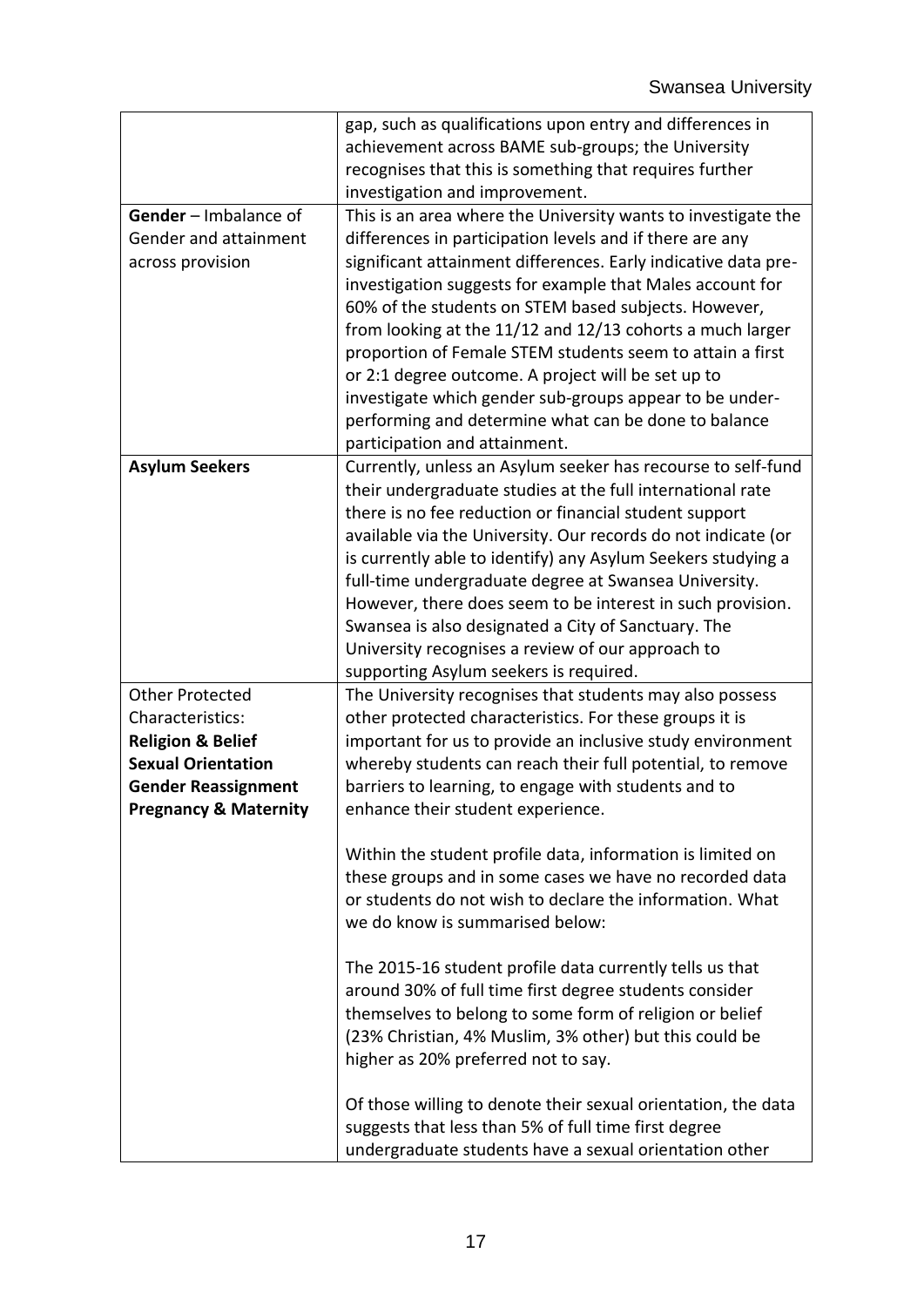| than heterosexual. 24% preferred not to say or the question |
|-------------------------------------------------------------|
| was not answered.                                           |

## Equality of Opportunity

## **i) Promoting and safeguarding fair access to higher education, including identifying individuals with the greatest potential from disadvantaged backgrounds;**

In order to achieve our strategic outcomes and the relevant Corporate Strategy outcomes we are improving the availability and visibility of the many activities already taking place within Swansea University in support of equality of opportunity as demonstrated by the ongoing delivery of the **Schools and Colleges Outreach Programme** [\(www.swansea.ac.uk/outreach\)](http://www.swansea.ac.uk/outreach), including those delivered through joint working with partners across Wales and the region.

In addition, the Student Recruitment Office (SRO) provides a programme of talks in schools for years 12 and 13 throughout South Wales, covering areas of rural and urban disadvantage. These talks are designed to create a greater awareness of what students need to do to prepare for higher education (HE); and help build aspirations to enter HE. Talks will cover topics such as 'Why HE?', the UCAS application and Student Finance advice etc. The office also organises mock university interviews for pupils in schools and colleges to help them prepare for applying to HE institutions. The SRO also attends four annual UCAS Higher Education Conventions (Llandudno, Wrexham, Cardiff and Carmarthen), School/College careers conventions and organises School/College campus visits. Primary school programmes are also in development which will feature campus visits designed to engage and inspire future students to enter HE.

Our **foundation years** in Science and Engineering offer an alternative pathway to prospective students who have failed to achieve within the state education system. There are also specific access activities for example with adult learners, looked after children, and individuals from traveller communities or from ethnic minorities. Some of these are delivered by Swansea University staff with the South West Wales Reaching Wider Partnership (SWWRWP).

Enhancements to student transition from levels 3 to 4, through consultation with teachers, academic staff, and students, and specific academic College focused events are undertaken periodically. Highlighting and sharing good practice in inclusivity and transition with staff is undertaken by the **Swansea Academy of Inclusivity and Learner Support** (SAILS).

A policy on the use of **contextual data in admissions** is in place for students. It is designed to ensure that students with widening access characteristics receive further consideration in relation to the offer made. We also follow the Supporting Professionalism in Admissions Good Practice Toolkit.

In an attempt to ensure equal opportunities for applicants, widen participation and maintain excellence, in 2015/16 we introduced a strategy of reviewing a range of "contextual" factors during the admissions process, with eligible applicants receiving additional consideration such as an offer at the lower end of the offer range, additional consideration during selection for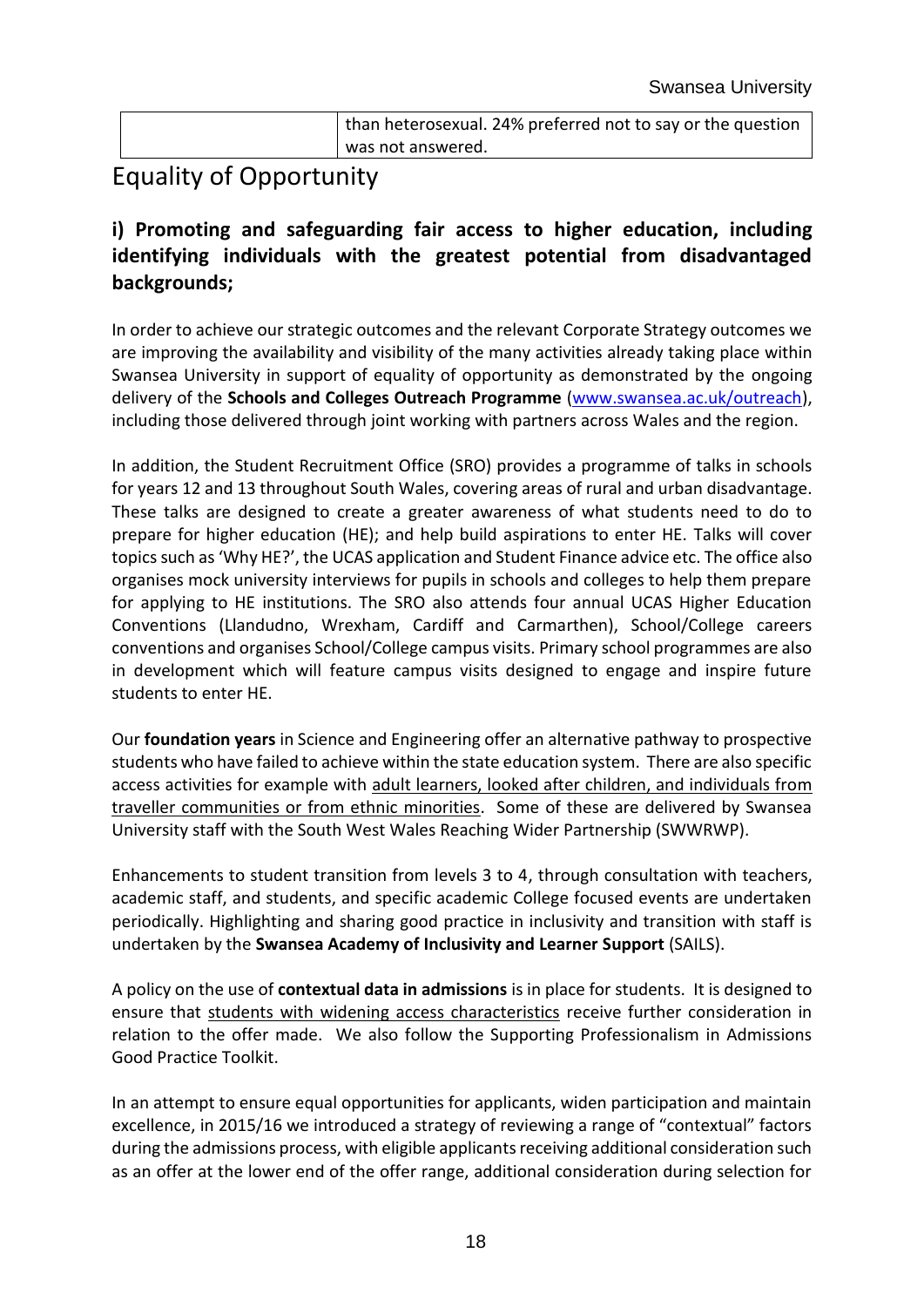interview or at confirmation. Eligible candidates included those from low participation neighbourhoods and care leavers; and those with two or more factors such as attendance at a state school with below average performance, from families with no previous experience of HE or participation in a formal widening participation activity. The strategy and policy has been informed by a range of initiatives in place across the UK and follows recommended good practice by Supporting Professionalism in Admissions (SPA).

The **Department of Adult Continuing Education (DACE)** seeks to target adult learners in communities across South West Wales, including low affluence areas, Communities First and adults classed as asylum seekers and refugees in order to widen access to higher education. In doing so, it provides a variety of support mechanisms to promote and safeguard fair access for adult and part-time students. This includes offering free and impartial advice to prospective learners including what support is available to them (e.g. financial, fee waivers, bursaries, student loans) through a dedicated guidance worker either on campus or at venues through the communities. In addition, DACE also offers a variety of programmes to gently introduce and support adult and part-time students into higher education through:

- Non-accredited Subject Tasters short courses with no formal assessment, aimed at introducing students to a range of subjects and encouraging progression to further/higher level studies.
- Prepare for Higher Education Programme (PREP) as a fore-runner to the Part Time Degree programme the Department delivers a campus and community-based Prepare for Higher Education Programme (PREP). The PREP programme is designed to provide students with a supportive environment in which to begin their studies in preparation for Higher Education including the BA Humanities Part-time Degree. The programme usually begins in April and runs for 11 weeks. At DACE we understand that some students may feel anxious about undertaking higher education study so this programme provides extensive support for structuring and writing essays, referencing, note taking and other aspects of study. Study skills tutors are available for one to one sessions if required. The purpose of the programme is to build student's confidence and ensure that students are provided with the skills required to maximise the chances of success in their studies.
- Taste of Higher Education courses a preparation course for adults who are considering studying for the BA Part-time Degree in Humanities, History or English. This provides students the experience of degree level study without committing to a full degree programme with the additional benefits of extensive study skills provision including academic writing, research and general study skills.

#### **Proposed Asylum Seeker Bursary Scheme for 2017/2018 provision**

The issue of equal access to Higher Education in respect of **Asylum Seekers** has been high on the agenda in recent months at the University. In order to facilitate access to our institution for such students, MASO have drafted a proposal that will offer 2+ students the opportunity to study at undergraduate level via a full tuition fee bursary and a grant for travel, books and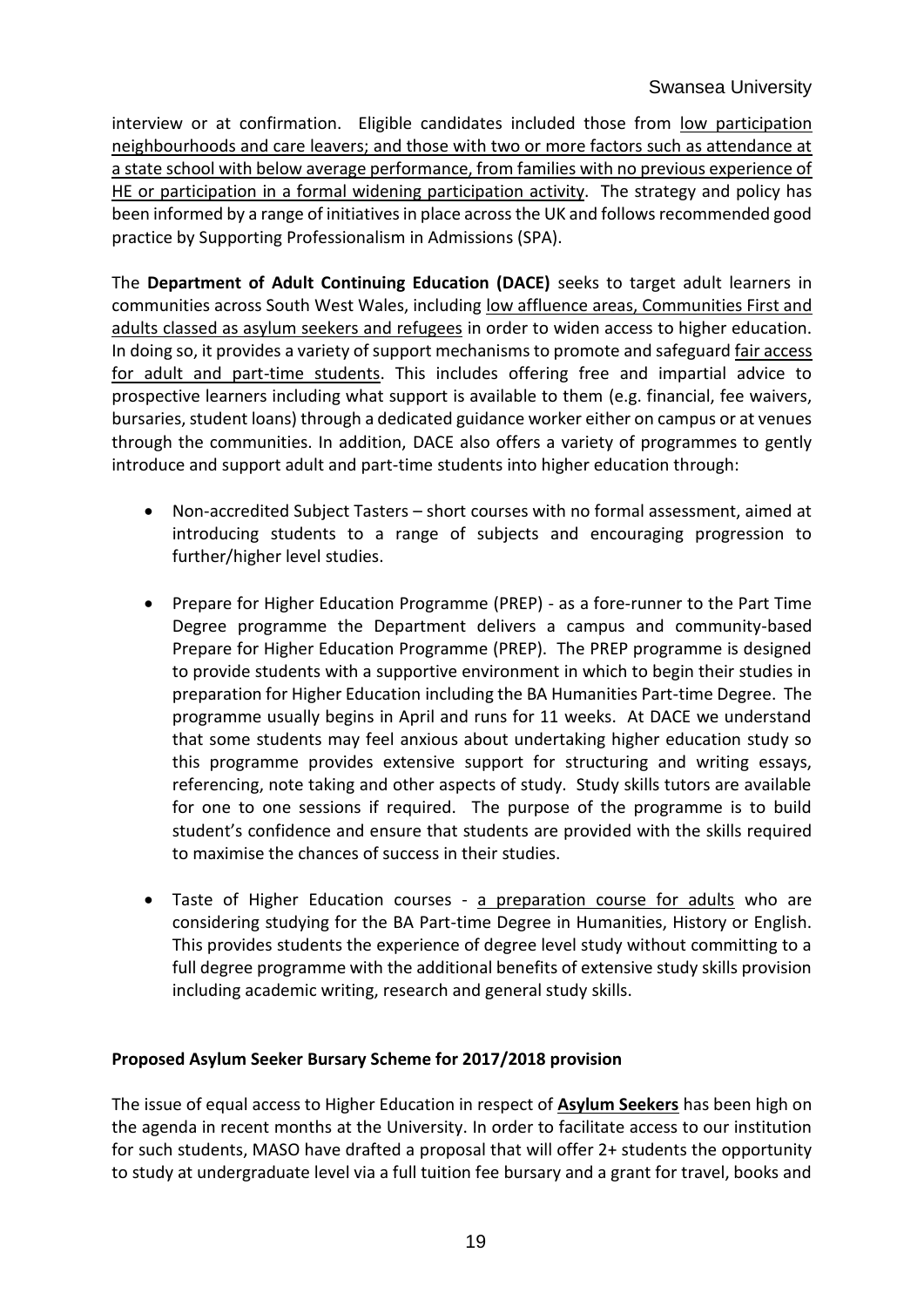equipment. In addition, students who apply for a bursary but are unsuccessful will be offered a tuition fee waiver in the form of tuition fees set at the 'home' rate (as opposed to the International rate which would usually apply).

The draft proposal is quite clear in its intent to support fair access to higher education for this particular group; however, the University will have to consider if funding can be agreed for this provision along with the mechanisms to support such an initiative. This will be progressed between now and 2016-17 and if agreed should be in place for the 2017-18 academic year.

*[Due to the dual purpose in measure ii) we have decided to split this into two parts addressing 'attracting' (iia) and 'retaining' (iib) separately. In addition, measures iib, iii, iv and vii will be addressed together as there is considerable overlap between the themes in these measures and the provision listed will impact them all.]*

## **iia) ATTRACTING students and prospective students from under-represented groups, which may include students from less advantaged backgrounds and students with protected characteristics;**

#### **Attracting students from under-represented groups.**

The University has a strong working relationship with the South West Wales Reaching Wider Partnership (SWWRWP) and works closely with academic Colleges to help target particular schools in South West Wales. It should be noted that although we have over 30 years' experience of outreach and community engagement work, additional activity in this area will have a long lead-in time (in terms of encouraging students to attend HE). In order to effectively increase participation from underrepresented groups, outreach work will have to influence student subject choice at GCSE as well as A level. Much of the impact of this work will therefore be seen in later years.

The University offers an extensive range of widening access activities to schools and further education college pupils both as promoted via our Schools and Colleges Outreach Programme [\(www.swansea.ac.uk/outreach\)](http://www.swansea.ac.uk/outreach) and as provided individually for particular schools and colleges. The activities are designed to enthuse and engage young people in a variety of subject areas as well as to impart information about university-level study and potential career pathways. For example, the annual College of Law Sixth Form Conference is attended by students (over 160 in 2015) and teachers. It gives students the opportunity to experience a little of what it would be like to study Law or Criminology at university. A new three year project funded by the Community Union and managed by the South West Wales Reaching Wider Partnership (SWWRWP) working with SAILS will start in autumn 2016 targeting more able and talented pupils in years 9 and 10 from Ysgol Newydd Bae Baglan in Neath Port Talbot.

In addition, staff from the Swansea University Academic Success Programme (ASP) teach on the SWWRWP summer university for free. They provide a 'Skills for HE' module equivalent to 30 taught hours.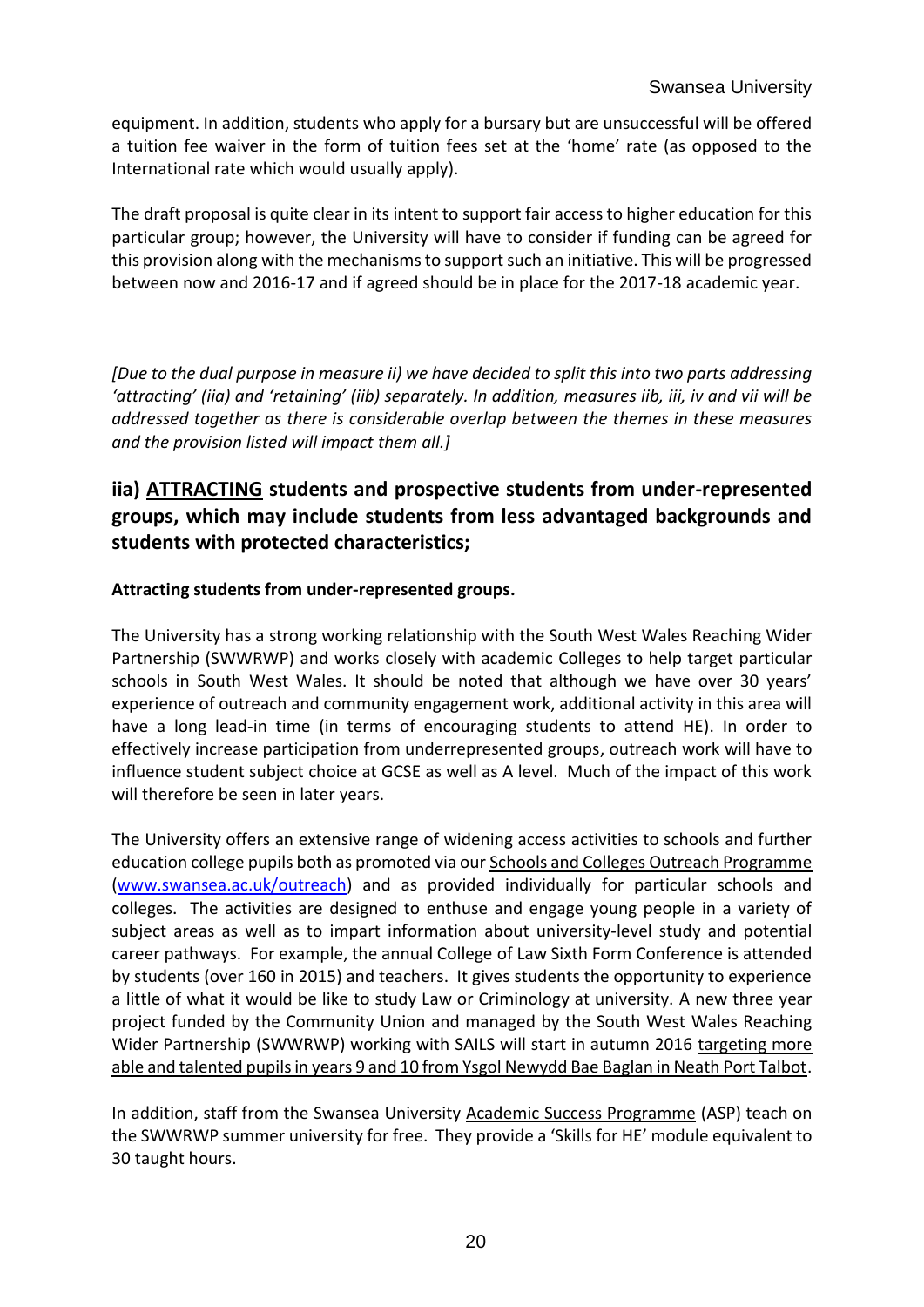Swansea University also makes a major contribution each year to the GwyddonLe [\(http://www.swansea.ac.uk/gwyddonle/\)](http://www.swansea.ac.uk/gwyddonle/) which offersinteractive science activities for all age groups. The Swansea chapter of Science Girl meets monthly and provides a range of outreach activities with local schools as well as taking part in public engagement such as Soapbox Science, a public outreach platform for promoting women scientists and the science they do. **The British Science Festival** will be hosted by Swansea University in 2016 taking place from 6-  $9<sup>th</sup>$  September followed by a Family Weekend on  $10<sup>th</sup>$  and  $11<sup>th</sup>$  September. The latter is a legacy event which will be continued in future years.

In addition, the Student Recruitment Office provides a programme of talks in schools for years 12 and 13 throughout South Wales, covering areas of rural and urban disadvantage. These talks are designed to create a greater awareness of what students need to do to prepare for HE and help build aspirations to enter HE. Talks will cover topics such as…'Why HE?', the UCAS application and Student Finance advice etc.

The Department for Adult Continuing Education (DACE) [\(http://www.swansea.ac.uk/dace/wideningparticipation/\)](http://www.swansea.ac.uk/dace/wideningparticipation/) coordinates outreach for adults offering a range of interventions designed to engage with learning.

DACE will also target **adult learners** in communities across South West Wales, including low affluence areas, Communities First and adults classed as asylum seekers and refugees in order to widen access to higher education. DACE offers part-time opportunities to study across the South West Wales region and collaborates with Communities First development teams, Regional Learning Partnerships and Adult Community Learning networks in order to identify prospective students. Moreover, due to the flexible nature of its part-time delivery, DACE is able to widen access to disabled students, which is overwhelmingly community-based. DACE works closely with the Swansea University Disability Office, within Student Services, to ensure that students' needs and support requirements are being met. A number of taster/introductory programmes have been developed in order to attract and encourage adult and part-time students to enter and engage with Higher Education and support any aspirations they have to pursue a degree:

- Non-accredited Subject Tasters short courses with no formal assessment, aimed at introducing students to a range of subjects and encouraging progression to further/higher level studies.
- Stand-alone Higher Education Accredited courses formally assessed, Higher Education (HE) 10/20 credit bearing modules, usually lasting between 10 and 20 weeks which enable learners to experience bite-size provision within a range of subject areas.
- Prepare for Higher Education Programme (PREP) as a fore-runner to the PTD programme the Department delivers a campus and community-based Prepare for Higher Education Programme (PREP). The PREP programme is designed to provide students with a supportive environment in which to begin their studies in preparation for Higher Education including the BA Humanities Part-time Degree. The programme usually begins in April and runs for 11 weeks. At DACE we understand that some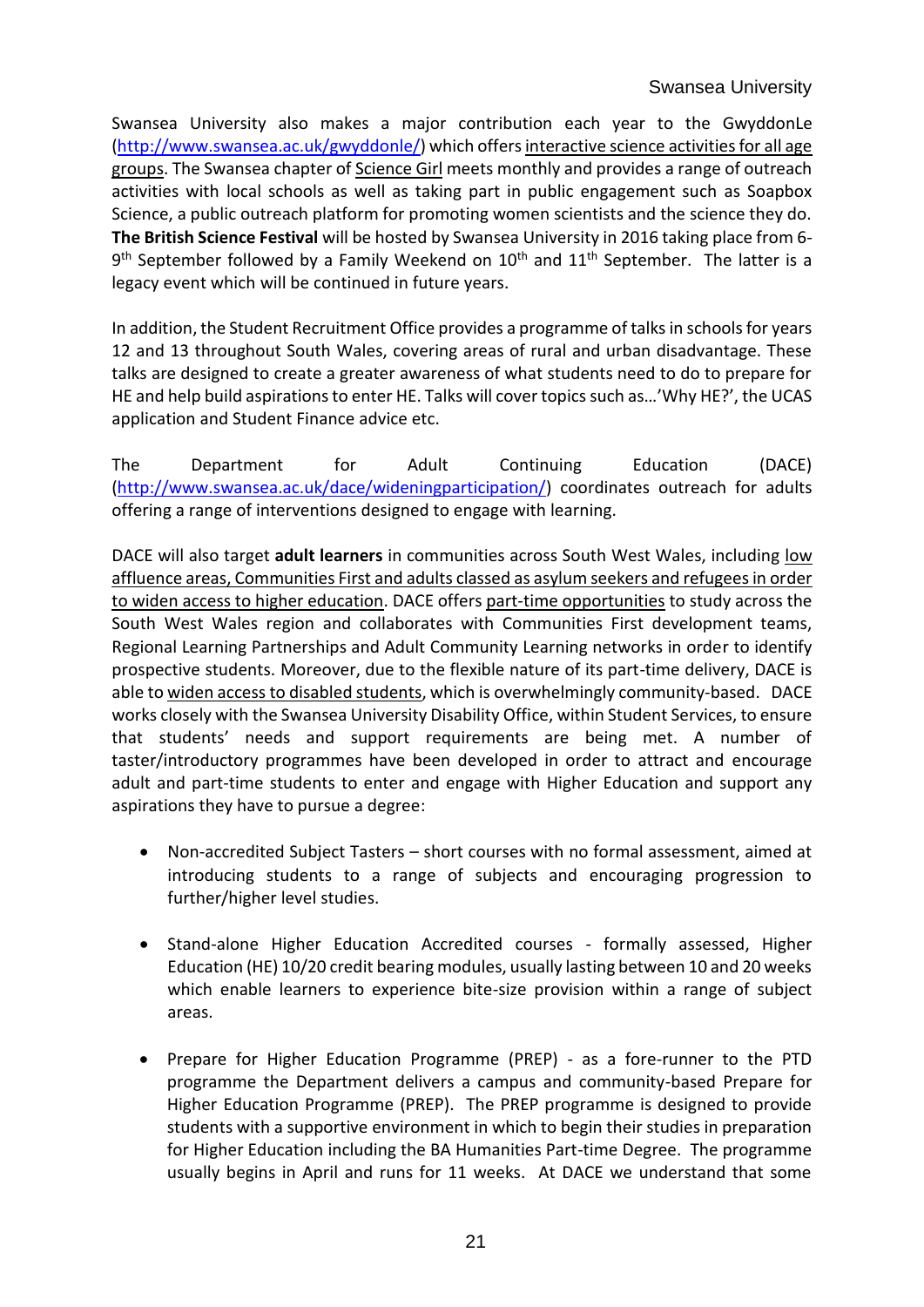students may feel anxious about undertaking higher education study so this programme provides extensive support for structuring and writing essays, referencing, note taking and other aspects of study. Study skills tutors are available for one to one sessions if required. The purpose of the programme is to build student's confidence and ensure that students are provided with the skills required to maximise the chances of success in their studies.

 Taste of Higher Education courses - a preparation course for adults who are considering studying for the BA Part-time Degree in Humanities, History or English. This provides students the experience of degree level study without committing to a full degree programme with the additional benefits of extensive study skills provision including academic writing, research and general study skills.

DACE will also deliver a series of Public Lectures across the region to promote engagement and recruitment. It is envisaged that DACE will deliver eight to twelve public lectures in 2017- 18.

The University is committed to continuing to support **Looked After Children (LAC)** even though Buttle UK has discontinued its quality mark. Each year we attract more and more applications from care leaver students and we now have over 50 students that have declared their status to us. We will continue to offer the full range of support that we have offered since we were first awarded the QM in 2008 including: assistance with applying to the University; financial assistance to attend interviews and Open days; the Care Leavers Compact Deal – a reduction in required UCAS points (subject to terms and conditions); and assistance with applying for financial support from the Student Loans Company via a Local Authority; [\(http://www.swansea.ac.uk/student-services/care-leavers/\)](http://www.swansea.ac.uk/student-services/care-leavers/).

The University is also committed to leveraging of resources to provide **new pathways to HE qualifications** (and graduate jobs), such as the delivery with FE partners of ESF-funded, employer-led Foundation Degrees that provide new routes into Engineering, Computer Science and other vocational areas of study at a HE level, with the potential for progression onto full time bachelors' degrees at an HEI in the region. This provision will be strengthened by the **College University Skills Partnership (CUSP)** which has the following FE institutions as partners: Pembrokeshire College, Gower College Swansea, the Neath Port Talbot College Group and Coleg Cambria.

The University will also expand its scholarship and bursary scheme for **students studying through the medium of Welsh** in order to recruit and convert students to the opportunities available to them in Welsh which will allow them to maintain their language skills and intensify their employability.

We will also intensify our work in highlighting the Coleg Cymraeg Cenedlaethol (CCC) scholarships – in particular the Incentive Scholarships which appears to best fit the needs of students in terms of allowing them to convert to Welsh-medium provision without necessarily studying the majority of their degree in Welsh. It enables students to not only build their skills and confidence in the Welsh language, but to engage with the wider provision available and to exhibit their bilingual skills to prospective employers. The University is also targeting the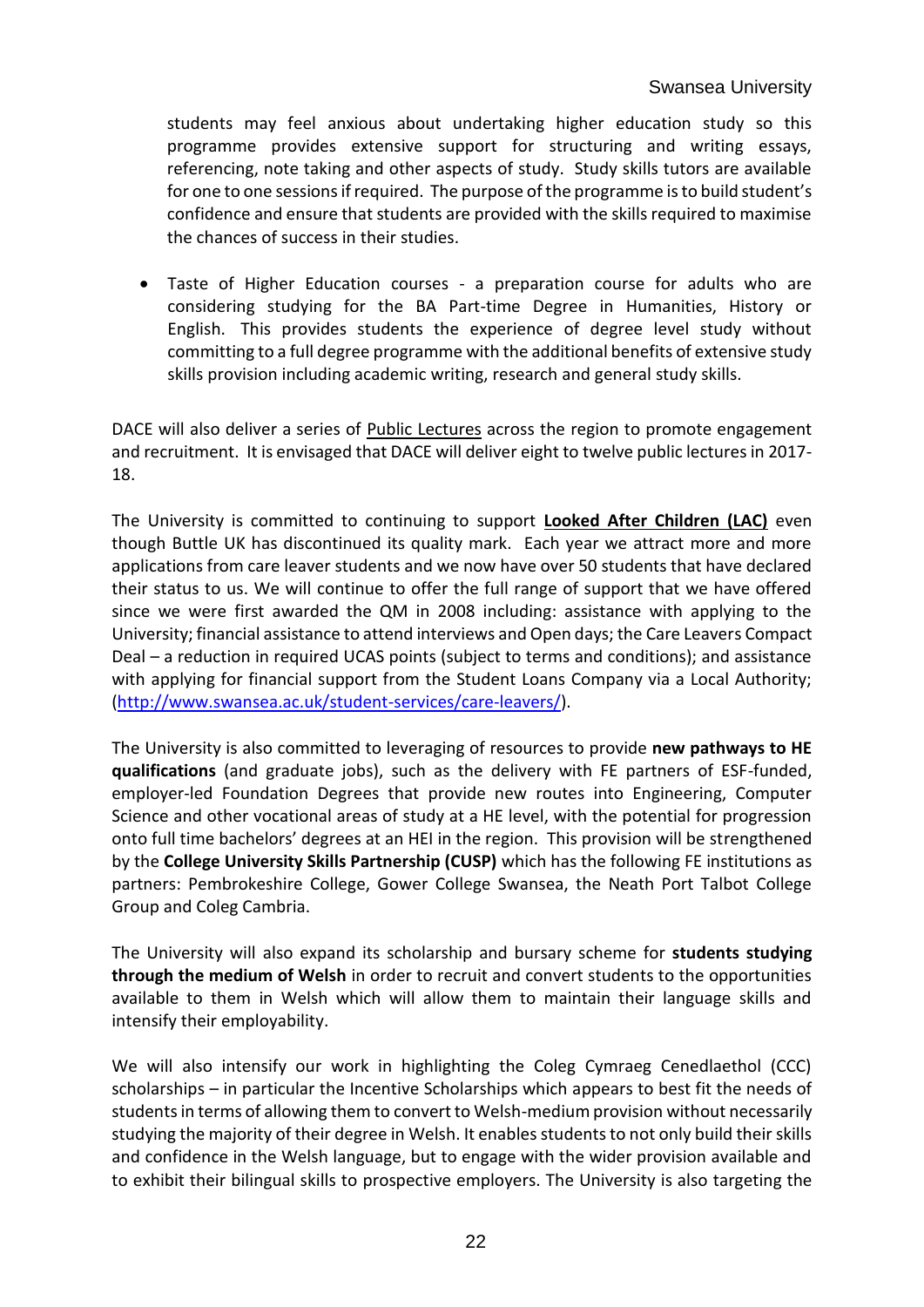CCC PhD scholarships which encourage and enable Welsh-speaking students to engage with post-graduate study.

Furthermore, the University continues to work with the SWWRWP to target schools in Communities First areas and attract them to Welsh-medium HE taster days and subjectspecific activities. The Academi Hywel Teifi (AHT) holds regular Welsh-medium HE Taster Days on both our campuses, largely subject-focused, e.g. nursing and midwifery; engineering; medicine and media. Residential courses are also a staple of our activities offering prospective students a complete sense of university life.

The University will work with the CCC's Widening Access Committee to develop a Widening Access Plan for Welsh-medium activities on a full- and part-time basis.

AHT organises the University's annual activities at the Urdd National Eisteddfod, the National Eisteddfod for Wales, and Tafwyl – the Cardiff Welsh Festival, and they are all recruitment focused, with sciences given a main platform at the Urdd and the arts, humanities and social sciences largely showcased at the National Eisteddfod.

AHT also leads on the publishing of two editions a year of the University's Welsh-medium recruitment leaflet, *Arwain*, which is distributed via a national weekly publication, the national *papurau bro* and via the website and social media sites. *Arwain* platforms the success stories of the University, its staff and students in Welsh-medium education, research and employment opportunities. It offers strong role models to prospective students and serves as a useful tool to highlight the regular successes and developments seen at the University in terms of the Welsh-language.

We will also continue to distribute our 'Why Study in Welsh?' handbooks which clearly outline the various benefits of studying through the medium of Welsh, and to highlight student success stories on the University website. We will encourage more students to enlist as ambassadors for the University with a view to promoting Welsh-medium provision and activities in particular, and to enlist as CCC national ambassadors. In 2015-16, three students were successful in their applications.

A review will also be conducted of marketing and recruitment material, including the University website, to ensure that Welsh-medium provision is sufficiently promoted and that it is done so in both Welsh and English, in order to offer access to the information to non-Welsh-speaking family members of prospective students (a typical background for Swansea University students). A further strategy will be developed to highlight the University's Welshmedium provision and activities in order to adequately reflect the developments in provision, the new opportunities available to prospective students and the Welsh and Welsh-medium ethos and environment available on both SU's campus.

The University policy on student accommodation will be reviewed in order to further consider the demands and needs of Welsh-medium students.

Through Academi Hywel Teifi (AHT), we are providing full support for Welsh language students for undergraduate, postgraduate and adult learning provision. The Academi strives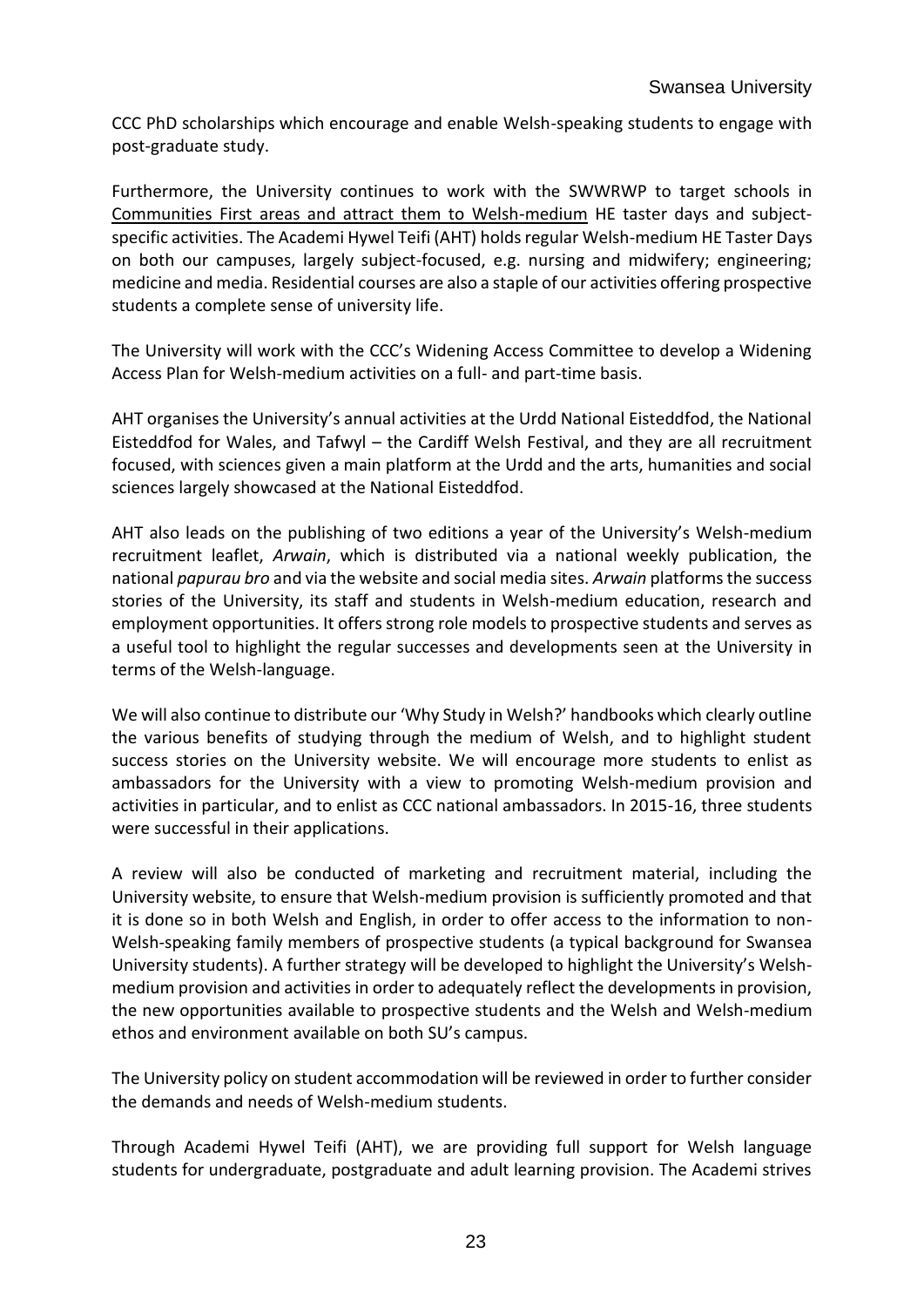to ensure a sustained increase in the proportion of students studying through the medium of Welsh. This will be achieved through increasing the number and breadth of modules (including interdisciplinary study and a marketing campaign to highlight the opportunities available), and continuing to engage effectively with the Coleg Cymraeg Cenedlaethol (CCC) to ensure developments within the provision at Swansea and through collaborative provision on a national level. The number of modules has increased significantly and continues to do so through CCC investment and increased involvement and participation by Swansea University Colleges. Swansea University is home to 15 Coleg Cymraeg-funded lecturers and 8 PhD Scholarship holders which contribute significantly to the provision delivered in the Welsh language across the subjects.

The University will build upon existing strength of provision and through Academi Hywel Teifi proactively develop and refresh its Welsh Medium Learning and Teaching Strategy targeting the development of Welsh medium provision in areas where there is capacity and potential demand, in particular within languages, education, science, engineering, medicine and health science. Key projects include:

- continuing to build demand and capacity within the College of Engineering and School of Medicine and College of Human and Health Sciences in line with new appointments in these subjects. These subjects also answer national employer demands for graduates with Welsh-language skills;
- developing Welsh-medium degree schemes that will include a year in industry opportunities and industry accreditation;
- strengthening Welsh-medium academic success support for students. We continue to organise residential courses for languages and Welsh-medium study taster days for secondary schools for years 10 upwards. We're planning to expand activities to Year 9 also in order to influence decisions on language of delivery choices prior to choosing GCSE subjects.
- work through AHT's newly-established Welsh Centre in the Swansea Valley (Ty'r Gwrhyd) to build further community links and opportunities to attract Welsh-language students to SU – in particular those wishing to study on a part-time basis, who are returning to education, or who have additional needs. The Centre works collaboratively with Menter Iaith Castell Nedd Port Talbot, NPT Local Authority, Mudiad Meithrin, Urdd Gobaith Cymru, Welsh for Adults, Communities First and several other bodies or projects to generate Welsh-medium activities that encourage the acquisition/ increased use of the Welsh language in educational, social and workplace settings. Opportunities to offer pathways via these activities to HE courses are assured.
- Improve our system of contacting confirmed students over the summer prior to entry, in order to alert and convert them to the Welsh-medium provision.
- Further develop the SU CCC Student Forum as a useful conduit for sharing information between staff and students and for supporting students studying in Welsh.
- Continue, and intensify, the collaboration with other SU Academies and Academic Services in order to mainstream Welsh-medium activities, to address Welsh-medium student needs and wants, in terms of support services (academic success, student support and wellbeing, mobility and employability etc) offered through the medium of Welsh.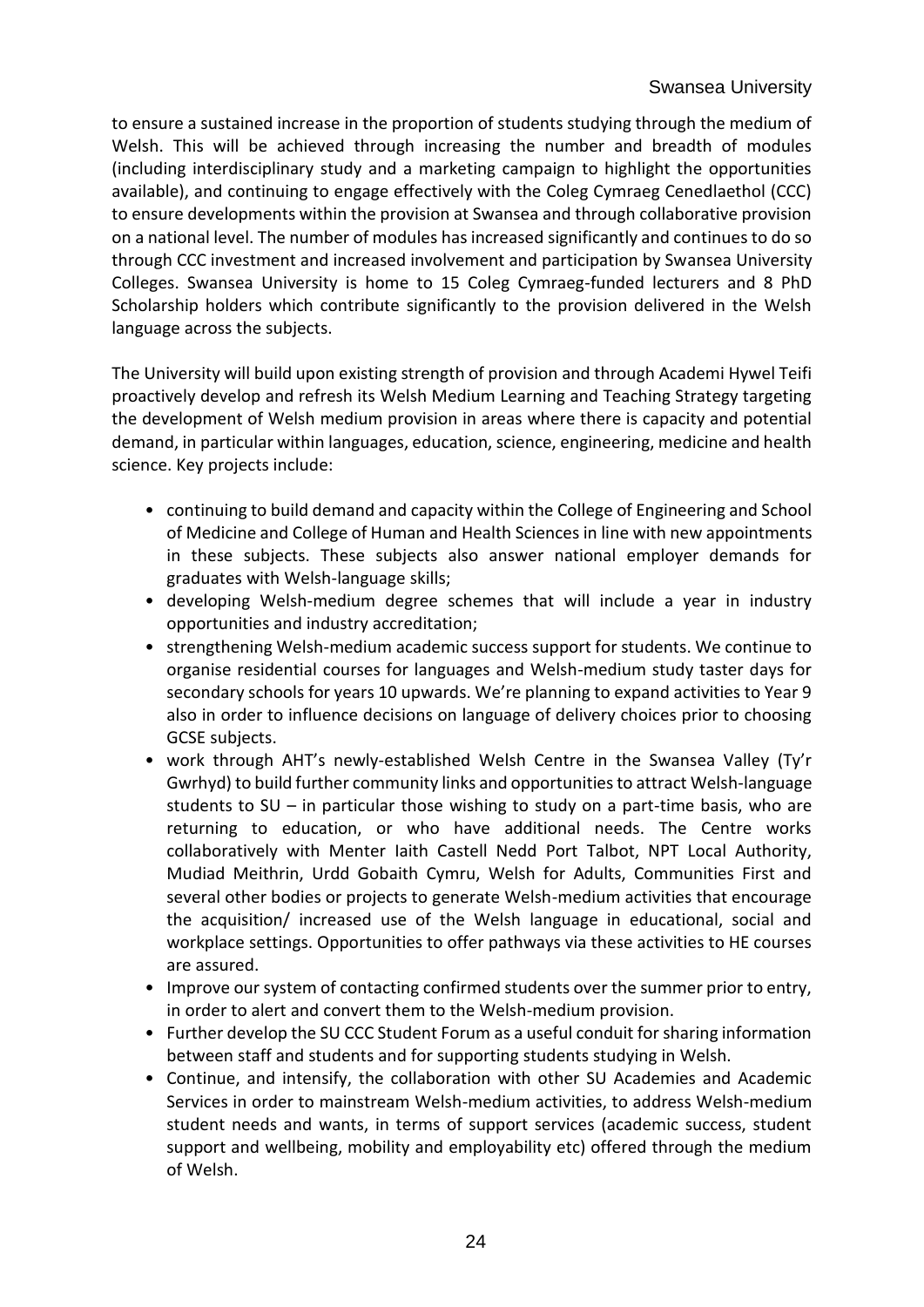• Further develop the opportunities for students to learn/improve their Welsh, either within a degree scheme (via the Languages for All scheme), or through additional courses via AHT Welsh for Adults.

**iib) RETAINING students and prospective students from under-represented groups, which may include students from less advantaged backgrounds and students with protected characteristics;**

**iii) Raising educational aspirations and develop skills which prepare students from under-represented groups for higher education;**

**iv) Supporting and increasing student retention and completion, particularly those from low participation neighbourhoods, looked after children, care leavers and carers;**

## **vii) Providing high quality academic and welfare support to students from under-represented groups;**

The University is working to embed an **inclusive approach** in relation to curriculum development and review, admissions, academic and learner support, assessment and feedback, informal and formal work experience and mobility to enhance participation and outcomes for students from low participation backgrounds and/or underrepresented groups. This approach is underpinned by monitoring of admission, retention, progression, degree outcomes and destinations of individuals with widening access and/or protected characteristics under the Equality Act 2010.

To enhance our **transition support**, Swansea University has become a development partner in the Academic Success: Skills for Learning, Skills for Life online courses/resources being coordinated by Epigeum. These provide support for transition to university, an introduction to study skills and guidance on academic integrity. The provision is being piloted in 2016 and will be implemented fully in 2017.

Development and sharing of publications that help remove barriers to HE study such as our Guide for Parents (especially useful when the student would be the first in their family to attend HE), and the 'Thinking About University Guide' for young people.

The University introduced for 2014/15 a **periodic attendance monitoring system** in order to flag early on whether a student is engaging with their learning or not. A robust follow up process is in place. From February 2016 we have been piloting a **new attendance monitoring system** for all timetabled teaching. The new system will be introduced across the University from September 2016. It will enable us to see the pattern of attendance for individual students on a daily basis thereby facilitating early intervention for those not engaging. Further developments in this area include exploring learning analytics on which we are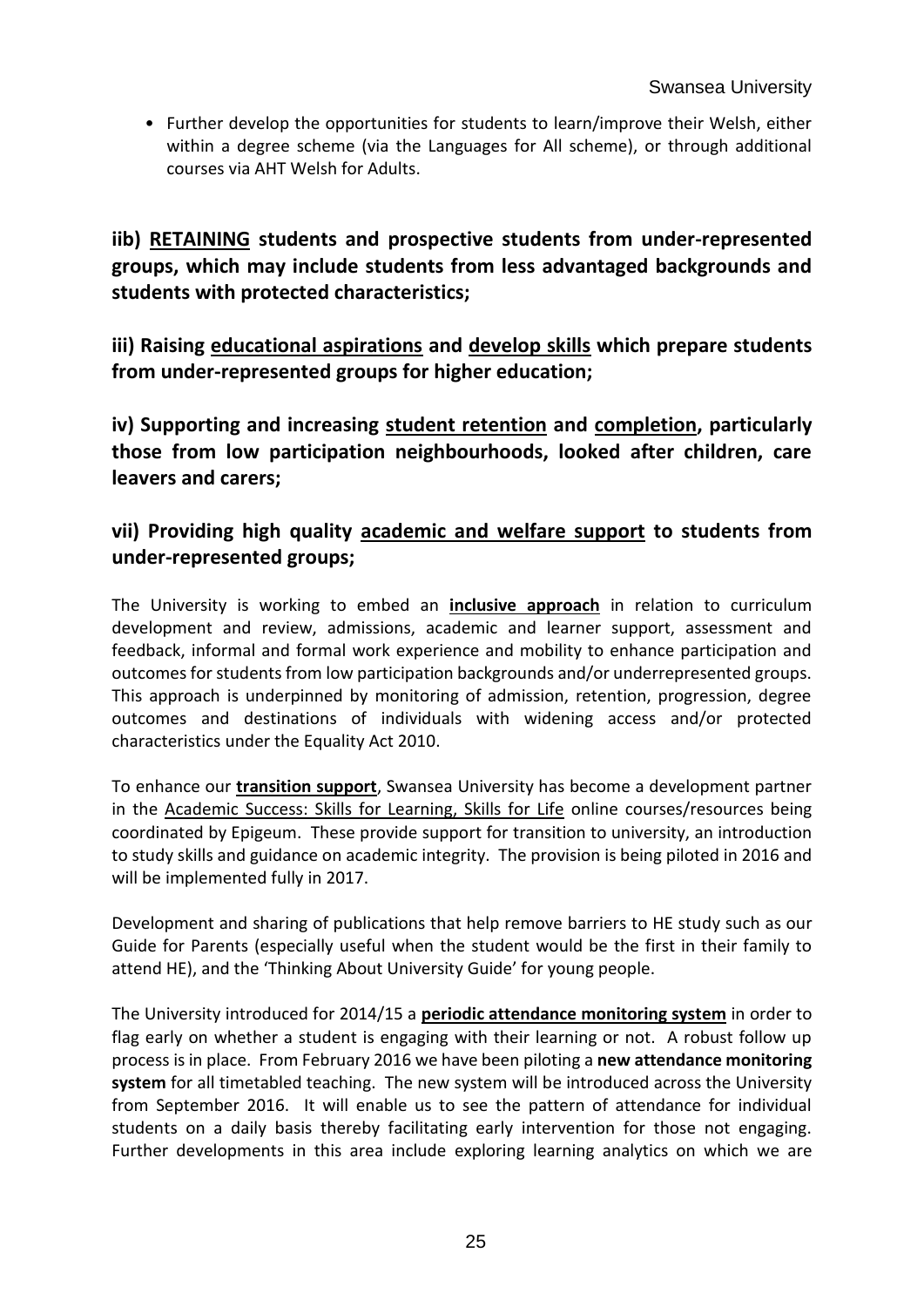engaging closely with JISC (UK higher, further education and skills sectors' not-for-profit organisation for digital services and solutions).

Currently, every student has a personal tutor who is responsible for their academic and pastoral support. In order to enhance our provision, we are in the process of consulting with staff and students on refocusing the role of the personal tutor on academic mentoring, strengthening the provision of study skills by offering students an opportunity to audit their skills and then discuss them with their personal tutor, and enhancing welfare support for students in Colleges.

Students who are considering withdrawal are referred for an immediate consultation with the Academic Services' Student Liaison Team. The team explores the options open to students and refers them on for specialist advice as appropriate. Regular monitoring takes place of student withdrawal rates including for widening access and protected characteristics.

#### **Enabling retention through financial support and advice**

Information will be provided on the University's website about the financial support available to students. This support can be crucial to enable students to continue with their studies especially those from low-income families. This will include:

- links to other sources of information and support including the Student Finance Wales website (and equivalents for students from outside Wales).
- Information specifically covering students who; defer entry, study abroad, study parttime, re-sit all or part of a year or study at a non-degree level.
- Information for students studying at Swansea from England, Wales, Scotland, Northern Ireland and elsewhere in the EU will be made available.

This information will also be sent to students on request to ensure that they are fully aware of the support available to them. Students will be able to access further advice and support through 'drop in' sessions, a dedicated University online portal and via telephone and email from the **University's Money Advice and Support Office (MASO)**. MASO also run regular 'awareness raising' events to publicise the support available.

As illustrated by the following table MASO is very accessible to students throughout the year and across a variety of mediums ensuring students are aware of and receive the specific advice regarding the financial support that may be available to them:

| <b>Communication Type</b> | <b>Student Contacts</b> |
|---------------------------|-------------------------|
| Drop In/Appointment       | 1,302                   |
| Email                     | 3,700                   |
| Telephone                 | 598                     |
| Number of Talks           | 2,400 (audience figure) |

#### **MASO Performance 14/15**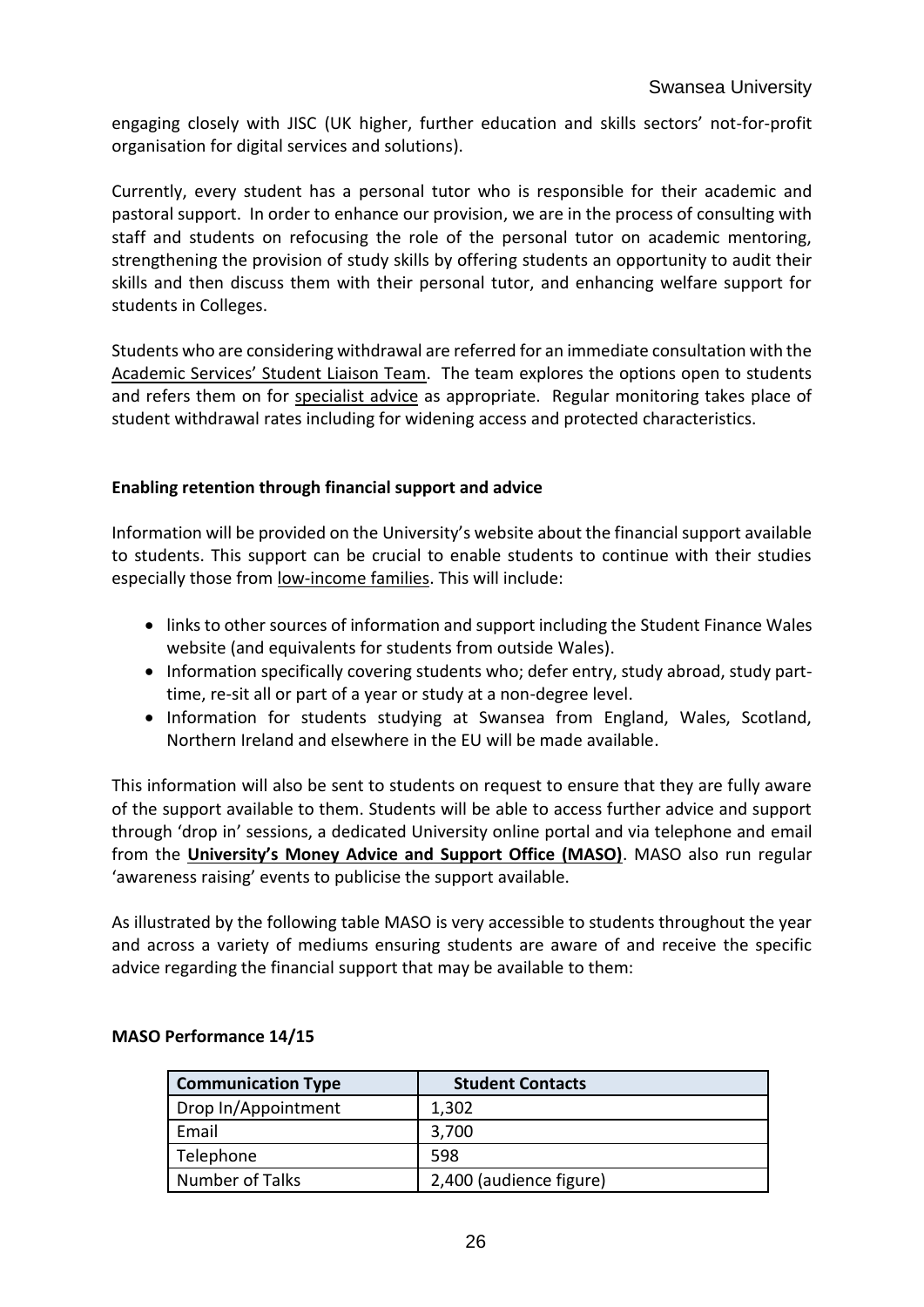| Open Day Contacts              | x3 UG Open Days - 1,500 Contacts     |
|--------------------------------|--------------------------------------|
| <b>Website Hits</b>            | 65,423 Hits                          |
| Social Media (500% increase in | Twitter - 156,391 Impressions        |
| across<br>engagement           | all   Facebook $-42,421$ Engagements |
| platforms)                     | You Tube - 2,176 Views               |

**A financial support package, with over 5,000 students expected to benefit from some form of financial support in 2017-18** (worth around £4M – bursaries, scholarships and hardship fund). This provision aids the recruitment, retention, successful degree outcomes and job prospects of home undergraduate students that come from households with an annual income of less than £30,000. The package focuses on supporting students along the pathway to employment and helps to break down the link between low income and low educational achievement. It includes:

- The continuation of Swansea University's commitment to existing students through the **Welsh Bursary Scheme.**
- **Income Related Bursaries** with the amounts shown in Table A below being paid in instalments over the three years of study, with annual payments increasing as the student progresses through years 2 and 3 to aid retention.

| <b>Household Income</b> | <b>Income Related Bursary</b> |
|-------------------------|-------------------------------|
| $<$ £15 $k$             | £3,000                        |
| £15k to £25k            | £2,000                        |
| £25k to £30k            | £1,000                        |

#### **Table A: Financial Support for Students**

- Where **Care Leavers** are from a household income of less than £15k they will be entitled to the maximum Income Related Bursary (£3,000) and an additional **Care Leavers Bursary** of £1K per year (this complements our full package of support for students who have been in care). Following feedback garnered from those students who are also Care Leavers, 2015/2016 saw the introduction of a 'one off' bursary of £500 for Care Leavers undertaking post graduate study, with 3 awards made. This provision will continue into 2017-18.
- Our Student **Hardship Fund** helps to prevent the withdrawal of students due to financial difficulties. Worth over £300,000 per annum, the Swansea University Hardship Fund is available year round to provide financial assistance to students who may be considering leaving their course of study because of financial problems and to provide emergency payments to students during unexpected crises. The fund is open to all home and EU students registered on a full-time or a part-time course (equivalent to 50% or more of a full-time course) at either undergraduate or postgraduate level. The Fund is also available to students who wish to apply for a preliminary diagnostic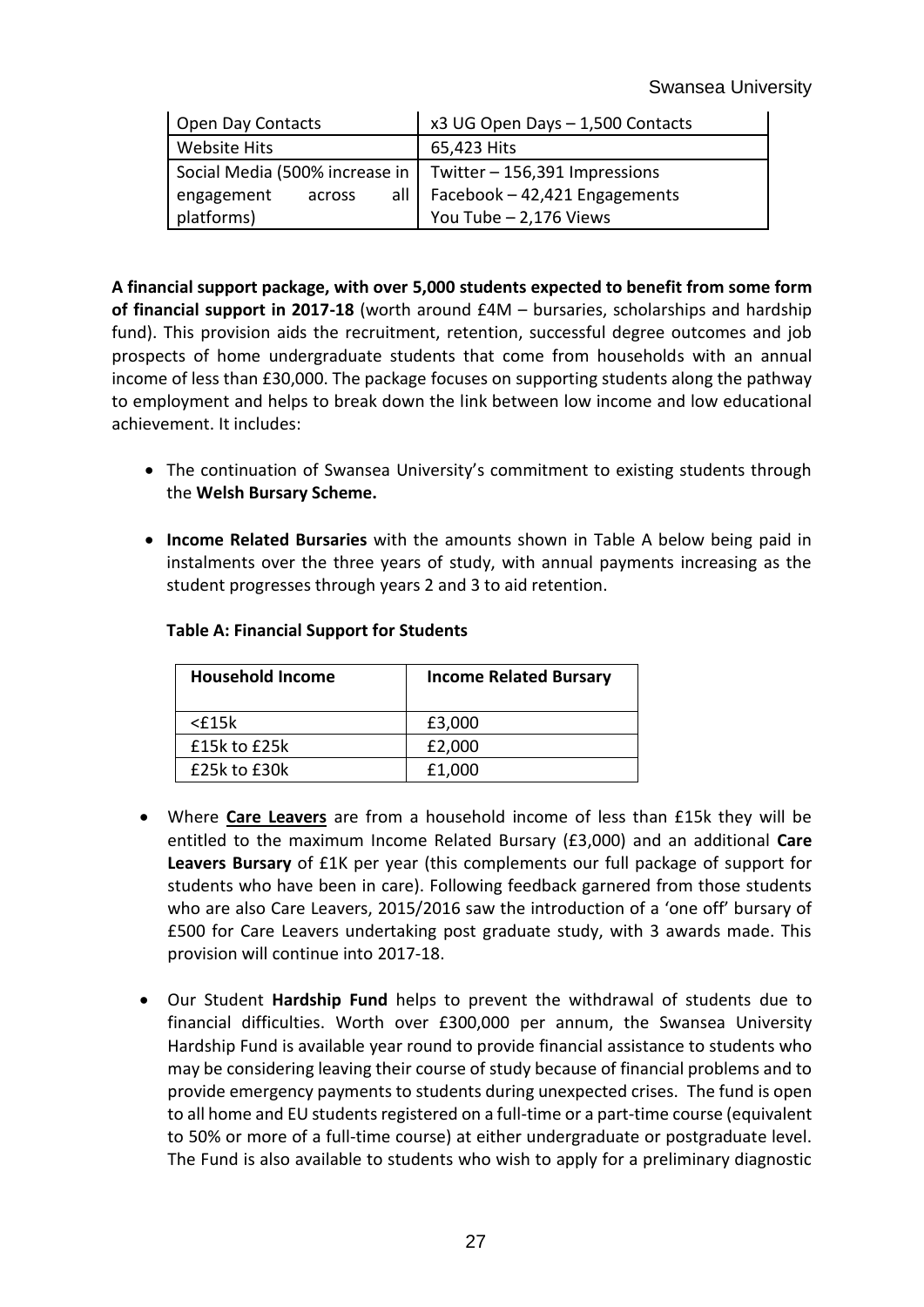test, prior to applying for Disabled Students Allowance. Provision of the Fund was offered throughout 2014/2015 and will continue through 2017/18.

- **Mobility Bursaries** to help subsidise the cost of work or study abroad so that students are not precluded from involvement in these employability-enhancing opportunities for financial reasons.
- **Excellence and Merit Scholarships**to ensure that the most able students are recruited and retained whatever their financial circumstances.

#### **Academic and Welfare Support**

The **Swansea Academy of Inclusivity and Learner Support** (SAILS) provides both leadership and accountability for the achievement of our stated outcomes and targets in relation to equality of opportunity including improvements in **student welfare and study support**. It is a focal point for an area of work in which we have a proud tradition and a strong track record. SAILS is led by a part-time academic Director, full time academy Manager and Officer and by 'leads' in each of the seven academic Colleges of the University. Students are represented on the SAILS Management Group and Partnership Board by a full-time Students' Union officer.

SAILS was instrumental in enabling Student Services to set up our **[Academic Success](http://www.swansea.ac.uk/asp)  [Programme](http://www.swansea.ac.uk/asp)** which is open to all students. As well as providing a suite of courses to support development of study skills, mathematics and statistics, support is now being developed further both within particular Colleges and as an open access service. The overall aim is to enhance the development of all learners and enable every student to achieve their full potential whatever their background, level or first language.

Enhanced welfare and study skills support for all our students is currently being planned with activity designed to be inclusive of students from under-represented groups and communities in order to improve the student experience and retention. Activity will include:

- Enhanced educational guidance for new students, academic study support and skills programmes.
- Improvement in the first year experience will include improved pre-arrival information for students, better early engagement with students and improved monitoring and targeting of student retention in the first year.
- Improving practice in induction, engagement, skills development and the use of assessment, at College and subject levels.
- Enhancing the effectiveness of feedback on assessment to improve student performance.
- Promoting health and wellbeing including the benefits of 'Sports Swansea' to students.

In addition, as part of the **Enhancing Degree Outcomes Project (EDOP)** which began in 2016, a task and finish group is being set up to analyse student progression at all levels in all subject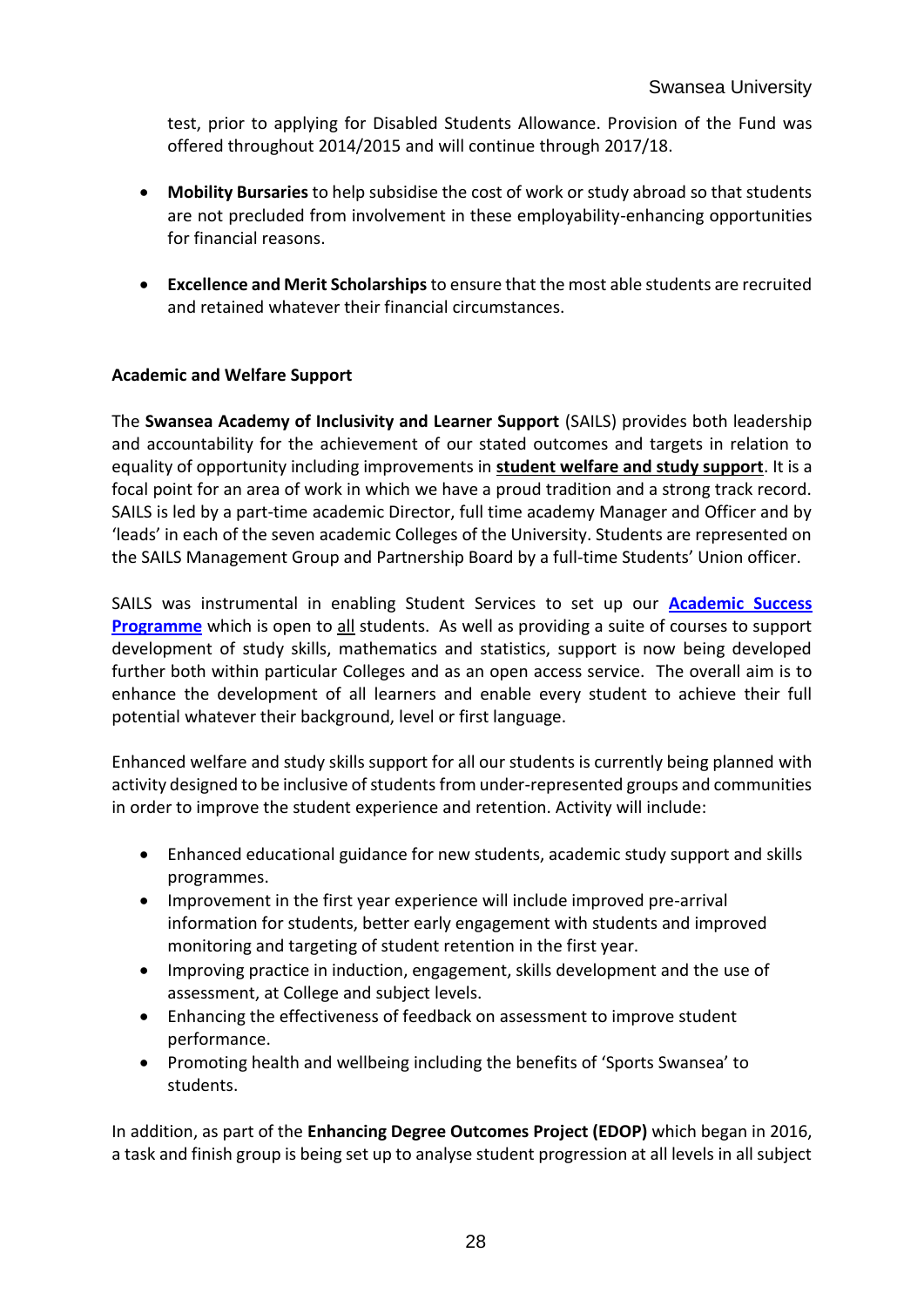areas. The group will look at the influence of widening access and protected characteristics including **BAME** and **gender** on student progression and final degree outcomes.

For **part-time and mature students**, DACE provides various services to ensure students are retained and supported. DACE offers free and impartial information, advice and guidance for adults - including educational, careers and employability advice and guidance - to prospective and existing adult students across South West Wales; via a departmental, dedicated guidance worker. The guidance worker can visit classes on campus or in community venues.

Members of the Part-time Degree (PTD) Community Development team (four members of staff) act as venue coordinators and personal tutors for community-based and campus-based PTD programmes and other DACE programmes. In addition, Study Skills and Academic Writing support will be provided for students on a one-to-one and group basis. The Study Tips to Achieve Results (STAR) handbook, produced and written by DACE, provided free to DACE students, acts as a self-help manual to all study skills issues and academic writing demands that will be made upon students during their course of study. The STAR handbook is also available on-line.

DACE also has a dedicated Study Skills and Retention Officer who will offer support by introducing students to the demands of their scheme of study and finding ways to overcome them. For adult students these are often particular issues such as career, family, illness and disability concerns.

DACE will continue to support its students study needs through working in collaboration with the South Wales Miner's Library (SWML) at Swansea University, which coordinates library loans via a community-based book box system. These boxes are located at community teaching venues across South West Wales. The SWML will also offer IT support for all DACE students.

DACE will produce a part-time degree PTD brochure, a PREP brochure and an Accredited Programme brochure which also contains 'taster course' information, for the academic year 2017-18.

Swansea University has made a significant investment in meeting the wide ranging needs of **students with mental health difficulties** during 2014-15. Increased financial investment enables the service to be in a position to respond to immediate growing need as well as being fit for purpose for the future.

The wellbeing agenda has been in place for students within higher education for some time. However, a wellbeing service is not a university exclusive agenda. **Swansea University Wellbeing Service** formally incorporates the context of Wales's devolved political powers in health and social care within its annual business plan. The Wellbeing Service Business Plan clearly references the appropriate desired outcomes from within the statutory framework of the 'Together for Mental Health' Strategy 2012 and its Delivery Plan 2012-2016, clearly demonstrating that planning is inclusive and evidence based from the national mental wellbeing agenda.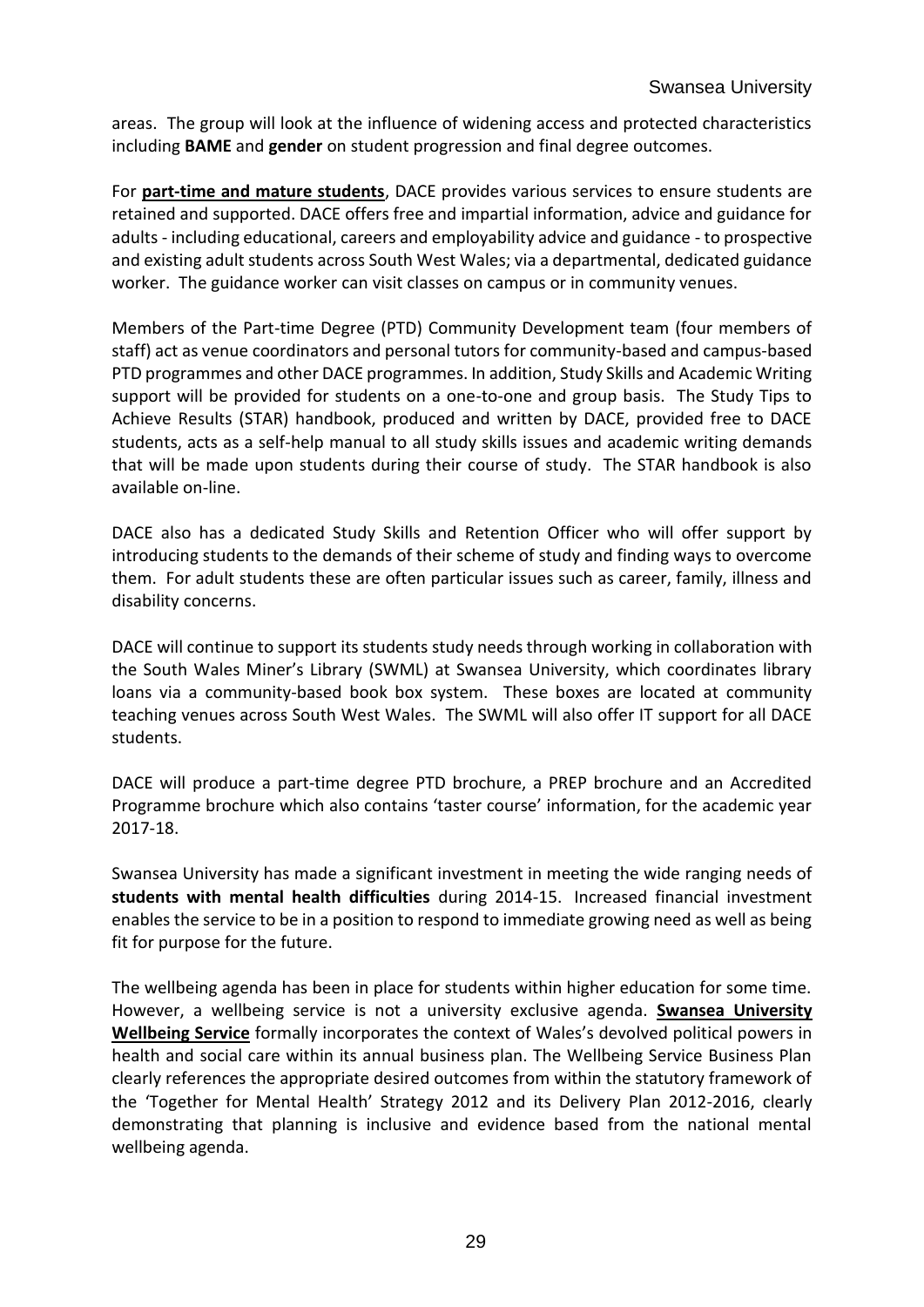It should also be noted that the University has worked hard to obtain £30M funding to support Swansea University activity from sources such as the European Social Fund (Information and Communications Technologies, skills, and Foundation Degrees), employers, and the Reaching Wider Programme that will build capacity to deliver in this area. We have had a significant impact in transforming people's lives. These activities will continue undiminished; the Academy will ensure that both existing and new investment will be put to best use to deliver for our students and communities throughout Wales.

Wellbeing has built on these achievements by establishing an Autism Spectrum Condition service (ASC) as part of Wellbeing to specifically support students in that group, particularly those with Asperger's Syndrome. In the coming year we will look to enhance this service by training a member of the ASC team to provide CBT (Cognitive Behavioural Therapy) specifically for this student group, as while it does not address the underlying syndrome, CBT has been clinically proven to be effective in addressing the associated mental health conditions such as anxiety and depression, which are often exacerbated at times of major change, for example coming to university.

We have supported delivery of the Freedom Programme, offered to groups of women who are or have experienced domestic violence, and again building around this we have offered women-only groups including assertiveness, mums at university (with care responsibilities), and women in academia specifically those in STEMM – science, technology, engineering, medicine & maths – traditionally male-dominated areas. We have also supported delivery of the ACTivate Your Life Programme in conjunction with our local NHS Board. ACTivate Your Life is a course designed by Consultant Clinical Psychologist Professor Neil Frude here in Wales, and consists of a four session taught course that aims to teach people about stress and suffering caused by emotional issues, like worry, or chronic pain.

From September 2016 we will phase-in an EMDR service (Eye Movement Desensitisation and Reprocessing) for suitable groups of students such as **asylum seekers**. EMDR is a powerful psychological treatment method and is now widely recognised as a first line treatment of trauma (PTSD), and other common presenting conditions seen in higher education such as phobias, panic disorder, obsessive compulsive disorder and generalized anxiety disorder, excessive grief due to the loss of a loved one, adolescent depression, and sexual assault victims.

#### **Disabled Student Support**

The University continues to be proactive, progressing initiatives to ensure disabled students can have equal levels of access to higher education and university life and where possible goes beyond the statutory duties under the 2010 Equality Act.

A paper outlining the changes to Disabled Student Allowance (DSA) support for currently SFE funded students was submitted to the University's senior management. In response to this paper, the University has invested in an additional full time (permanent) Disability Caseworker to support the increasing number of disabled students and support the University in meeting its legal duty and challenges that lie ahead. In addition to the Disability Caseworker position, a new fixed term post, Inclusive Practice Quality Assurance Coordinator which will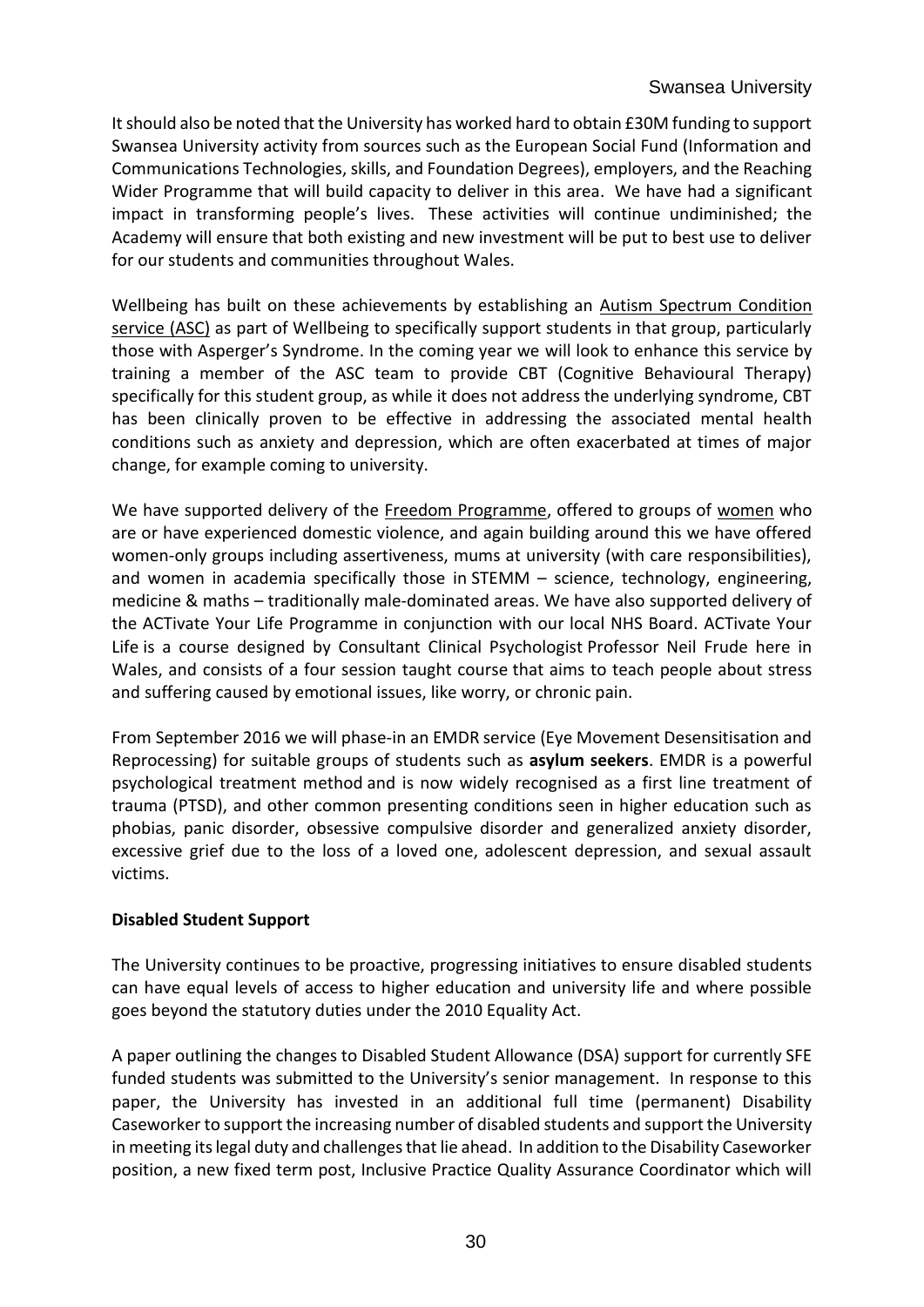be based in the Centre for Academic Success, but will support and work across the Disability Office and Wellbeing Services to minimise the impact on students and the institution of reduced DSA funding. The new post holder will also be working and developing ideas for promoting inclusive teaching and support practices, and ensuring quality assurance processes are in place for non-medical support which will be audited some-time in the 2017.

Further progress has been made this year in relation to the dedicated Disability Link Tutor(s) for both administrative and academic roles who act as a primary contact for the Disability/Wellbeing Services and disabled students. These roles now form part of the Step4Excellence work, under the theme Academic and Pastoral Support. Step4Excellence is a major programme being undertaken by the University in collaboration with the Students' Union, which its primary aim is to substantially improve the experience for students at Swansea University. These new roles have a wider remit but will embed inclusive practices to further improve the experience, support and retention of disabled students.

The University continues to support specialist software installed on every networked PC in the library and funding has been allocated to up-grade the software as part of a rolling programme to ensure the most up-to-date software is available.

A brand new initiative and collaborative project will take place over the coming months, between the Disability Office and Epilepsy Action South West Wales to run a Volunteer Training and Development Programme. The aim of this new initiative is to run coffee and chat groups to provide opportunities for people whose lives are affected by Epilepsy; to meet up and talk with others, get advice and support, raising awareness of the support available to students and hopefully supporting students to develop their own skills.

An 'Open Day' was held in April organised by the Transcription Centre for students at The Royal National College for the Blind, Hereford for students considering applying to University in 17/18. The programme for the day was full, involving talks from the Disability Office, Assessment Centre, Admission Tutors from the various Colleges, tours of the Bay and Singleton Campus and talks from current students studying at the University. The Day was customised and tailored around the service users, with the aim of enhancing the student experience of visiting the University in advance of applying.

#### **Swansea as a Healthy University**

The Swansea University 'Healthy University Group' (HUG) was set up in January 2011 following Swansea successfully becoming the second Welsh designated World Health Organisation (WHO) Healthy City. Swansea University has been a member of the working group that developed the Welsh Government Healthy HE/FE framework.

*"A Healthy University aspires to create a learning environment and organisational culture that enhances the health, well-being and sustainability of its community and enables people to achieve their full potential."* Healthy Universities (2010).

This Healthy University Strategy aims to support Phase Six of the Healthy Cities programme and also deliver on the goals of the Welsh Government Healthy HE/FE framework.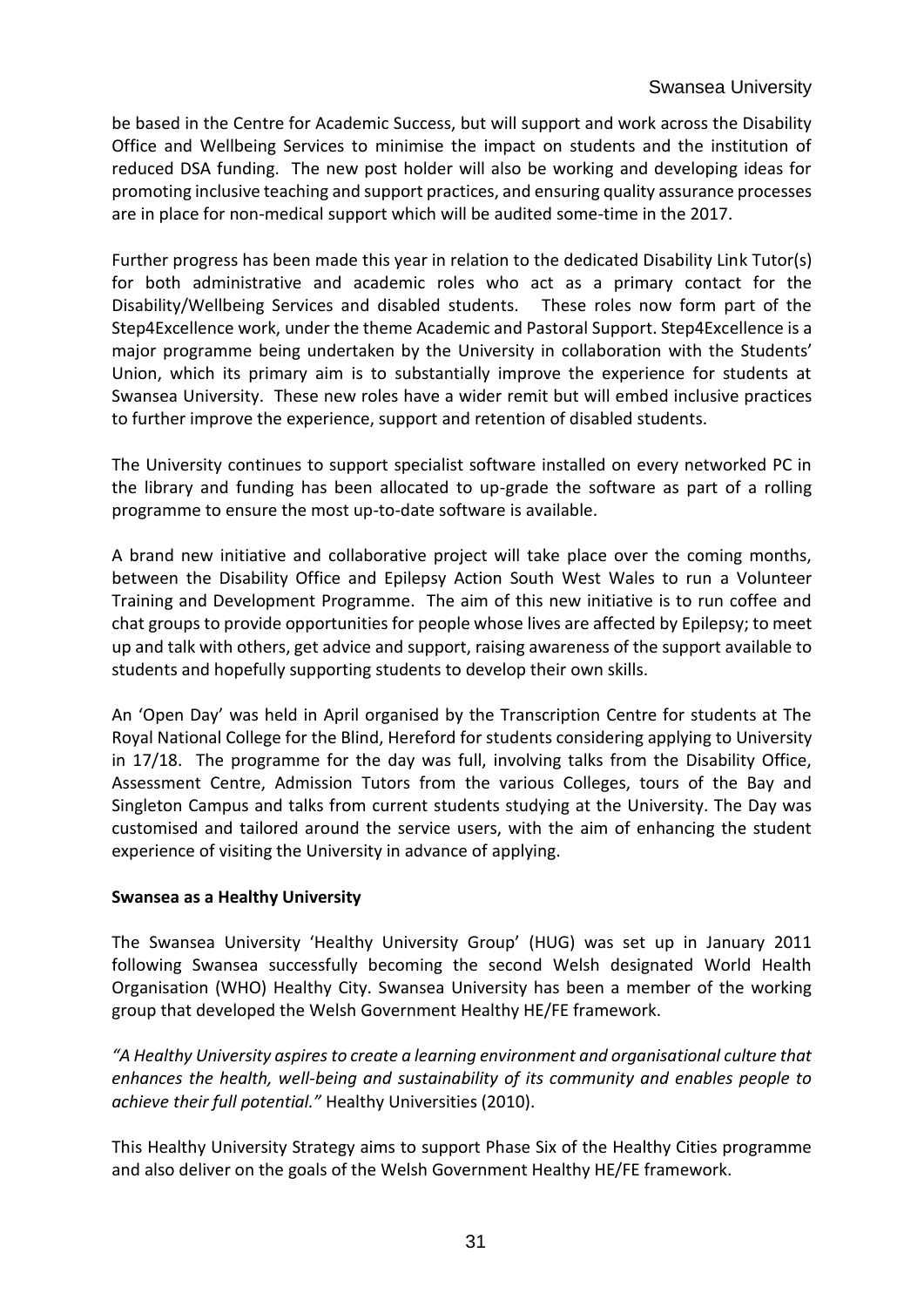#### **HUG Progress 2014- 2016:**

- University/SU signed Time to Change Pledge 2014
- Pilot institution in Home Office funded Alcohol Impact Study 2014
- Sustainability and Wellbeing Newsletter SWELL published termly
- Hosted Eid in The Park 2015
- Achieved Alcohol Impact Accreditation 2015
- The ENRICH program (Exercise and Nutrition Research in Child Health) has been set up by Applied Sports Technology Exercise and Medicine Research Centre (A-STEM)
- Living Life to the Full Workshops x 12 (mental health issues)
- Advice and support for Revenge Porn Victims in partnership with Revenge Porn Helpline
- Purple Flag initiatives around the city via student engagement
- Student Residences recycle initiative 1423 bags = £20k donated to British Heart Foundation
- Soil Association Food For Life Bronze Award
- Sustainable Catering Policy delivered
- Delivered vulnerability training to Security, Catering and Bar staff Delivered in partnership with SWPCCO
- Production of Domestic Abuse and Violence Against Women and Girls Policy to be ratified 2016
- Production of Zero Tolerance Sexual Violence and Harassment Policy to be ratified 2016
- Initiated IRIS Model "Working with Universities" Project with SWPCC Target tackling Sexual Violence, Consent & "Lad Culture" 2016
- Applying for "Corporate Health Standard" submission August 2016 Hug to be the steering group top achieve this

The increase in the number of students experiencing severe and enduring mental health difficulties and in the complexity of these difficulties is recognised as being of great concern to the UK HE sector. Our Mental Health Mentoring Scheme was established 2008 to provide 'one to one' mentoring to students with mental health difficulties who need support in organising their lives to be study effectively. In addition, in 2012 our Student Mental Wealth Society was established, which placed us within the first cohort of 25 HEIs in the UK to take this approach (the 25 by 2012 initiative to support student-led mental health and wellbeing advocacy). We also undertook our first Student Wellbeing Survey, which will be repeated in subsequent years.

Joint University/Students' Union Alcohol and Illegal Drug Policies were adopted in 2012. The joint University/Students' Union working group took as its starting point the *Exemplar Policy for Welsh HE Institutions*, incorporating Universities and Students' Unions taken from the Welsh Government publication '*Substance Misuse Treatment Framework for Alcohol Prevention and Education in Higher and Further Education Establishments*.'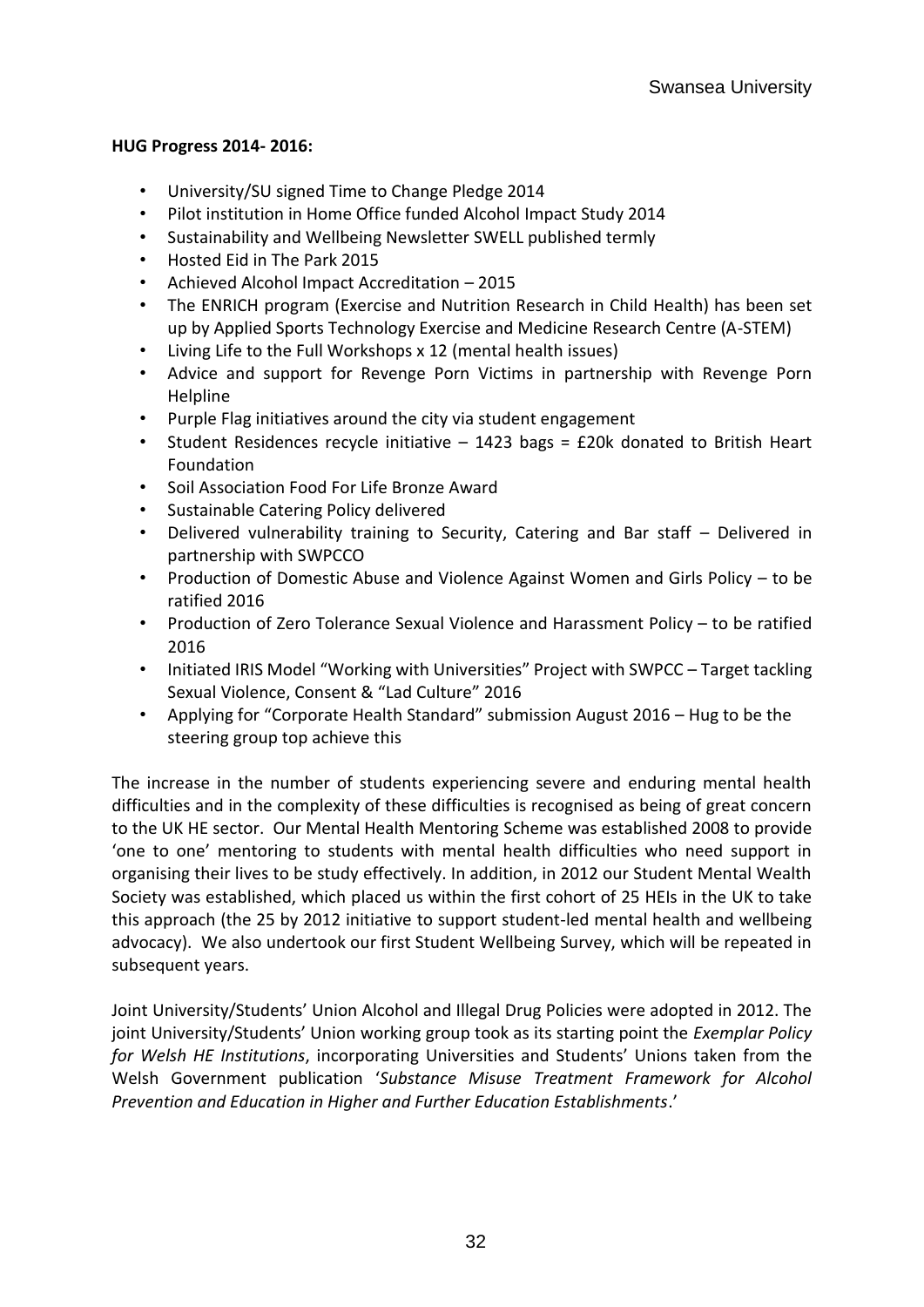## **v) Improving the experience of higher education of students from underrepresented groups including activities to promote an international experience;**

The University has recently opened our 'MyUniHubs', one on the Bay Campus and one on the Singleton Campus to provide a single point of enquiry and support for all academic and student services queries and issues. These are proving hugely successful with students and we will be aiming to increase the range of services available from these moving forward.

The opening of our second campus, the Bay Campus in September 2015 was probably the most significant development for the University since its founding in 1920. The new campus which supports over 5,000 students to study and over 1,500 to live represents a massive expansion in the size and quality of our estate and the facilities we offer to students. The Bay Campus contains purpose built lecture theatres, state of the art laboratories, a new library as well as significant social, cultural and sporting provision. Our students regularly comment about the excellent standard of the learning facilities on the Bay Campus. Moving forwards we will be continuing to invest in the Bay Campus with the development of the Computational Foundry a teaching and research facility for Computer Science and Mathematics which will also provide teaching facilities for all students.

The opening of the Bay Campus gives the institution additional scope to re-develop spaces on the Singleton Campus including removing or re-purposing older facilities including the Taliesin Annexe and parts of the Talbot building. In addition, we will be able to invest in the Singleton Campus including new laboratories with the introduction of Chemistry programmes from September 2016. These will be used on a shared basis across aligned programmes; a model which we hope to roll out for all our laboratory facilities.

The Swansea student experience, and our community links, will be further enhanced by our continued partnership working in the areas of culture (e.g. Taliesin Arts Centre, Egypt Centre, and Miners' Library) this includes our newly opened Great Hall on the Bay Campus and the Taliesin at Singleton. We are also significantly expanding our sporting offering, adding our new Gym, Sports Hall and Multi Use Games Areas on the Bay Campus our access to pitches and facilities, through our partnership with Wales' only premiership football club to our existing Sports Village including the Wales National Pool, partnership with the Tennis Club and Watersports Centre (working with Swansea Council). We will also be supporting Swansea's membership of the World Health Organisation's Healthy Cities Network.

In our Student Services directorate, we have recently created the Centre for Academic Success bringing together expertise in study skills support and expanding the Academic Success Programme. This extremely successful model will be further expanded to encompass more students and also develop the discipline specific collaboration with academic Colleges to enhance participation, engagement and completion.

We will also be significantly improving our engagement with the community, of which our students are a part, through the work of our community liaison officer and the new links established as a part of the Bay Campus development. These will lead to improvements in community life for students and residents. Working in partnership with our local authorities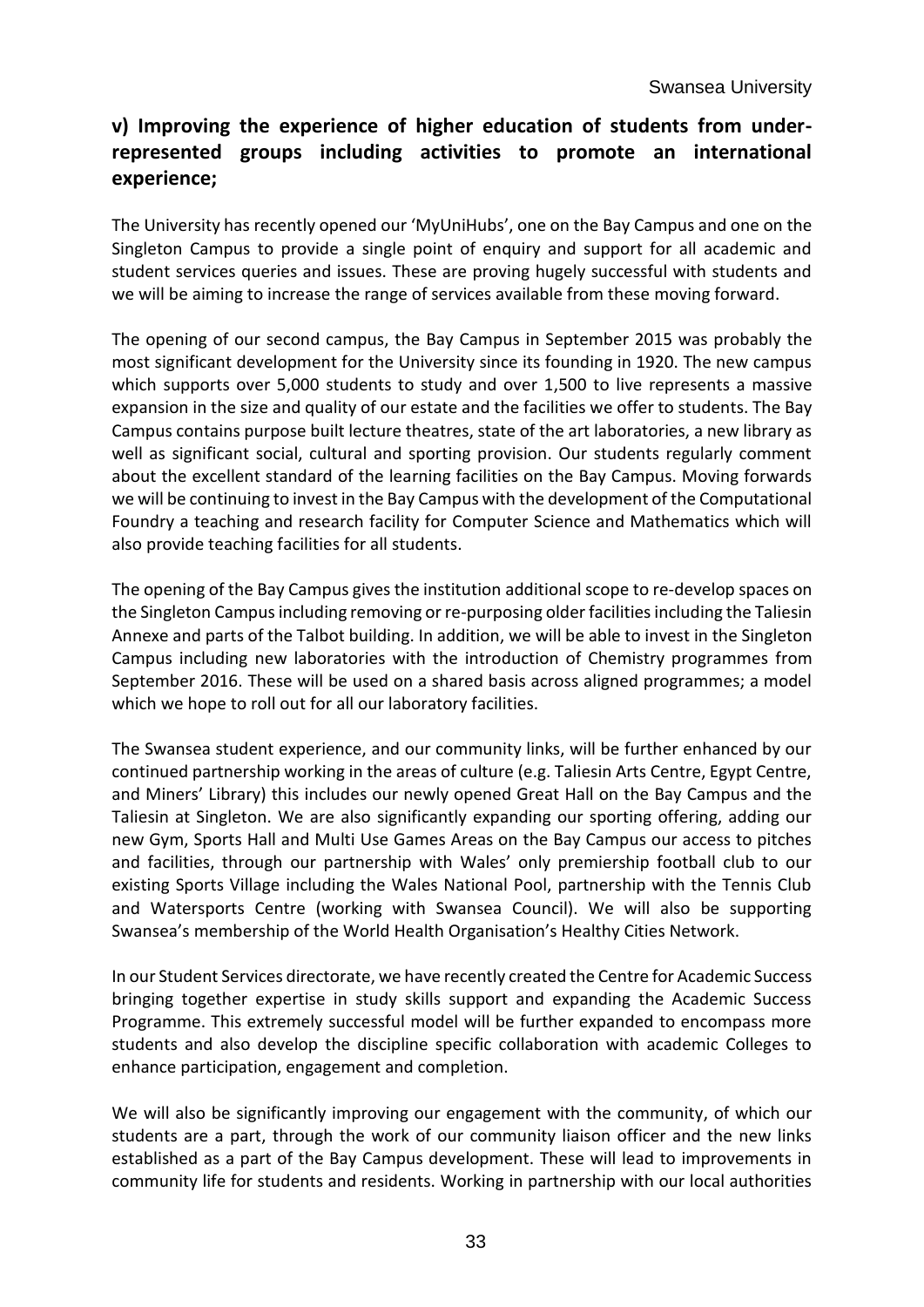and First Cymru, we will deliver for students improved bus services, significant reductions to bus travel prices and improved cycling links.

#### **Improving the student experience through employability and international opportunities.**

The **Swansea Employability Academy** (SEA) works with SAILS (Swansea Academy of Inclusivity and Learner Support), Centre for Academic Success and the SWWRWP (Reaching Wider) to inform our strategies, with the Step4Excellence improvement programme providing a catalyst for developing a cohesive delivery model to provide the most appropriate employability activities. The continued development of Student College / Programme Reps and 'Student Employability Reps' to increase student access and engagement with employability networking and mentoring opportunities through extra-curricular activities (e.g. our Employability Week and our 'SEA Your Future' networking activities) will continue to play a key role in providing opportunities for all our students.

In terms of **encouraging and supporting widening access students to participate in international opportunities,** the International Development Office's (IDO) focus on expanding participation in student mobility programmes has seen it address some of the financial barriers that act to deter participation. In addition to funding from Erasmus+ that is available to students who study in Europe, the IDO offers **Widening Participation Bursaries** and Global Opportunities Bursaries of up to £1,000 to students undertaking mobility. Also available from 2016/17 are Texas Strategic Partnership bursaries worth £1,200.

In 2014/15, the IDO awarded over £180,000 in Global Opportunities Bursaries and enjoyed continued success in attracting Erasmus+ funding, with €618,045 confirmed in 2015 to support EU mobility and €171,000 to support mobility outside Europe. An additional €334K has recently been secured (April 2016) to enable the development of additional opportunities outside Europe. A **widening access supplement** is also available on top of the standard awards; this is currently set at £250 per student.

As well as year-long and semester opportunities, shorter term mobility opportunities are offered (generally between two and four weeks) to enable international experiences for students who may not be able to attend longer term programmes. Bursaries are also available for these programmes (up to £600 in 2015/16) and undergraduate students may also apply for the widening access supplement.

The criteria for eligibility for the Widening Access supplement for all mobility bursaries has been set at the same level as defined by the Erasmus programme (which provides funding for students studying/working abroad in Europe). To qualify students should have already applied for student finance and come from a household with income less than £25,000.

In 2014/15, 69 (17%) of mobile students received the Widening Participation bursary supplement (please note at the time of writing 2015/16 figures are not yet available as a number of short programmes are yet to take place). The 'Go Global' team in the International Development Office will continue to promote these opportunities and in such a way as to appeal to students with different needs.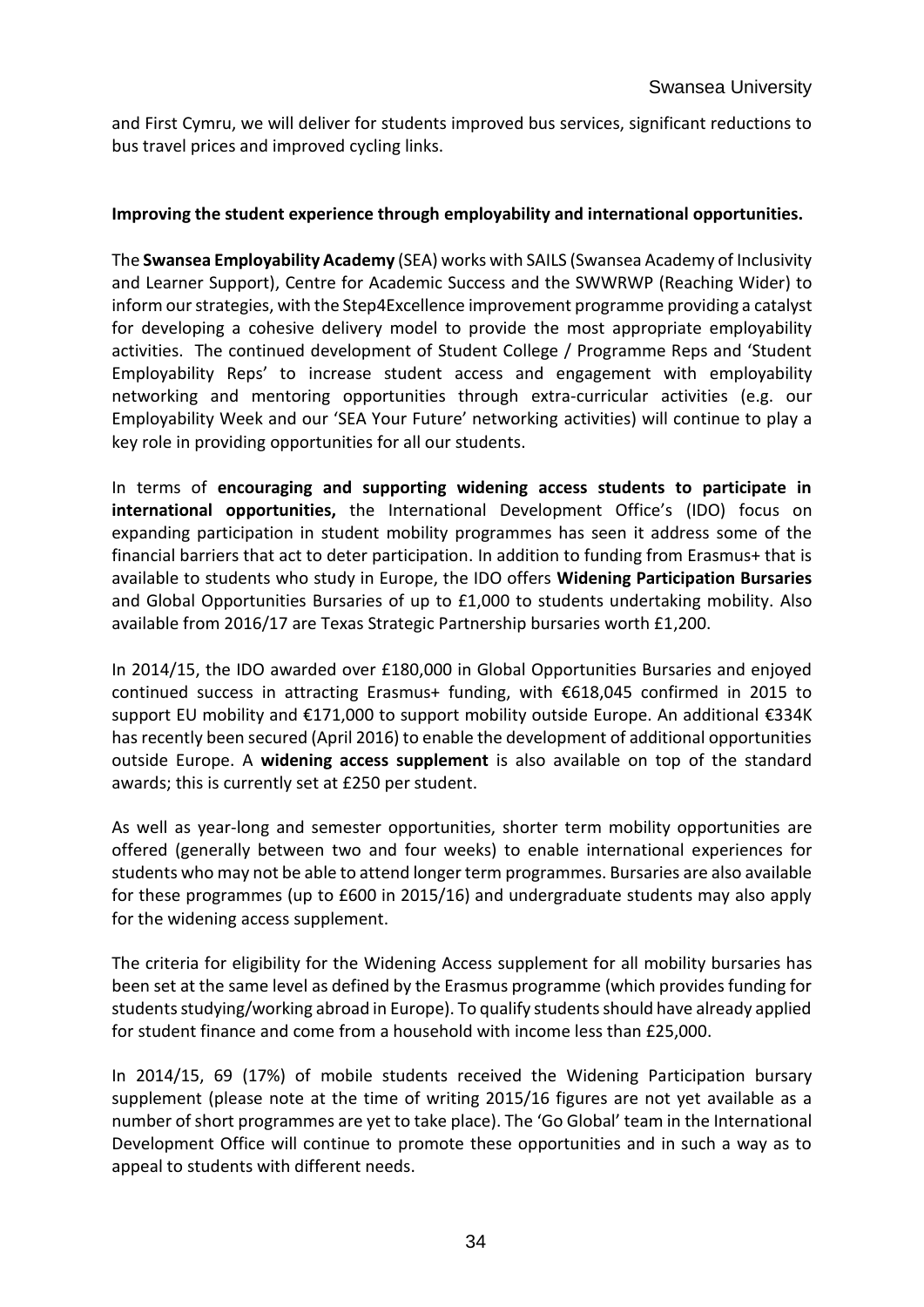Since 2014, Swansea University has had a partnership agreement in place with Santander, through the Santander Universities Global Division. The three-year agreement, which amounts to a minimum of £40,000 per year, focuses on international exchange, entrepreneurial activities, internships and the mobility of students and researchers within universities that already partner with Santander. The partnership will also enable Swansea to develop and strengthen collaborative links internationally as well as create new opportunities for staff and students. The agreement includes a number of bursaries for staff and students to visit overseas universities which are partners of Santander, through the Santander Universities Global Division. The agreement renewal will be negotiated in 2017 and we are hopeful that through this, the partnership will be strengthened further, enabling enhanced opportunities for staff and students.

The University also proactively seeks, on an ongoing basis, other sources of external funding to enable student participation in international opportunities.

Work is also underway to **increase mobility opportunities for disabled students**. We are working particularly closely with a Canadian partner University on this and have facilitated study abroad period for a number of disabled students.

## **vi) Providing effective information to students from under-represented groups before and during their courses;**

Before students actually decide to study at the University we are committed to ensure they have as much information they need in order to make an informed decision. We will communicate the relevant information online, during schools and college activities and at UCAS HE conventions/fairs, in programme brochures and the prospectus, and once candidates have enquired about a place on a course or applied – via emails and brochures. In addition, candidates have the opportunity to visit the university to find out more – at general open days and post application visit days.

In addition, the Student Recruitment office provides a programme of talks in schools for years 12 and 13 throughout South Wales, covering areas of rural and urban disadvantage. These talks are designed to create a greater awareness of what students need to do to prepare for HE and help build aspirations to enter HE. Talks will cover topics such as 'Why HE?', The UCAS application, and Student Finance advice etc.

#### **Full details of courses, including initial programmes and timetables**

Programme information including details of teaching and induction timetables will be provided to students via enrolment packs, and to prospective students within the Key Information Set (KIS) for that programme. Programme-specific information will be made available through subject area websites.

#### **Information setting out precisely what is covered by the fees charged**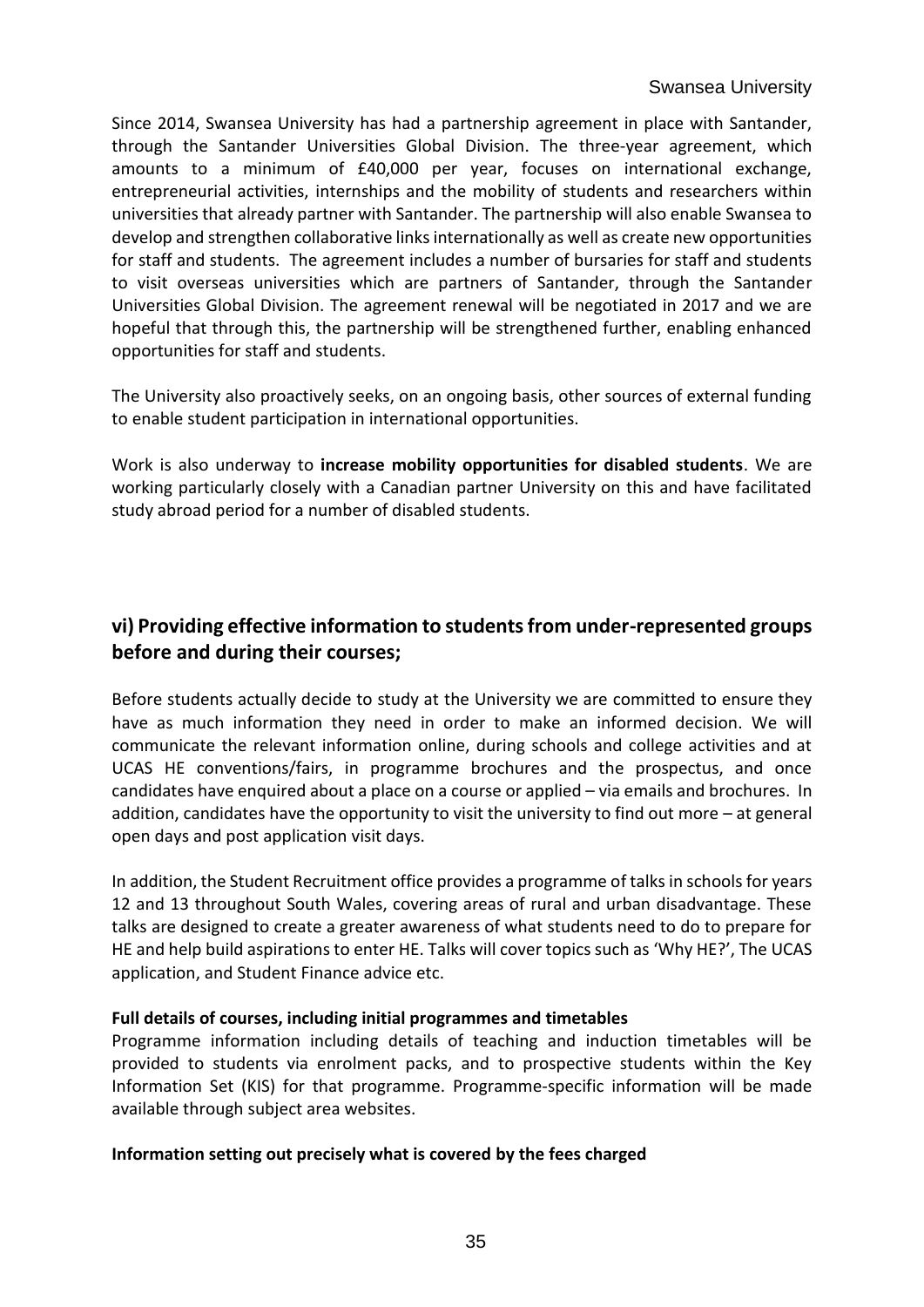In line with Competition & Markets Authority regulations on Higher Education transparent information on what is covered by fees has been included in programme-related information provided to potential students and newly-enrolled students. This information will allow students to see the total aggregate fees they will be expected to pay for the duration of their course. Moreover, if there are any additional costs necessarily incurred during a student's programme of study, for example for field trips, placements or periods of study overseas, will be made available to students through our website and the programme information provided to applicants. Elements of student mobility will be supported by specific 'mobility bursaries'.

**Detailed information on the student financial support package available at your institution** Information will be provided on the website about the financial support available to students.

- This will include:
	- links to other sources of information and support including the Student Finance Wales website [and equivalents for students from outside Wales]
	- Information specifically covering students who; defer entry, study abroad, study parttime, re-sit all or part of a year or study at a non-degree level
	- Information for students studying at Swansea from England, Wales, Scotland, Northern Ireland and elsewhere in the EU will be made available

This information will also be sent to students on request to ensure that they are fully aware of the support available to them. Students will be able to access further advice and support through 'drop in' sessions, a dedicated University online portal and via telephone and email from the University's Money Advice and Support Office (MASO).

#### **Details about how any changes which may take place over the period of the course will be announced.**

Details of any changes to courses will be communicated to students via email and letter if appropriate. Information may also be placed on the website and on the University's dedicated online portal. We will follow the Welsh Government's guidance regarding unanticipated extra costs to students.

All students are able to access full information pertaining to their courses online via the student **Academic Guide** [\(https://www.swansea.ac.uk/academic-services/academic-guide/\)](https://www.swansea.ac.uk/academic-services/academic-guide/), and general information via the MyUni website [\(https://myuni.swansea.ac.uk/\)](https://myuni.swansea.ac.uk/). Both the Academic Guide and My Uni pages are accessible through the medium of Welsh through the language selector.

To ensure full-time franchise students receive the same levels of and access to information, support and engagement; the University has agreed a contract with Further Education (FE) providers outlining responsibility to provide students with the necessary information regarding enrolling, applying, fee levels and the support available to them (including financial support packages). The University defines 'FE franchise collaborations' as being applicable to those students studying for a credit-bearing award, bestowed by Swansea University but delivered in part or wholly through a further education institution (i.e. Coleg Cambria, Pembrokeshire College, Neath-Port Talbot College).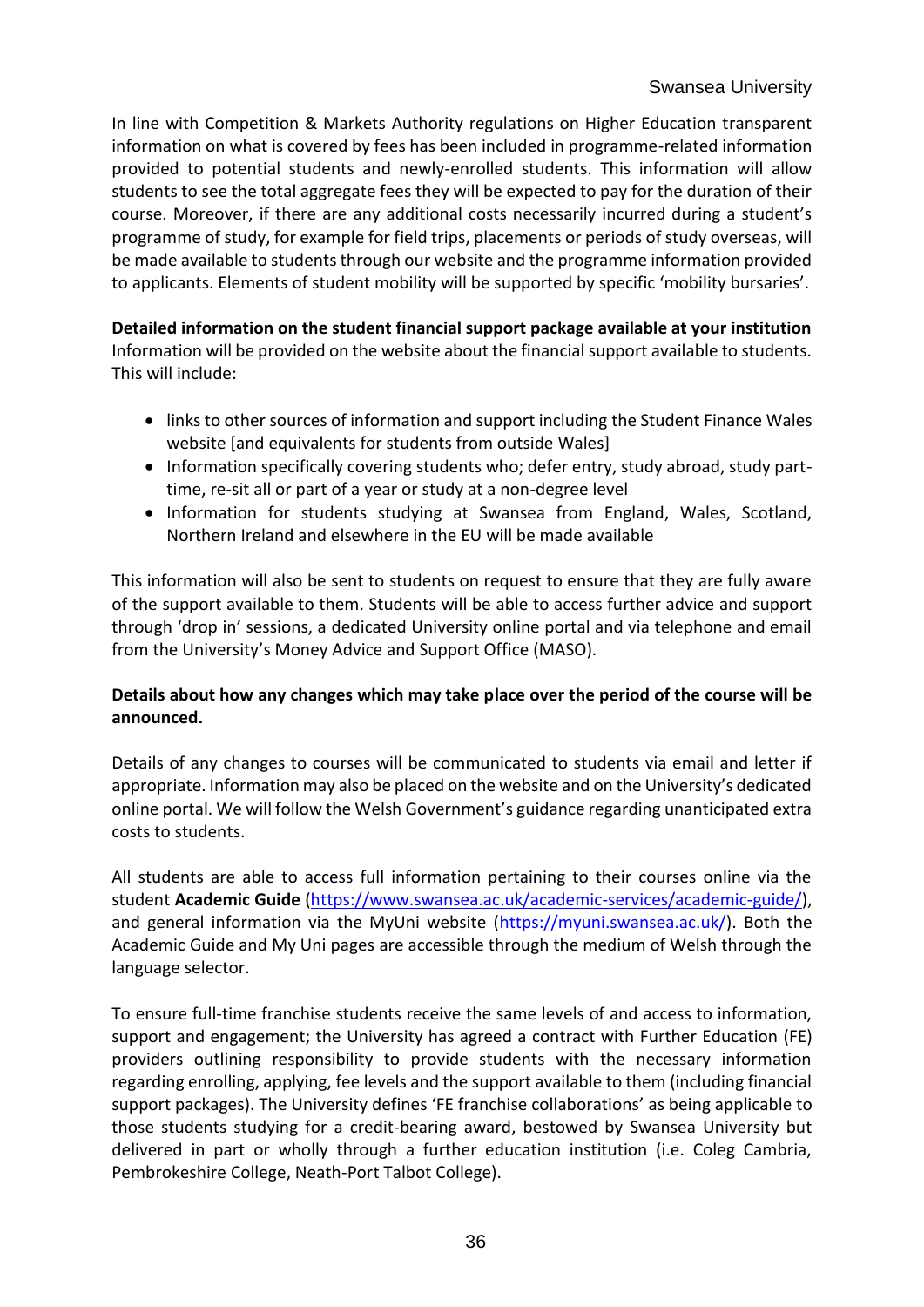In order to ensure parity between Swansea University 'home campus' students and their peers in FE colleges, the University agrees detailed 'division of responsibility' documents between the University and each partner institution. In formulating and agreeing the content of this document every element of the students' learning experience is considered, including; the review and approval of teachers/tutors from the partner who will be delivering Swansea approved elements of the academic programme(s); a full assessment of the suitability of facilities at the partner institution, covering learning and teaching, pastoral support and student wellbeing; the curriculum is designed by Swansea University staff in collaboration with our FE partners; the University reviews the quality of and ensures that learning materials are available to students, both via the partner institutions and through Swansea University provision (e.g. Library services, Blackboard VLE); and a full approval process, including partner due diligence exercises and engaging relevant academic and professional services colleagues is undertaken before any programmes are approved for partnership delivery.

A key, ongoing element to ensuring an excellent student learning experience is achieved through continual monitoring both by academic and support staff at the FE college and their counterparts at Swansea University - these individuals interact with students and ask for feedback on their learning experience and respond to any issues if applicable. Additionally, the University uses the established practice of involving external examiners to ensure externality when considering student assessment. All programmes which lead to an award of Swansea University are subject to annual and periodic review processes to assure quality and standards are maintained, and to continually enhance provision and the student experience.

## **viii) Supporting students from under-represented groups to progress to employment or further study; and**

In the past 12 months the **Swansea Employability Academy** (SEA) has launched at 'My Career Journey' Map, based on careers theory, which presents our support for all students in a visual '4 step' journey. Available in a range of formats, this was designed in consultation with the Students' Union to be inclusive and guide students irrespective of subject, level of study, background or protected characteristic. It underpins the consultancy service provided by SEA staff to academic colleges / schools to ensure that support is contextualised as identified by colleges / schools through the roles performed by their 'Employability Directors'.

In addition, following on from our success in being one of the first institutions to implement the Diploma Supplement, in 2011/12 we issued each of our final-year undergraduate students with a **Higher Education Achievement Report (HEAR).** This enables our students to evidence not only their academic activity but also extra-curricular activities undertaken during study including our employability award. Over 2,000 students have registered for the Swansea Employability Award since it was introduced in 2012 and as part of the SEA Strategy review we will be considering the completion rates for compulsory modules against voluntary registration and the increase in the range and nature of other awards available. The HEAR is produced electronically and is available to employers as a searchable database via GradIntel. Continuing to work with our Students' Union, we rolled out the HEAR to all undergraduate and taught postgraduate finalists.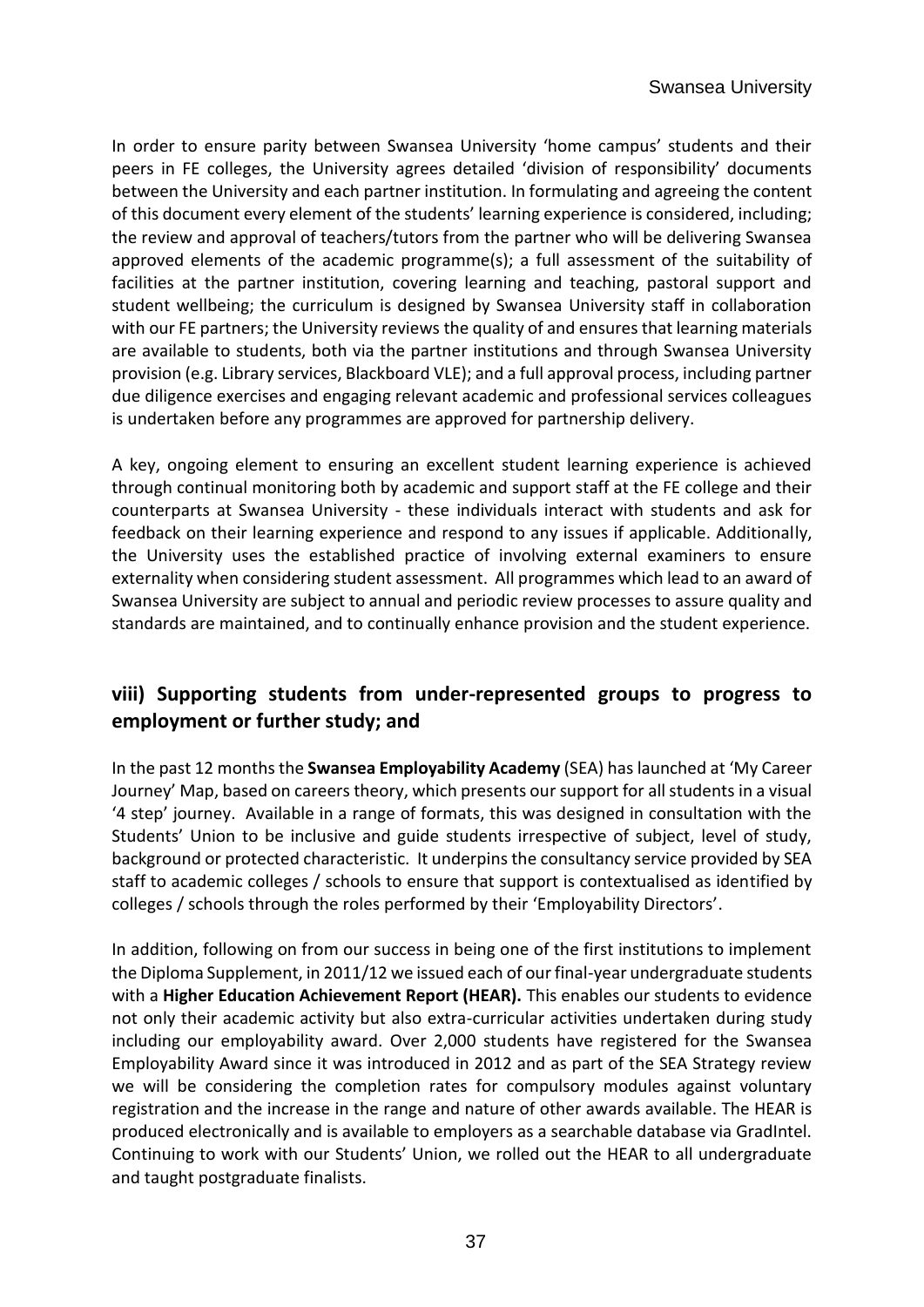Swansea's main focus continues to be on ensuring that a higher proportion of our students on leaving Swansea University get a job that is viewed as an appropriate graduate occupation. The HEAR forms part of the process articulated on our 'My Career Journey' Map; further, through use of the Swansea Employability Award, students are encouraged and supported to complete levels from bronze through to platinum and see the benefit of the HEAR.

The Academi Hywel Teifi (AHT) has developed a successful **Welsh-medium Work Experience module** (20 credits) which has proved popular and has increased not only the skills of the students who have followed it but also the University's involvement with potential employers in South Wales. Working with the Swansea Employability Academy, AHT also aids students in obtaining non-credit-bearing work experience and internships with businesses and institutions across Wales. AHT fully supports the CCC's Welsh Language Skills Certificate (widely recognised by employers in Wales as a key measure of Welsh-language skills in prospective employees) for students, which is endorsed by many potential employers in Wales, with four cohorts of students having already gained the qualification.

Furthermore, working alongside SEA, AHT supports an annual Welsh-medium careers fair for students at the University, opening dialogues between employers and prospective employees, holding workshops on employability skills, and highlighting the esteem in which Welsh-language skills is held by employers.

AHT has also developed the Academi Hywel Teifi Award which recognises the extracurricular activities/contribution made by students to the University's community, the local community and on a national/international stage through the medium of Welsh. Our aim is to now implement this award which will highlight to potential employers the drive, ability and enthusiasm of individual students as they compete for employment.

Through the University's continued annual sponsorship of the National Urdd Eisteddfod's Science tent, GwyddonLe, and our coordinating of the exhibitors and events at the stand, we have managed to spark/intensify the interest of thousands of primary school children through to prospective students in STEM subjects, and to influence their potential career pathways.

Furthermore, AHT will continue to offer Welsh language and culture classes for all students via the 'Languages for All' scheme. In addition, classes will continue to be offered to our international students, to introduce them to Wales. This provision aims to improve our students' engagement with Wales and its language and culture, in addition improving to their own employability.

An important part of Swansea University's long term commitment to widening access is to ensure a sustained increase in the recruitment, retention, degree outcomes, and take up of career-enhancing postgraduate study and subsequent graduate employment for students who are from the Communities First areas of Wales and from other under-represented groups or communities across the UK. Growing our postgraduate community is directly related to a number of our other aims, including meeting employers' high level skills needs and supporting our research-led culture.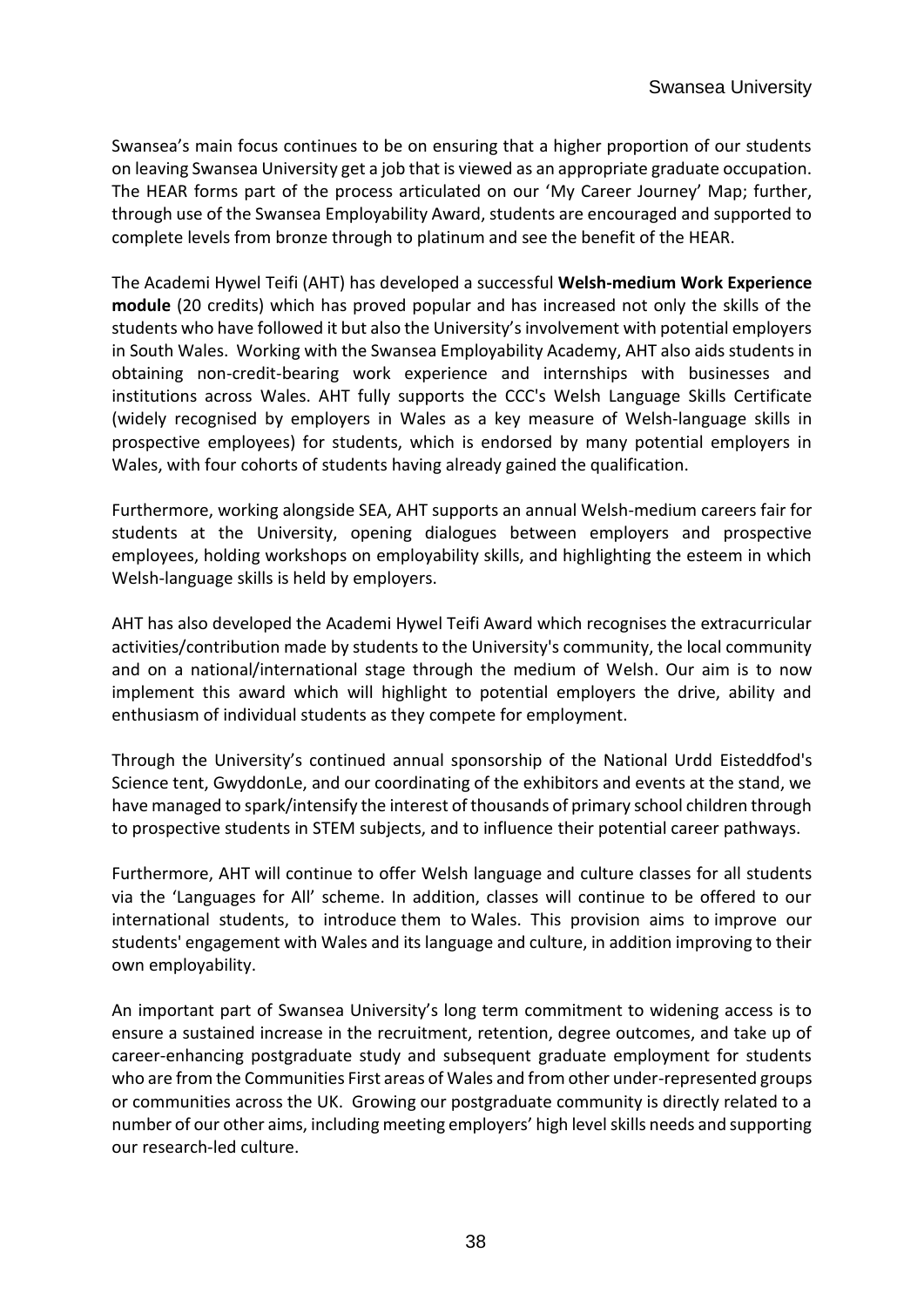## **ix) Other measures to support groups under-represented in higher education such as fee and access plan effectiveness evaluation (please specify these measures).**

Swansea University has just completed one year of a long term programme to enable the use of **learning analytics to support student transition, retention and attainment**. The first major step in the programme has been to pilot a new attendance monitoring system based on card readers in teaching spaces. This was successfully piloted in Semester two of the 2015/16 academic year. It will be implemented across all campuses from September 2016 providing real time data on all taught student's attendance at timetabled teaching events.

As a result, staff will be able to identify more quickly students who are not engaging at the level expected and whose progress may thereby be adversely affected. Such students will be followed up and appropriate support offered. Future developments include bringing together data on use of the Virtual Learning Environment, Blackboard, use of the Library and assessment data to build a wider view of a student's overall level of engagement.

Throughout the Fee & Access plan the University is keen to demonstrate its **inclusive approach to widening access and equality of opportunity.** One such approach is to deliver supportive activities conducive to building awareness of and to help provide an **inclusive study environment.** 

The University hosts and delivers a multitude of activities and events many of which are on an annual or regular basis aimed at supporting students with **protected characteristics** often co-ordinated by the University's Equal Opportunities Unit.

#### **LGBT+ Equality and Transgender Equality**

In the area of sexual orientation and gender identity:

- **Stonewall University Guide**: Swansea University continues to be a Stonewall Diversity Champion and as such takes part in the Stonewall University Guide that measures support and information available to students and prospective students at Swansea University. During 2014/2015, the University scored 9 out of a possible 10, placing us in the top 3 gay friendly institutions in Wales and in the top 16 in the UK.
- **LGBT Champion:** Pro Vice Chancellor Professor Martin Stringer, appointed to the University in May 2015 has become the University Lead for the LGBT+ agenda.
- **Fyne Times Publications:** The University continues to place adverts and editorials in Fyne Times (a UK-based gay and lesbian magazine), aimed at increasing awareness and visibility of being a LGBT friendly institution. This has been supported by Student Services.
- The University has continued its involvement with the **Swansea Bay LGBT Forum**, which is a group of representatives from public sector organisations in Swansea, including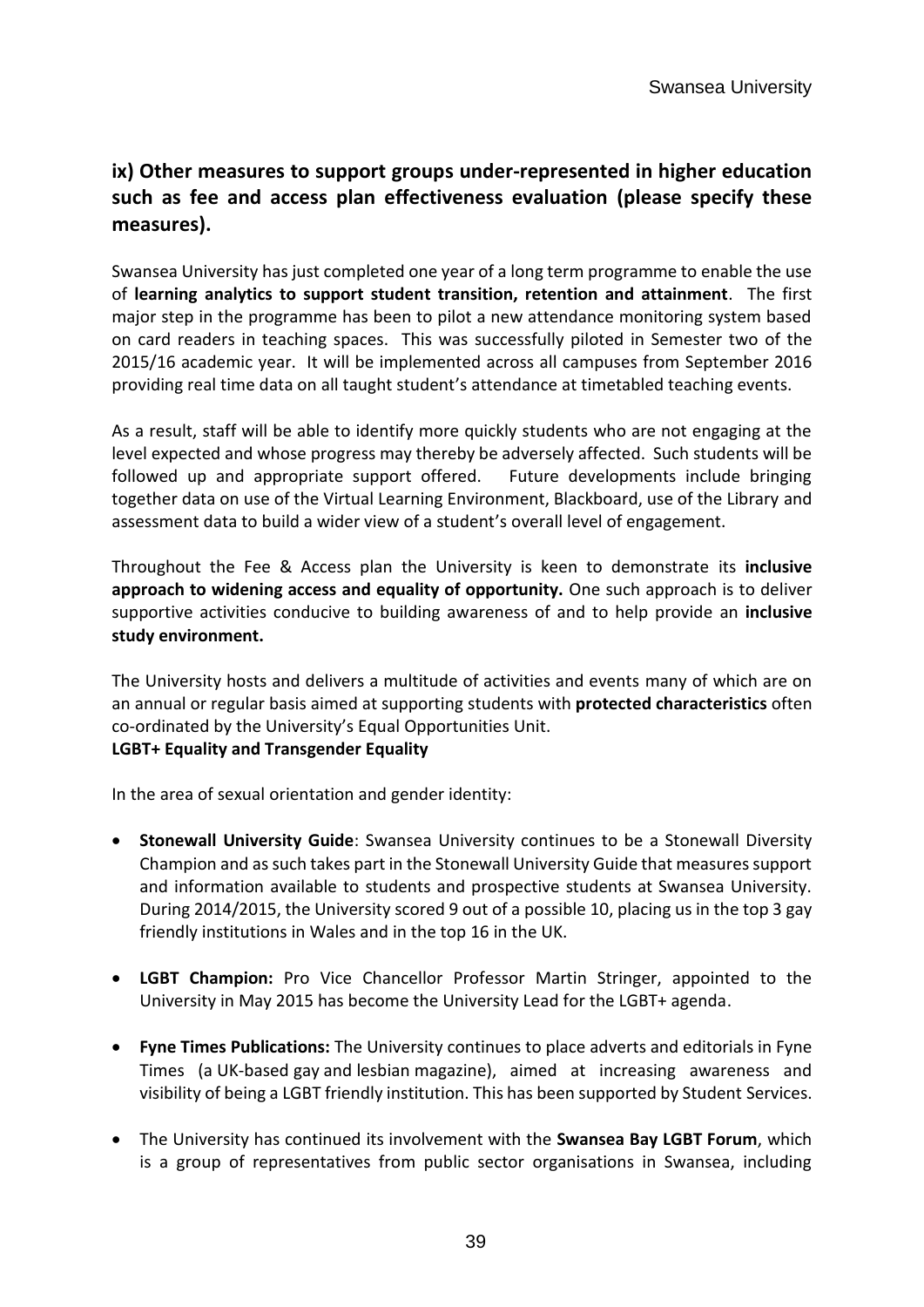Swansea Council, South Wales Police, Neath Port Talbot College, and other relevant charitable organisations. The Forum meets quarterly, with the aim to share good practice, debate relevant topics and engage with the local community. The University now regularly hosts the Forum meetings along with South Wales Police, Swansea Council and the DVLA.

- In September 2015, Swansea University celebrated **Bi Visibility Day**, with an information stall in the Students Union refectory, along with a cross-campus poster and DigiSign campaign for a week leading up to Bi Visibility Day. The Bi Pride flag flew above Fulton House for the week. This event will continue annually.
- In February 2016, the University and LGBT+ Staff Network collaborated to celebrate and recognise **LGBT History Month 2016 (annul event)**, with a number of free events throughout the month open to staff, students and visitors:
	- o Swansea University held an **information stall and an exhibit** of famous LGBT people throughout history on 2 separate dates in February. The stalls were well received and provided information to staff and students about LGBT history, general information about LGBT+, and information on the LGBT+ projects and support available at Swansea University.
	- o The University was proud to **fly the LGBT flags** throughout February to show our commitment to our LGBT staff and students. These flags were the Gay Pride, Bi Pride, and Trans Pride flags.
	- o The LGBT+ Staff Network held a panel discussion event titled **'Real Lives, Real Experiences'** featuring members of the Network, discussing issues including identity, intersectionality, coming out, and LGBT stereotypes. This was followed by a Q&A and a networking lunch. The event was well-attended and received overwhelmingly positive feedback.
	- Taliesin held a **free film screening of 'Pride'** to celebrate LGBT History Month, which was incredibly well-attended. David Williams, Director of HR, provided a welcome and introduction to open the screening, and donations were collected on behalf of LGBT Helpline Cymru in the foyer after the screening. The screening was also attended by Menna Trussler, one of the actors from the film, who met with the organisers afterwards.
	- The **South Wales Evening Post** ran a week-long feature to celebrate LGBT History Month, which profiled the 4 panellists from the Network discussion event, along with a friend of the Network from the trans community. A profile was published every day in the final week of LGBT History Month in print and online, each featuring a short interview with the panellist about their experiences of being LGBT at Swansea University.
	- In May Swansea University celebrated **IDAHOT (International Day Against Homophobia, Transphobia and Biphobia)** for the first time. This was celebrated via a cross-campus poster and DigiSign information campaign, encouraging staff and students to get involved with LGBT+ equality work at the university.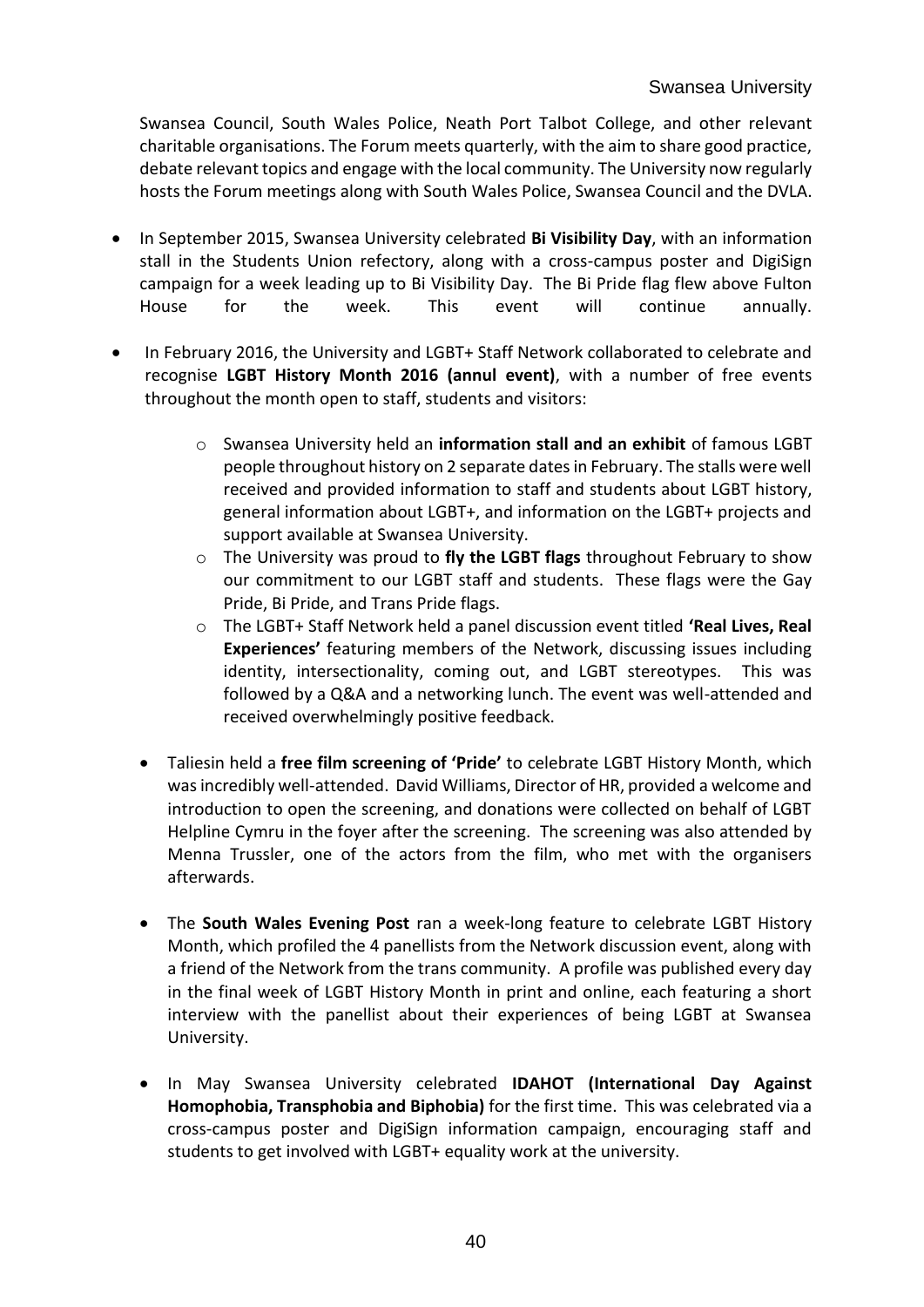• In August Swansea University attended **Pride Cymru** in Cardiff for the first time. The LGBT+ Staff Network held a stall at the event in Coopers Field, providing information on Swansea University's services and LGBT+ work. Almost 3000 people attended on the day.

#### **Race**

- In March this year, the University marked the **International Day for the Elimination of Racial Discrimination**, which was open to staff and students. The event was opened by PVC Iwan Davies, and our key note speaker was **Taha Idris OBE**, from the Swansea Bay Regional Equality Council.
- In March 2015 the Equality team worked with the Students Union to conduct student focus groups, in the area of Black, Asian and Minority Ethnic (BAME) attainment gap. The recommendations were useful for the Students Union to present a paper to the Higher Education Academy / Equality Challenge Unit conference, exploring the complex issue of the student attainment gap.

#### **Religion and Belief**

During the 2014-15 the following activities were held/supported (these will be conducted annually where relevant):

- $\bullet$  Eid was celebrated on campus with Eid Prayers being held on July 17<sup>th</sup>. A significant number of staff, students and members of the community attended the prayers lead by Sheikh Mohsen. This Eid marked the end of a month of fasting for Muslims. Throughout the month of Ramadan significant numbers of staff and students opened their fast at the University Mosque, with a significant amount of funds collated for charity.
- The Equality Team along with other University Departments and Colleges participated in 'Eid in the Park', on July  $19<sup>th</sup>$  on the Singleton Park Campus where a family fun day of activities was arranged by the charity WICAS (Welsh Islamic Cultural Awareness Swansea). With approximately 2000 people attending it was a good opportunity for the Equality Team to explain to the community the equality work at the University
- The Jewish community celebrated the Jewish New Year (Rosh Ha'Shana), in September 2014 and also celebrated 'Hanukkah' known as the 'festival of lights' in December.
- Following feedback from staff and students, female only sports, such as Pilates and Zumba have been introduced by the University Sports Centre.
- Swansea Faith Week was organised by representatives of different faiths in February 2015. Different faiths worked together to increase understanding, which encouraged debate and sharing of a diverse range of belief systems. Faith week aims to: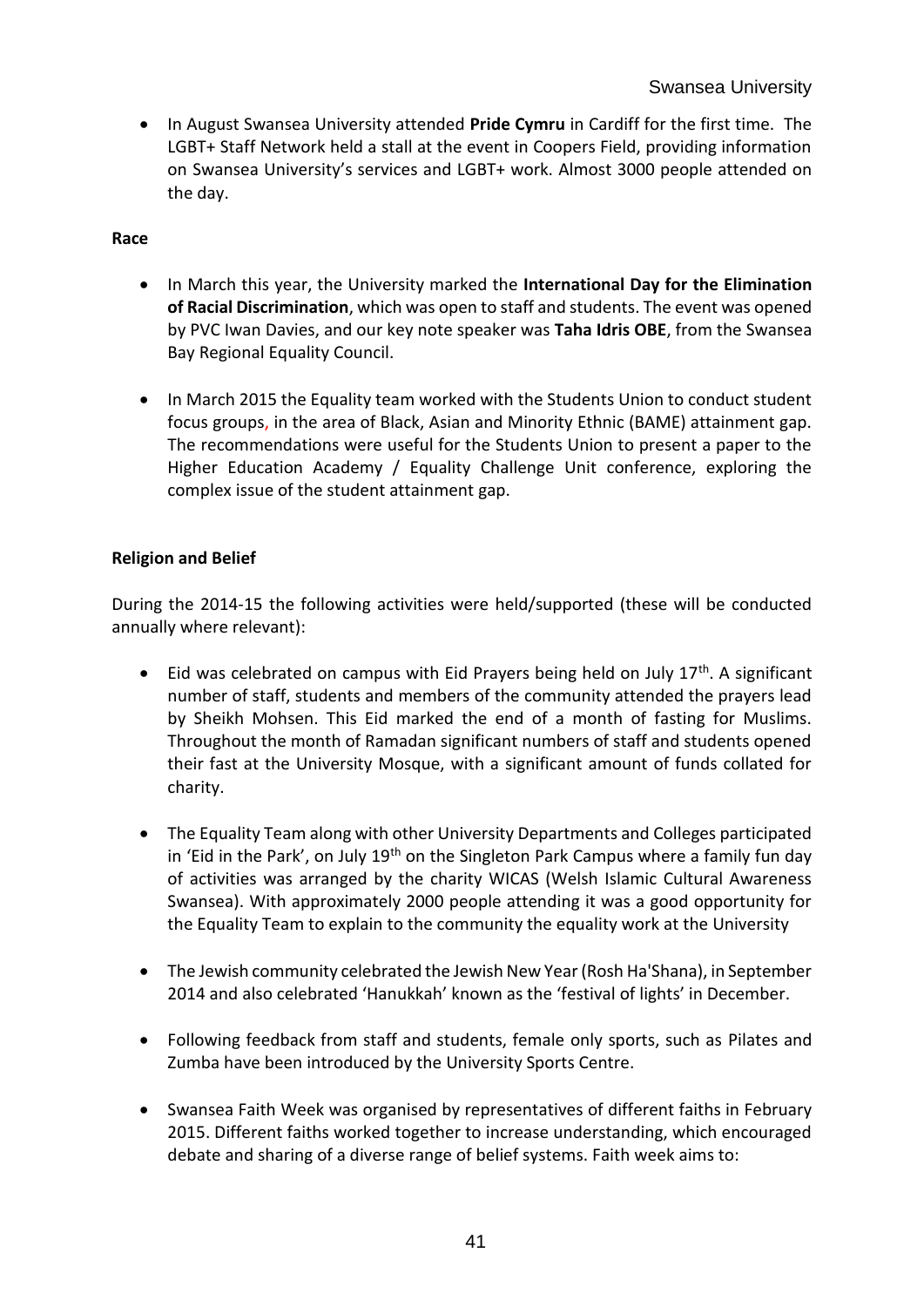- **1.** To bring together students, staff and community members of different religious backgrounds in an environment conducive to open and friendly exchange
- **2.** To raise the profile of faith diversity at Swansea University and in the community
- **3.** To highlight positive relations between different faiths
- **4.** To present world faiths in a single space to raise awareness and facilitate education.

The event was very well attended by staff, students and a significant number of local schools.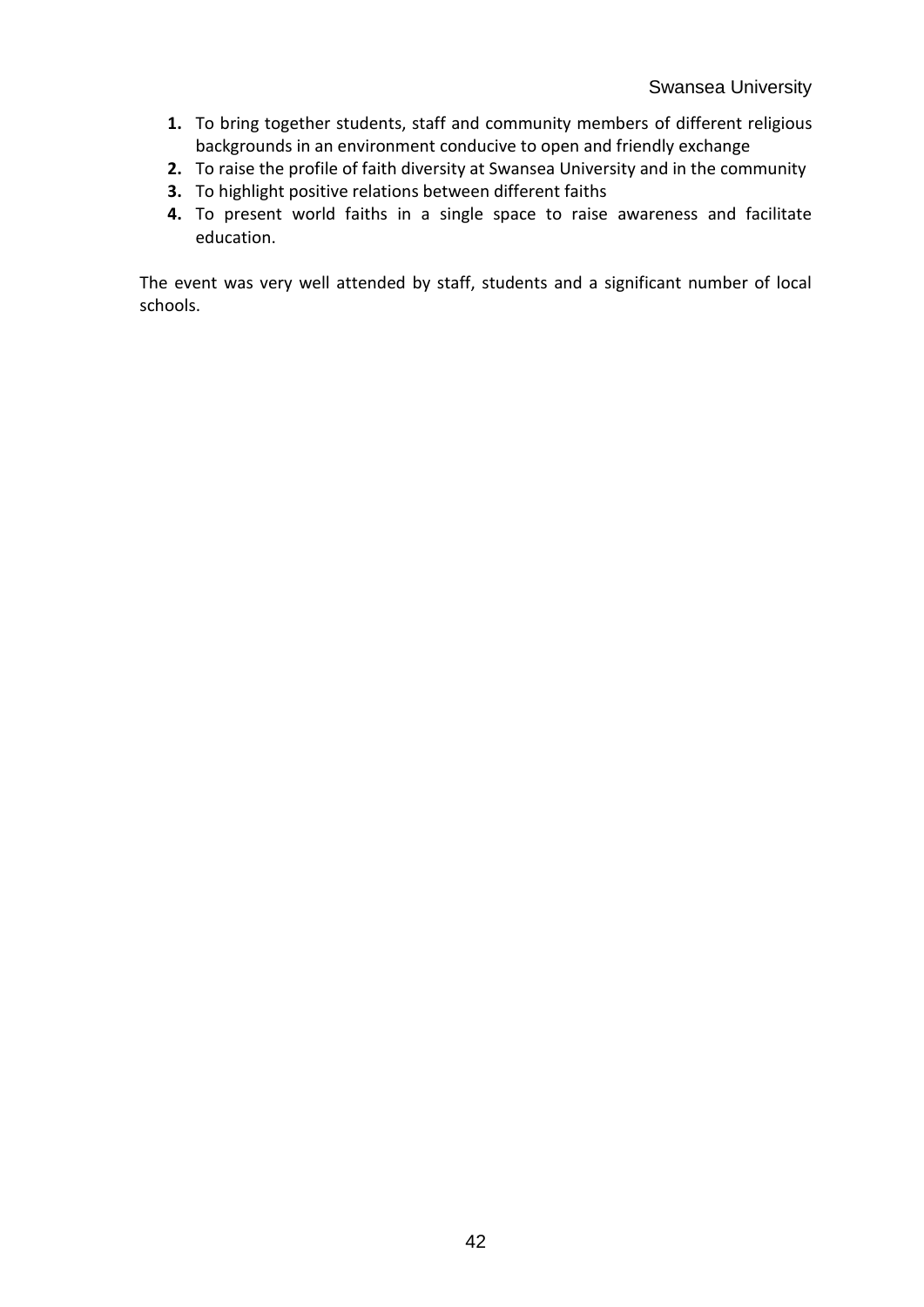# Promotion of Higher Education

### **i. more effective engagement with private, public or voluntary bodies and communities in Wales;**

There are multiple activities within Swansea University in support of promoting higher education, working with partners across Wales and the region (employers, government, the third sector, and higher and further education institutions). These are coordinated across the entire institution through four Academies: -

- Swansea Academy of Inclusivity and Learner Support (SAILS)
- Swansea Academy of Learning and Teaching (SALT)
- Swansea Employability Academy (SEA)
- Academi Hywel Teifi (AHT)

These Academies and the College University Skills Partnership (CUSP) implement our strategy, each corralling activities to drive and encourage participants, and providing a focus for all engagement with academia, students, business and the South West Wales community. The Academies provide both leadership and clear accountability for the achievement of our stated outcomes and targets in relation to widening access, student experience, the quality of our learning and teaching and employability.

The Fee Plan builds on the Regional Strategy in identifying the differing contribution made by higher education institutions in South West Wales. It is consistent with the University's mission to fulfil its role as a driver for economic growth in the region, a strategy that is fully supported by the £80m of EU European Regional Development Framework and Interreg Funding that supports University activity. Swansea University will continue work in partnership with industry and government to grow high-technology clusters and, through this, will deliver a significant boost to high-level employment in South West Wales.

#### **Regional Engagement**

The University has established a new office with a remit of Strategic Regional Collaboration. The aim is to provide a coherent and visible interface between the university and the region, focusing on skills for growth, equality of opportunity and the promotion of Higher Education. The office works to create, coordinate and maintain partnerships and innovative projects which support the achievement of these aims. The office supports the Skills Pillar of Swansea Bay City Region and the College University Skills Partnership, the development of the new Swansea University School of Education, the Memorandum of Understanding with the City and County of Swansea and ABMU. Currently the office is undertaking a review of Widening Access recruitment activity across the university.

Swansea University is leading on important and complementary initiatives in the Swansea Bay City Region, which will contribute to economic regeneration. Swansea Bay City Region (SBCR) Skills Pillar, chaired by Professor Richard Davies, has identified the need to focus on the STEM agenda and impact on Gross Domestic Product (GDP). This will entail strategic support for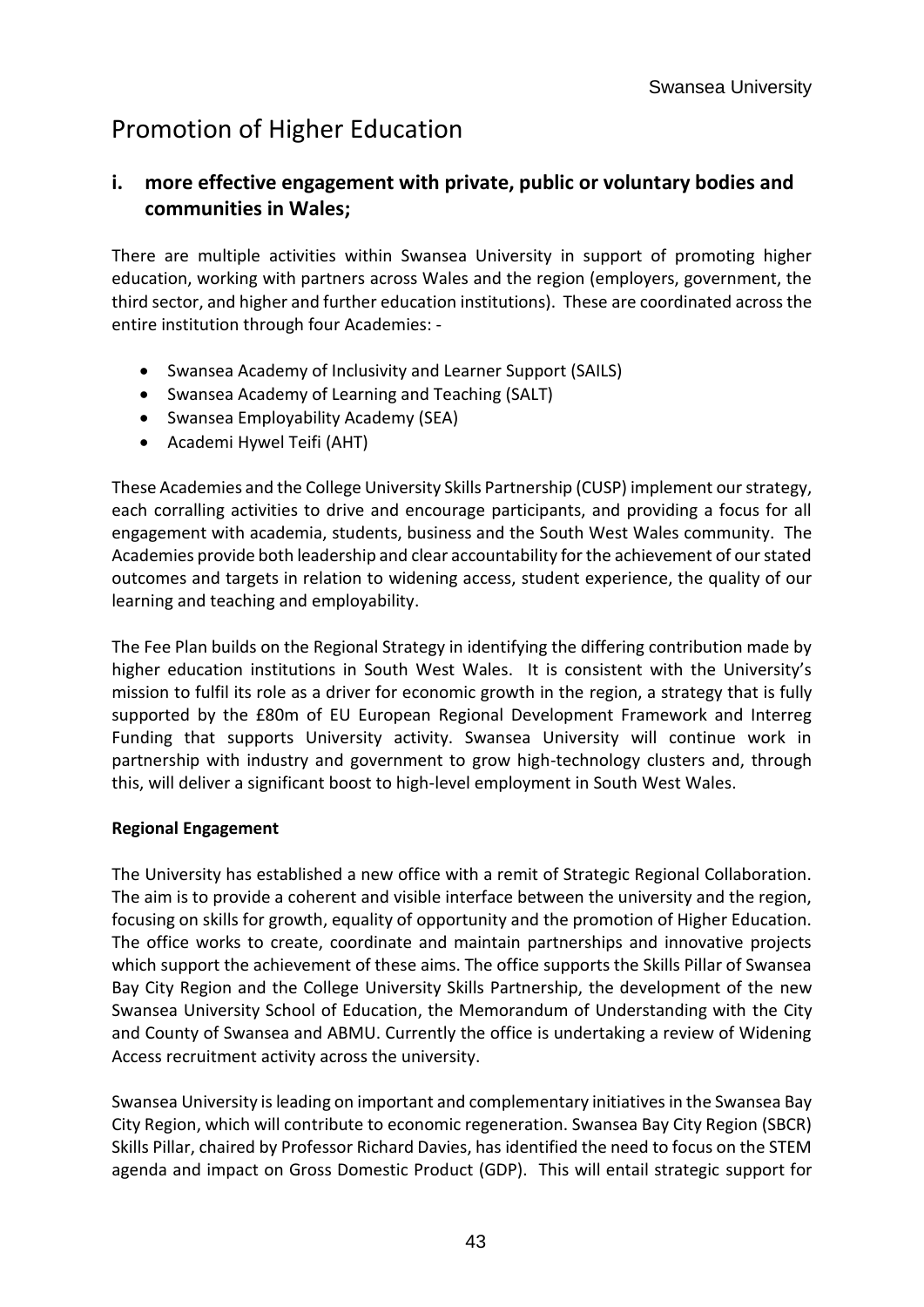growth in engineering, computer science, life science and entrepreneurship, with underpinning development of the quality of management and leadership.

The SBCR Skills Pillar has undertaken a mapping of the region's higher education offer in these subjects to reveal the gap in a comparison with a vibrant competitor. The Bristol and Bath City Region and the South East Wales City Region were considered in this exercise. With regard to STEM (Science, Technology, Engineering and Maths) pathways, a separate analysis addressed the provision of STEM skills in schools and further education. STEM outreach in schools by higher education has also been mapped.

The College University Skills Partnership (CUSP) is a partnership with four Further Education Colleges - Neath Port Talbot Group, Coleg Cambria, Gower College Swansea and Pembrokeshire College. The partnership extends the reach of high quality higher education in the region and will be a significant force for economic growth by:

- Developing a highly skilled, talented and employable workforce
- Creating clear skills pathways supporting potential growth sectors
- Promoting employee learning

CUSP will develop and implement innovative and flexible higher education and training pathways that offer a wide range of quality training opportunities; are responsive to learners and employers; ensure effective use of resources and widen access to higher education and work. CUSP is currently supporting the development of the Talent Bank as part of the ARCH project and has developed a toolkit for working with industry.

Swansea University is leading on the UK pilot of the UNESCO Learning City Global Network and has piloted the Key Features of a Learning City. In Swansea Bay City Region the initiative is focused on the development of entrepreneurial skills and attitudes. The focus on entrepreneurship is in response to the European Commission's Entrepreneurship 2020 Action Plan, "To bring Europe back to growth and higher levels of employment, Europe needs more entrepreneurs." A case study about Swansea Bay City Region was published by UNESCO in September 2015 and as a result Swansea received the inaugural UNESCO Learning City Award, one of three in Europe and only twelve worldwide. Other cities receiving the Award include Beijing and Mexico City.

The City and County of Swansea with Swansea Bay City Region Board, in partnership with Swansea University, University of Wales Trinity Saint David and Gower College Swansea, has submitted a bid to UNESCO to host the 2017 UNESCO Learning Cities conference in Swansea. The bid was supported by the First Minister and the result with be available in June 2016.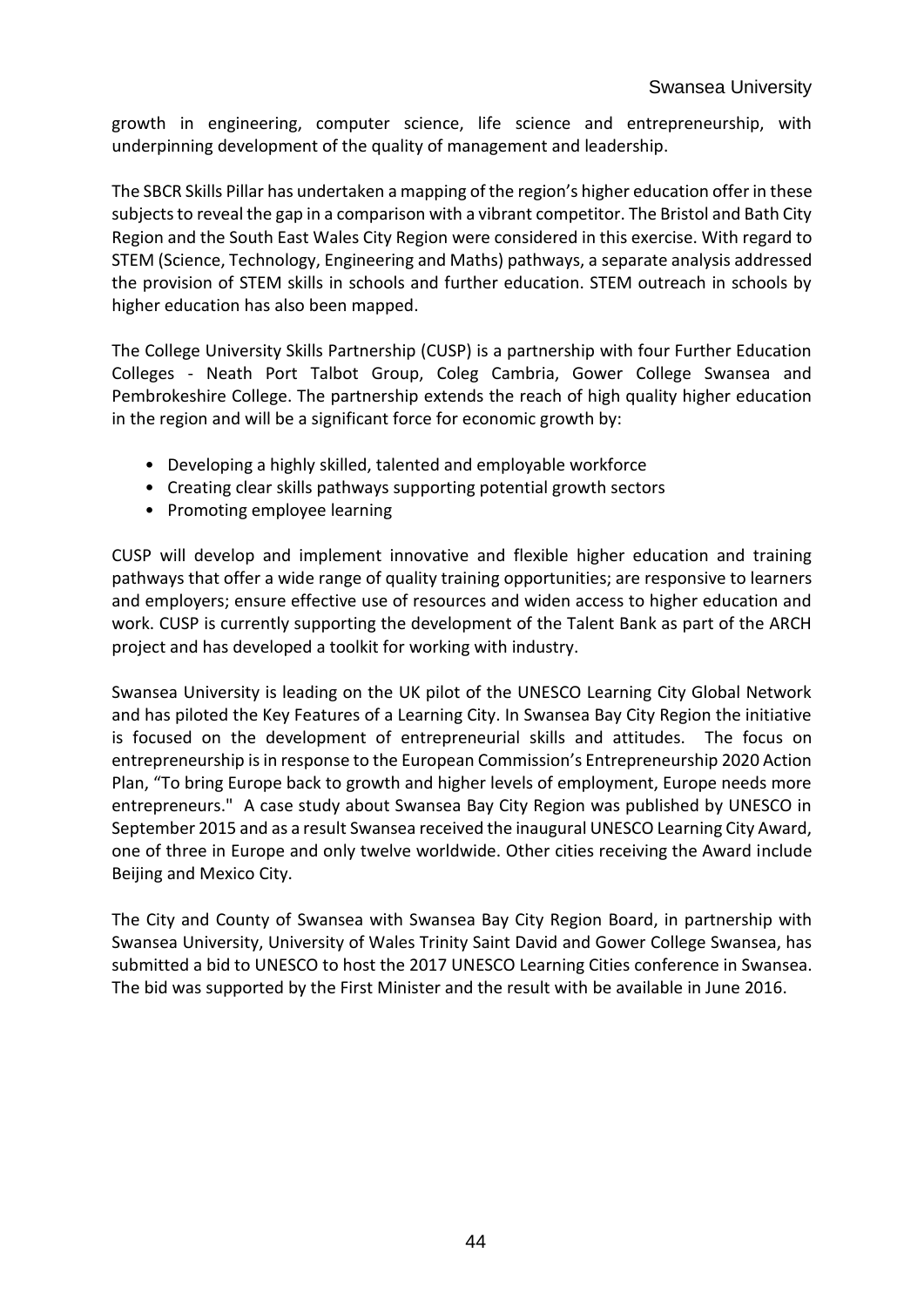## **ii. investments in improving the quality of learning and teaching, with reference to the quality of the student experience;**

#### **The Quality of our Learning and Teaching**

In our previous fee plan we shared our learning and teaching successes such as the 5-star QS Stars rating for Teaching awarded in May 2015 and the highly successful Quality Assurance Agency (QAA) outcome (October 2014) where we received a commendation for the enhancement of learning opportunities. Since then we have seen a significant increase in student satisfaction with teaching and in the 2015 NSS results 90% of students satisfied with this area ranking us joint  $18<sup>th</sup>$ . In addition, we were ranked  $1<sup>st</sup>$  in the UK in the Whatuni Student Choice Awards for our Courses and Lecturers in 2016. We will continue to enhance the quality of our Learning and Teaching through the following activities:

- 1. Our STEP4Excellence Student Experience Enhancement Programme has Learning and Teaching as one of its 4 themes. This theme has developed recommendations which are being implemented on Continued Professional Development, Co-creation, evidence based practice and institutional support for teaching development.
- 2. Implementing the new Learning and Teaching Strategy which will embed Research Led Learning and Inspiring Teaching across the institution.
- 3. Following from our successful adoption of professional values our academic community will are developing Academic Values which will inform academic practice and behaviour across the institution.
- 4. We have increased our investment in Swansea Academy of Learning and Teaching our institutional learning and teaching enhancement unit and have added additional capacity to develop online learning, innovative teaching and professional accreditation.
- 5. The two-year SALT/Planning and Strategic Projects Unit assessment and feedback review programme will deliver significant enhancement in student satisfaction with assessment and feedback.
- 6. We will continue to increase the number and proportion of our teaching staff with recognised teaching qualifications and have succeeded in increasing these numbers to 339 staff which is 32% of eligible staff, well in advance of our target of 20%. The Swansea Application Route, our internal route to HEA accreditation and the relaunched PGCert in Teaching in Higher Education have made significant improvements to both the quality and capacity of our learning and teaching enhancement activities.
- 7. There will be a review of the VLE during the 2016/17 academic year to ensure that the needs of our students in relation to online learning, communication and support are met.

Our STEP4Excellence student experience change programme has four themes where we are targeting improvements which are:

- Learning and Teaching
- Student Engagement
- Academic and Pastoral Support
- Culture Change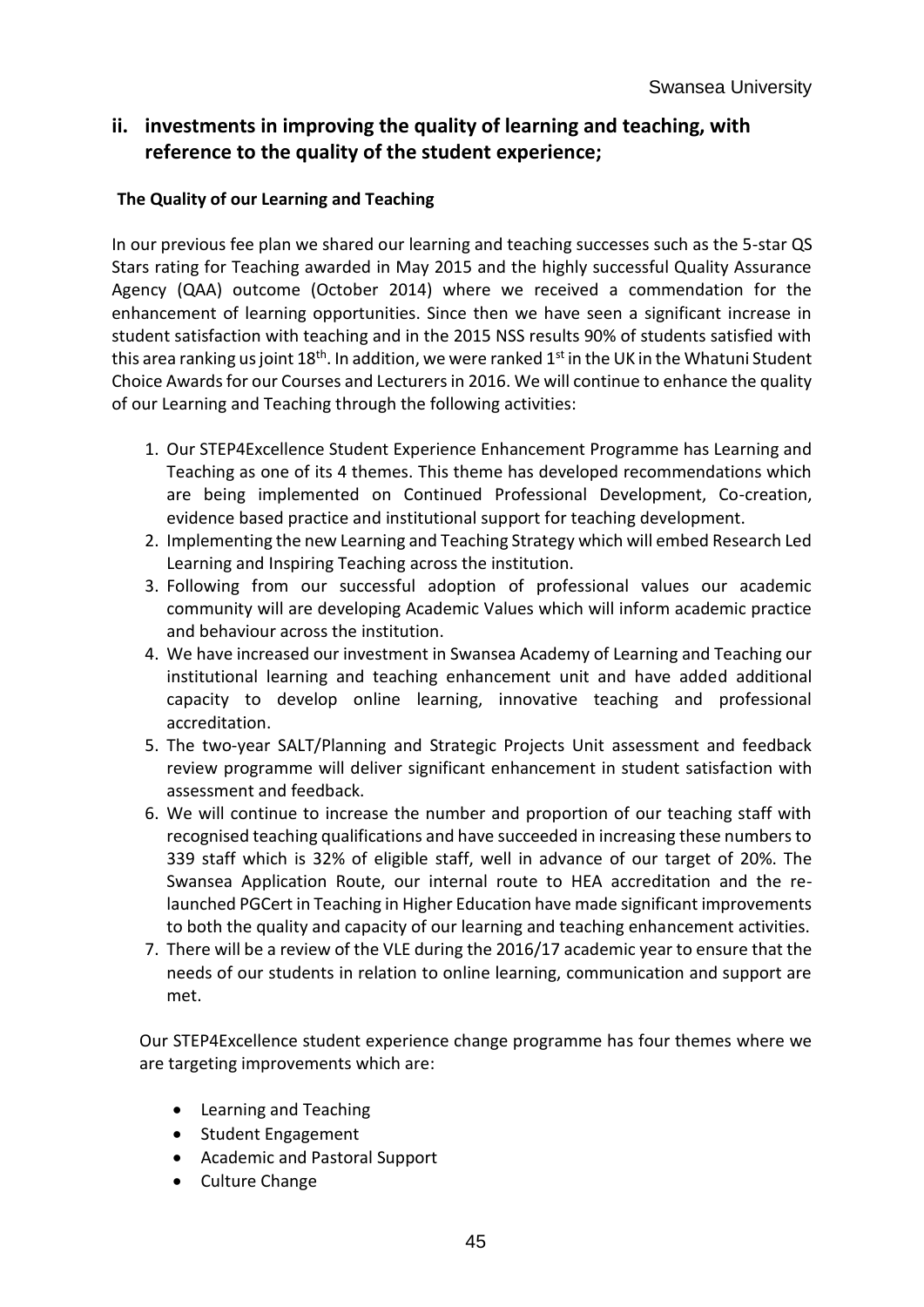The programme which is both consultative and progressive will be implementing recommendations from now forwards across these themes.

In our Student Services directorate, we have the Centre for Academic Success bringing together expertise in study skills support and expanding the Academic Success Programme. This extremely successful model will be further expanded to encompass more students and also develop the discipline specific collaboration with academic Colleges to enhance participation, engagement and completion.

We will also be significantly improving our engagement with the community of which our students are a part through the work of our community liaison officer and the new links established as a part of the Bay Campus development. These will lead to improvements in community life for students and residents. Working in partnership with our local authorities and First Cymru, we will deliver for students improved bus services, significant reductions to bus travel prices and improved cycling links.

The Swansea student experience, and our community links, will be further enhanced by our continued partnership working in the areas of culture (e.g. Taliesin Arts Centre, Egypt Centre, and Miners' Library). This will also include our new cultural programme delivered across the Great Hall on the Bay Campus and the Taliesin at Singleton. We are significantly expanding our sporting offering, adding our new Gym, Sports Hall and MUGAs on the Bay Campus our access to pitches and facilities, through our partnership with Wales' only premiership football club to our existing Sports Village including the Wales National Pool, partnership with the Tennis Club and Watersports Centre (working with Swansea Council). We will also be supporting Swansea's membership of the World Health Organisation's Healthy Cities Network.

#### **iii. activities which strengthen the employability of Welsh graduates;**

Employability is our greatest opportunity. Through partnership working both across the University, with our Students' Union, and externally with employers, employer representative groups and professional bodies, we have implemented a strategy supported by significant additional investment to bring employability into the centre of the Swansea University student experience.

Our approach recognises the three priorities of the HEFCW, Higher Education Wales, CBI Wales and NUS Wales Skills and Employability Framework, chiefly:

- work placements and work experience;
- employer approved courses; and
- embedding employability skills across all higher education curricula.

Our Swansea Employability Academy (SEA), coordinates existing activity and stimulates new initiatives which support the development of employability in Swansea University students at all levels. The Academy's Strategy Board has considered SEA's first three years of operation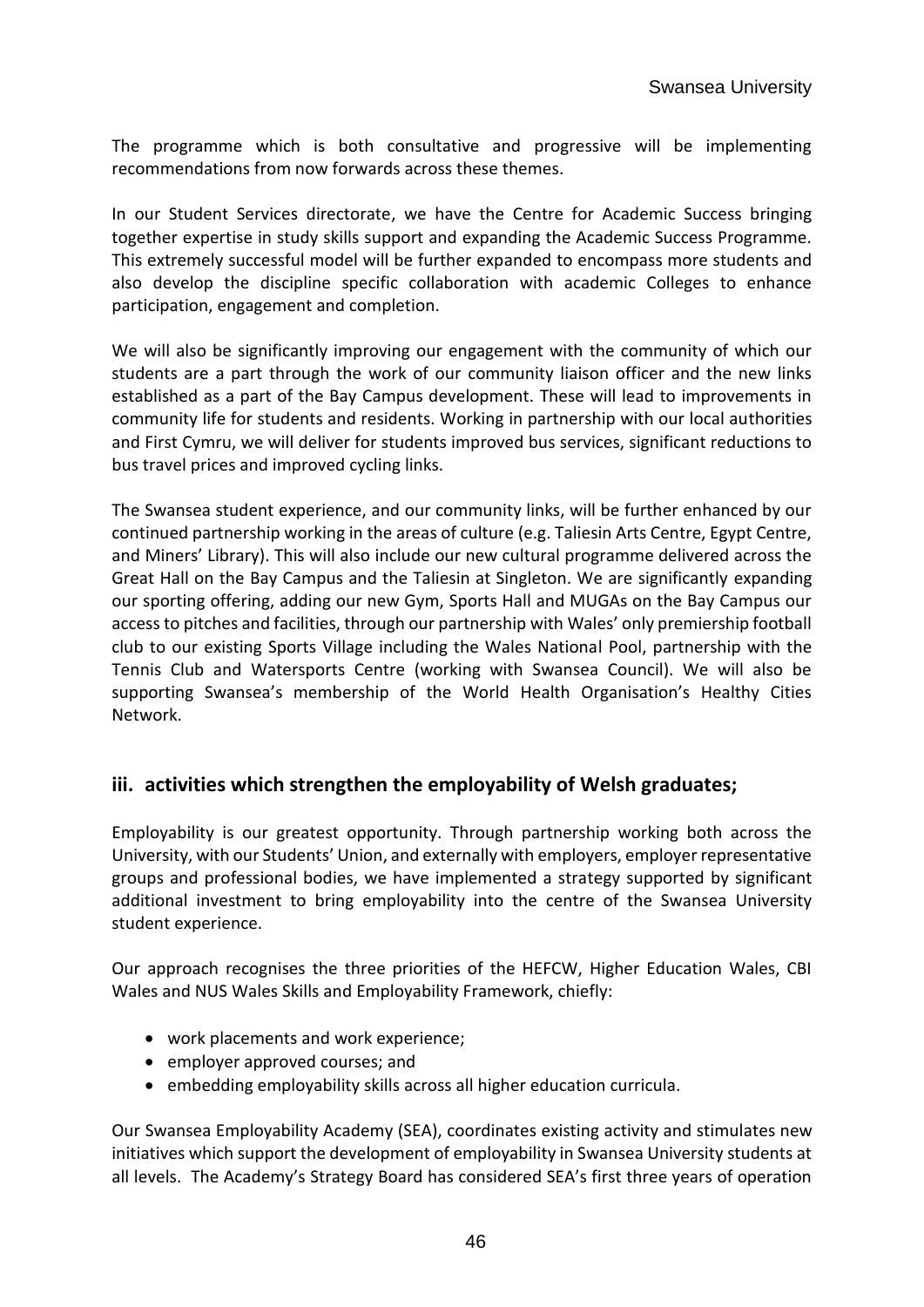and developed a revised strategy to 2020 which will inform the delivery and targets for 2017/18, as detailed in the service level agreements with academic colleges/schools and SEA's partnership agreement with the Students' Union.

All academic colleges/schools and relevant professional service departments now have a named professional qualified careers adviser and a placement officer linked to them. Colleges/schools are embedding their own 'employability committees' to help further integrate the employability culture and support students and staff. Looking ahead to 2017/18, SEA contributes to the work of the Step4Excellence programme as we move to provide the guidance and support for the personal and professional development of all our students, building on the My Career Journey' Map, based on careers theory, which presents our support for all students in a visual '4 step' programme.

#### **Our activities include:**

#### **Work placements and work experience:**

 A dedicated Work Placement Team, along with targeted spend, has enabled the development of a range of branded placements that have assisted in both student and enterprise engagement: the WoW (Week of Work – a 'taster', where students are reimbursed their expenses); SPIN (Swansea Paid Internship Network – for a period of four weeks, where students receive payment at minimum wage: 50% from SEA and 50% from the host employer); and the Santander three month match funded internship programme for SME employers. These are administered by the team who manage the advertisements, prepare the students by way of 'Masterclasses', assess students by way of 'Assessment Centres' and liaise with the placement provider

The team also inform the development of the University's credit bearing placement strategy and associated documentation, thereby ensuring the capture of best practice: SEA has worked with the Academic Registry and the Swansea Academy of Learning and Teaching ('SALT') to support staff in developing credit bearing placements

#### **Employer-approved courses:**

- The University's Programme Approval process (from College Learning & Teaching through to the Programme Approval Committee) considers the potential for / requirements of employer engagement as part of new programme validation
- The SEA Strategy Board (with a membership comprised of representatives from the public sector, private organisations and not-for-profit enterprises) informs the strategy that is disseminated to each College by the College Employability Directors

#### **Embedding employability skills across all higher education curricula:**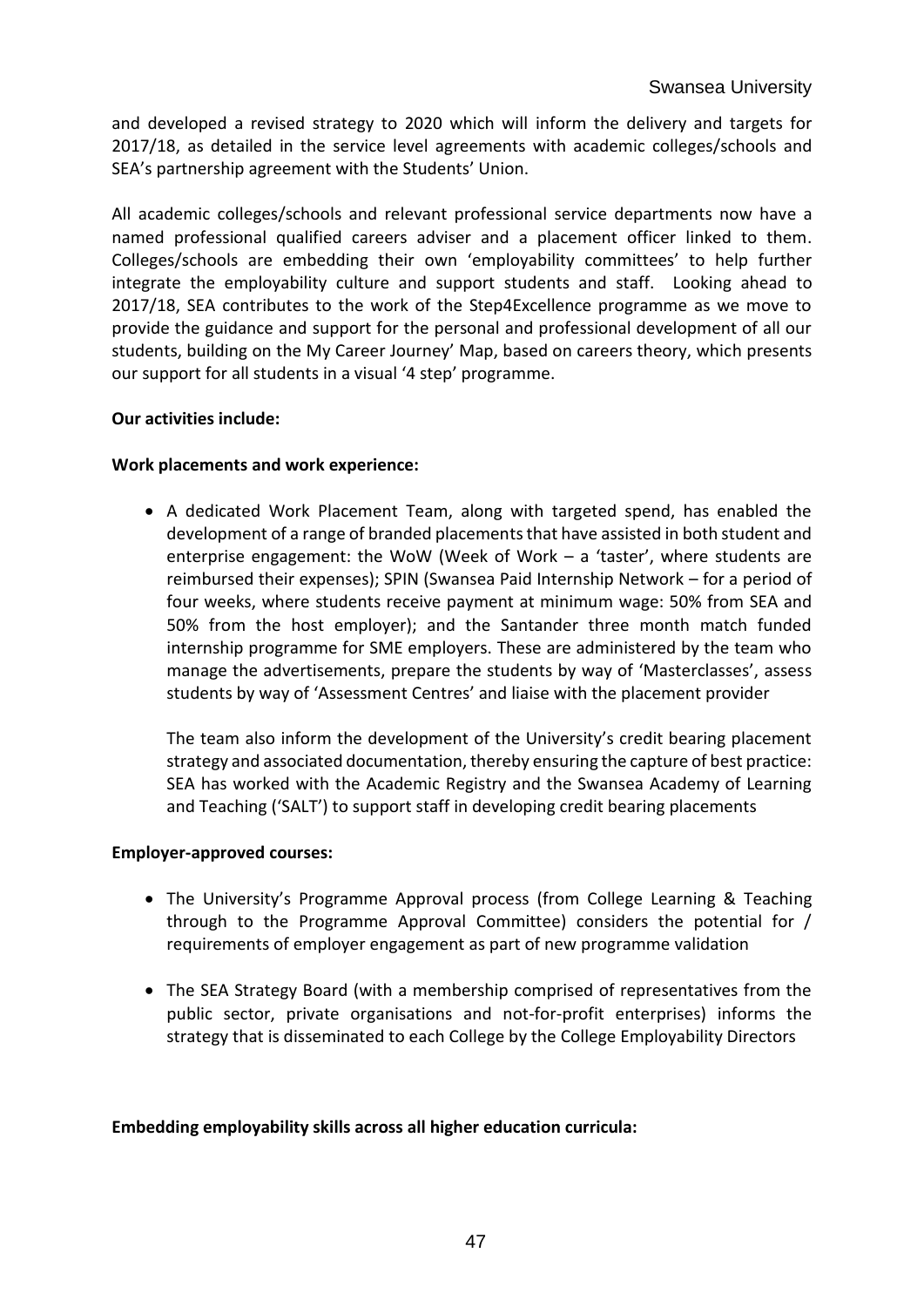- The SEA Management Board (representatives from across Colleges and Professional Services) provides a forum for discussing employability related issues and to capture best practice. Having identified the most appropriate set of graduate attributes (as articulated by employers e.g. the CBI/NUS 'Working Towards Your Future' 2009) applicable to the students of each College, work is underway to refine and support 'graduate mindset', which will assist the further development of our curriculum though the Step4Excellence programme.
- SEA works closely with the Institute for Entrepreneurial Leadership ('IfEL' recognising the synergy between 'employability', 'entrepreneurship' and 'intrapreneurship') to ensure staff are supported in the development of their teaching and embedding these skills and attributes. SEA has also worked with IfEL in the creation of an 'Enterprise Champion' post from 2016 and support the Students' Union in the development of student enterprises and extra-curricular activities
- Colleges are developing their own internal structures to ensure these attributes are embedded, monitored, refined in the most appropriate way, through the creation of College Employability Committees and College 'Employability Performance Indicators' to feed into College Learning and Teaching and inform the SEA Management Board.

Contributing to our success in employability is the initiatives offered to our students to help them become global graduates, sought- after in the highly competitive graduate market place. As employers tell us of the increasing importance of global knowledge and awareness in their recruitment processes, our commitment to offer every student the chance to spend time overseas during their studies is more important than ever, and we are delighted that we have been able to achieve an 86% increase in outbound student mobility in the last 5 years.

The International Development Office's **Go Global team** offers Swansea students numerous opportunities to work or study abroad during their degree. Students benefit from a highly varied international programme of credit bearing and non-credit bearing study abroad, work abroad and short programmes. In 2014/15 the Go Global team assisted a record 451 Swansea University students to participate in 477 mobility experiences overseas. This represents an increase of 20% on 2013/14 and 437% on 2005/06.

Participation in student mobility has been boosted by innovative new short and summer programmes developed by the IDO to make mobility more accessible to students who cannot or do not wish to travel overseas for a semester or academic year. Offered in addition to study abroad options, short programmes allow students to participate in cultural, academic and voluntary experiences during the University vacation. We also provide students the opportunity to improve their employability by becoming part of our peer advisor team and we will tailor their experience to suit their needs and skills gaps.

## **iv. actions which promote Welsh higher education more effectively internationally;**

#### **Internationalisation of Higher Education**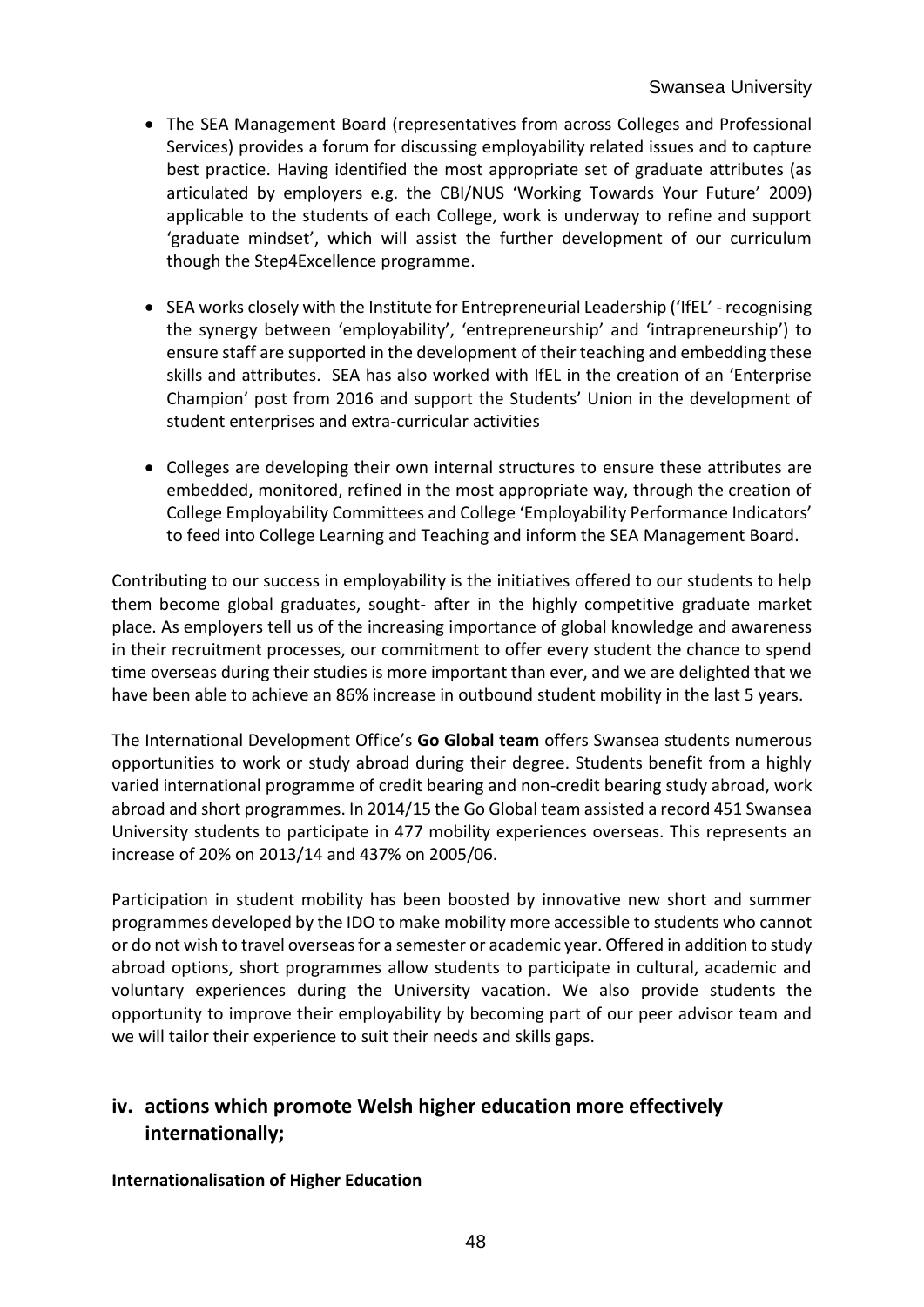The University has a comprehensive Internationalisation Strategy to enable the University to promote Welsh HE internationally through the following activities:

- 1. Further increasing international student enrolments
- 2. Further enhancing our student support for international students.
- 3. Providing opportunities for all students to work or study abroad in order to enhance their employability prospects
- 4. Provision of mobility bursaries to help incentivise students and insulate them from the effects of any further disruptive changes in the fees and bursaries for semesters or years spent studying abroad, including through the ERASMUS+ scheme.
- 5. Developing opportunities for learning additional languages
- 6. Promoting an understanding of other cultures and societies
- 7. Participating in the UK and Welsh Government's agenda of helping developing countries through targeting student scholarship offers and staff visits
- 8. Collaborating with overseas institutions, specifically selected for their course content and/or unique facilities to include credit recognition and joint degrees where appropriate
- 9. Continually improving the quality and scale of our research
- 10. Continue our leadership in high quality European higher education developments in mobility and accreditation
- 11. Continue our work to reform the curriculum so that more students can benefit from study and work abroad.

#### **v. actions which improve delivery of sustainable higher education;**

In 2015, Swansea University has embedded a new approach to Academic College planning and resource allocation. The process was developed by the Planning and Strategic Projects Unit (PSPU) in partnership with the Finance Department and working in close collaboration with Heads of Academic Colleges and five Professional Service Departments. Visible ownership of the underlying principles, approach and timeframe by the Heads of College was engendered through effective governance and regular *Building Common Purpose* Meetings – a safe environment to test and challenge through open discussion between Registrar/Chief Operating Officer, Heads of College and Directors of Finance, HR and PSPU.

The new approach includes a 10-year timeframe for planning alongside extensive UK sector benchmark information at University and academic subject level spanning research and innovation, student recruitment, student experience and resources.

In the period to 2017-18, the University will work on refining and developing this approach to ensure that detailed strategies are in place where relevant to support the University's future aspirations.

Joint provision is another area that supports the University to become more sustainable and in particular diversify the offer and opportunities to students. The University will seek to look at: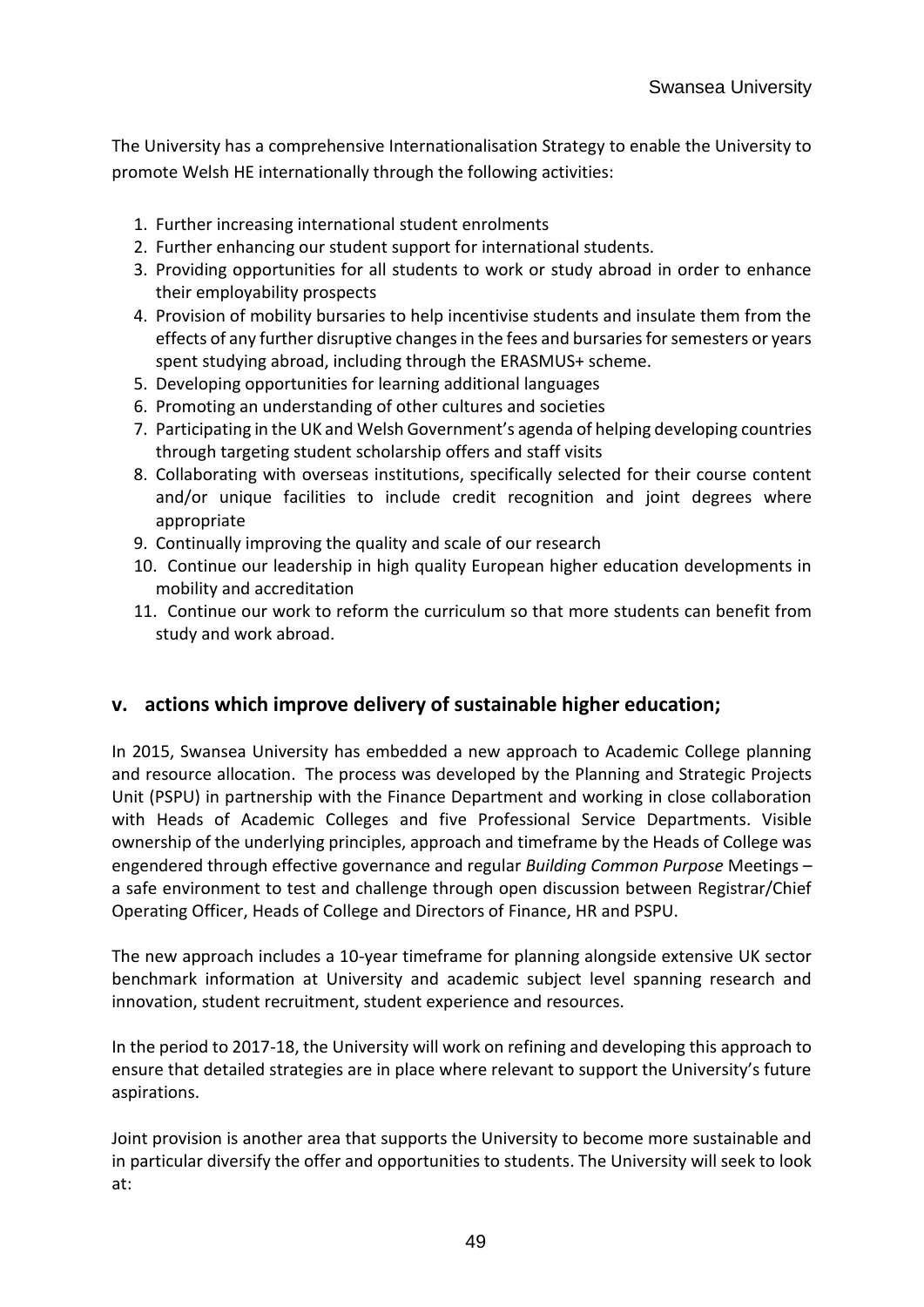- Efficiency savings resulting from more actively managed portfolio of programmes and modules keyed to market information
- Enhanced use of educational technology blended and distance learning
- Enhanced engagement with employers to delivery better skills and CPD opportunities for students
- Enhancement of Trans National Education provision
- Enhancement of Mobility opportunities and work placements

Supporting the above the University has also created a new Directorate in October, namely the Academic Partnerships Directorate. It is responsible for forging new links and supporting academic partnerships with universities, Colleges and organisations (including industrial partners), locally, nationally and on an international basis. As an integral part of its mission, it will aim to play an active role in implementing an institutional approach to diversifying the University's student base as well as its income stream, thus strengthening its sustainability as a HEI. It will ensure the provision of an excellent student or learner experience, wherever delivered, by increasing the number of sustainable academic partnerships with reputable external organisations and institutions.

It is leading, for instance on the establishment of an Academy for Professional Learners through which the University will develop a wide range of programmes geared for employers and meant to upskill the workforce. This will represent a new "arm" of the university, which in turn will offer a full professional service to the academic community to support the delivery of programmes for professional learners. The programmes will be flexible in nature and be mapped against the University's Qualification Pathway Framework. Within that framework, a range of recognition qualifications will be bestowed on successful learners, including: "Credit Qualifications"; Certificates; Diplomas; Foundation Degrees; and Bachelor, Master's and Doctoral degrees. In addition, for learners not pursuing credit-bearing modules/programmes, a range of formally recognised courses leading to CPD points will be offered. The portfolio of courses will be advertised under the Academy's name from September 2016.

The Academic Partnerships Directorate has already supported the development of a range of international degrees with European partners, including joint doctoral degrees with Grenoble, the Sorbonne, Amsterdam, Leiden etc. Applications have been submitted to the EC for funding to support innovative international Masters degrees offered by European consortia, which are aimed at developing elite degrees and new blended models of delivery. These models will potentially be rolled out to a range of disciplines within the university, enabling Colleges to reach out to a new market of students/learners. Collaboration with reputable international partners not only enhances the institution's international reputation, but it also widens the student applicant base making it a more sustainable institution.

Models of delivery with overseas universities have been successfully trialled in China, and there are ambitions, with the support and encouragement of the Chinese Ministry of Education, to roll these models to other universities in a range of disciplines. This form of Trans-National Education will be another base for diversifying the student base and income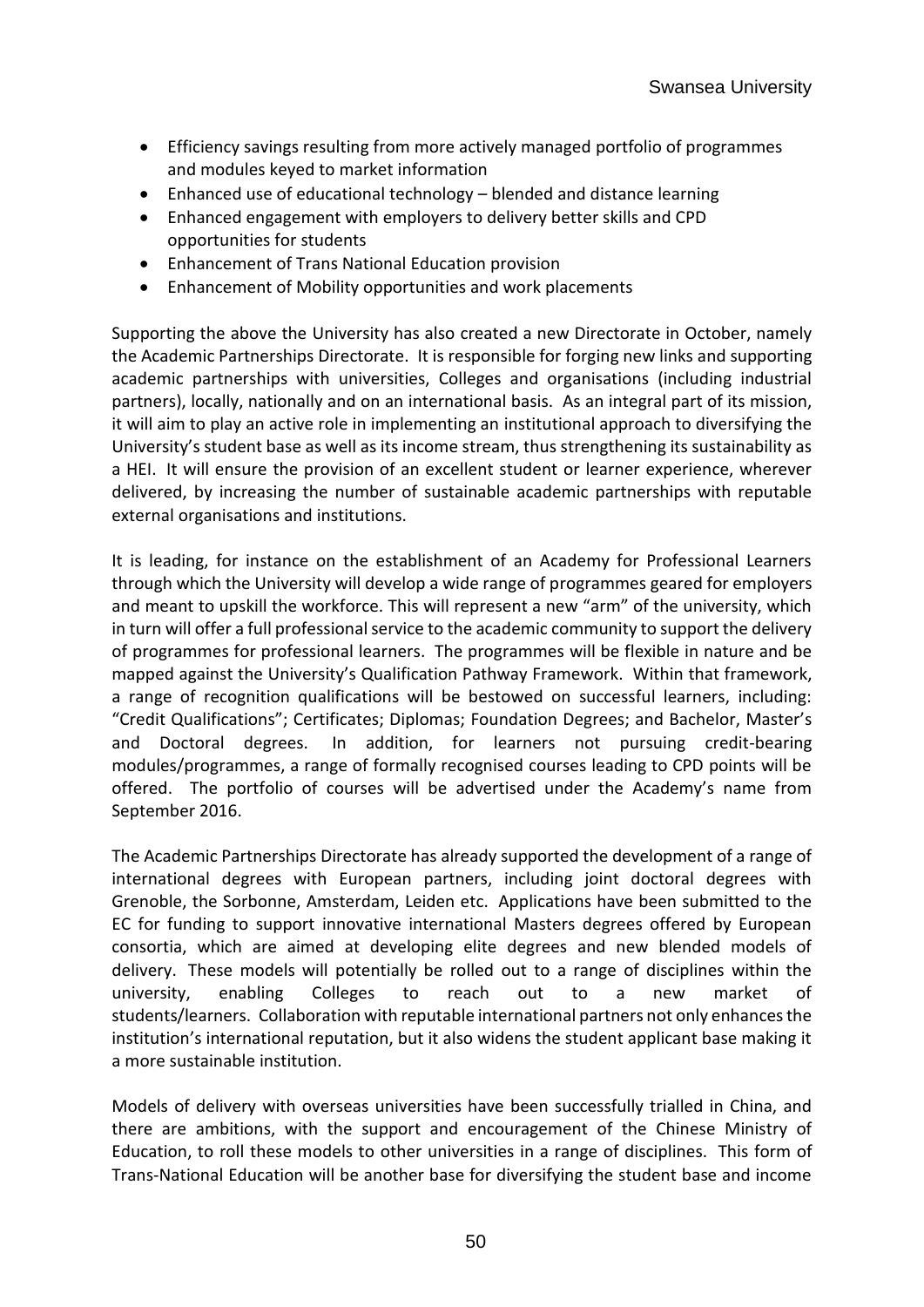to the University. A new Dual degree model is about to be launched, to be co-delivered with a Chinese university and with partners in Brunei and Malaysia.

In summary, the university is developing an exciting and innovative portfolio of programmes to be delivered either for the needs of, or in collaboration with a diverse range of partner organisations locally, nationally and internationally. These will be offered alongside the university's existing and planned new degrees.

## **vi. activities which raise awareness of higher education amongst potential learners; and**

This Fee & Access Plan has already extensively listed the provision and activities to promote and raise awareness of higher education amongst potential learners. In the main, Swansea University offers a wide range of activities to raise awareness of higher education and these are made available on the Schools and Colleges Outreach Programme for years 12/13 [http://www.swansea.ac.uk/outreach/year1213/.](http://www.swansea.ac.uk/outreach/year1213/) Staff from the University also contribute to many SWWRWP activities such as the Summer University which is held annually.

In addition, the Student Recruitment Office provides a programme of talks in schools for years 12 and 13 throughout South Wales, covering areas of rural and urban disadvantage. These talks are designed to create a greater awareness of what students need to do to prepare for HE and help build aspirations to enter HE. Talks will cover topics such as…Why HE?, the UCAS application and Student Finance advice etc.

The student recruitment office also attends four annual UCAS Higher Education Conventions (Llandudno, Wrexham, Cardiff and Carmarthen), School/College careers conventions and organises School/College campus visits.

Please refer the Equality of Opportunity sections i) and iib) for more information.

## **vii. other measures to support the promotion of higher education such as fee and access plan effectiveness evaluation (please specify these measures).**

No 'other' measures listed as all our activity is included across the previous measures.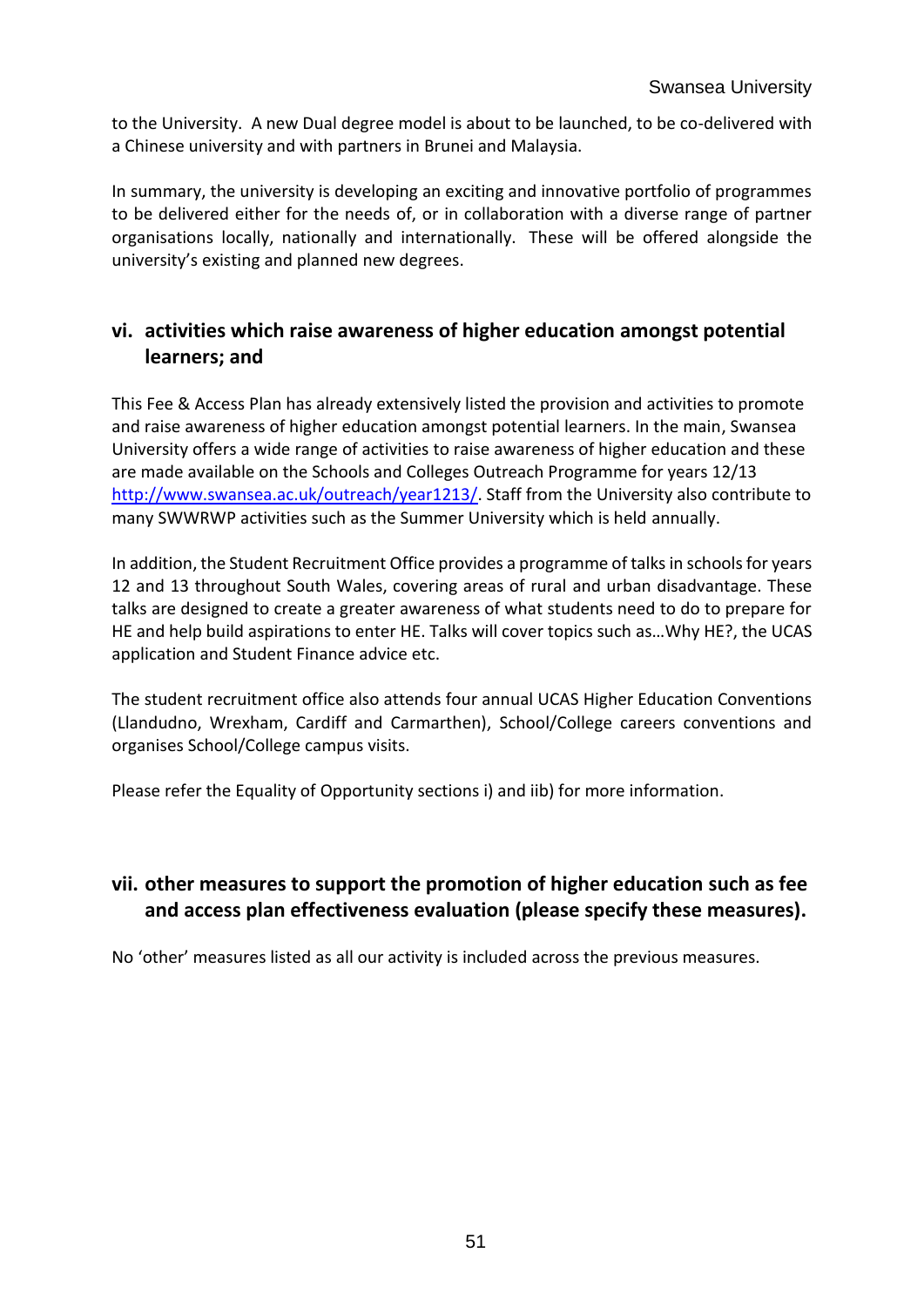# **Authorisation of 2017/18 Fee and Access Plan**

In authorising the fee and access plan application to be submitted to HEFCW, the governing body:

- i. confirms that the information provided in this 2017/18 fee and access plan application is accurate at the time of writing, and is based on verifiable data.
- ii. confirms that:
	- a. it is acceptable for HEFCW to use financial, quality and/or other information/data that it holds about a currently regulated applicant, regardless of whether the information/data was originally provided for purposes of regulation under the 2015 Act;
	- b. it is submitting new, up-to-date, more recent information/data to inform HEFCW's assessment.
- iii. understands that HEFCW reserves the right to undertake a visit to the applicant to better understand eligibility related to the organisation and management of financial affairs, the data submitted on the fee and access plan and the quality of education provided on, or on behalf of, the applicant.
- iv. understands that it must provide HEFCW and/or HEFCW's agent, with information, assistance and access to its facilities and the facilities of other bodies providing higher education on its behalf.
- v. understands that HEFCW may carry out, or arrange for an agent to carry out, a review relating to the quality of education provided by, or on behalf of the applicant institution, and the governing body must take into account any advice given to it by HEFCW or the body appointed by HEFCW for this purpose.
- vi. confirms that all education provided by, or on its behalf, regardless of the level or location of the provision has been taken into account in the fee and access plan application.
- vii. confirms that the institution is at a low risk of failure on financial grounds over the medium to long term.
- viii. confirms that the accounts are audited each year by a registered auditor and that the registered auditor is not the same firm and/or individual that prepared the accounts.
- ix. understands that the institution must comply with Competition and Markets Authority (CMA) guidelines for higher education.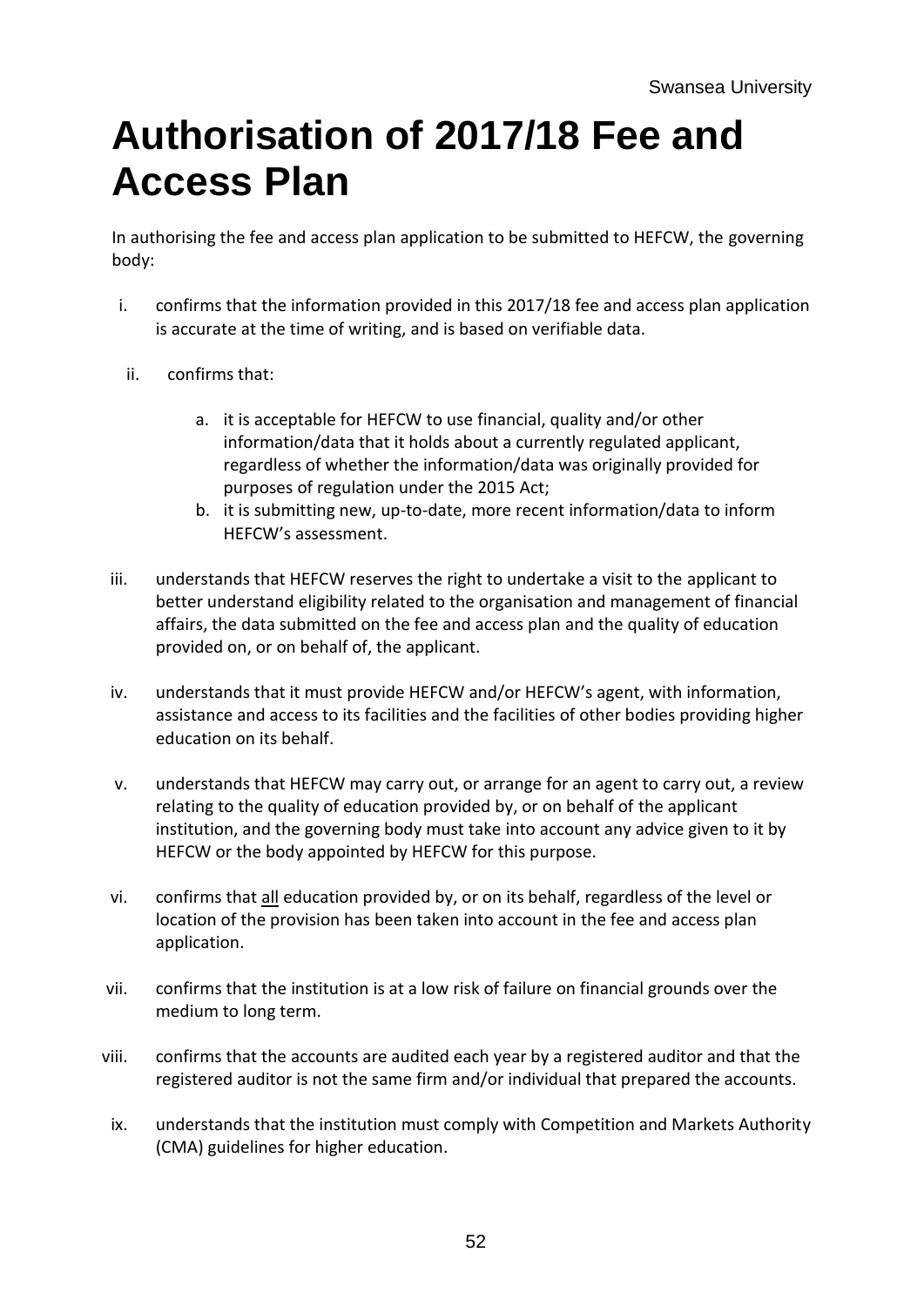x. understands that any financial commitments to students made in the original 2017/18 fee and access plan, as approved by HEFCW, must be honoured.

| Updated/Final 2017/18 fee and access plan submission |                                            |
|------------------------------------------------------|--------------------------------------------|
| Date of Governing Body approval:                     | 28.07.16                                   |
| Governing body authorised signature:                 | Sir Roger Jones<br><b>Chair of Council</b> |
| Date:                                                | 28.07.16                                   |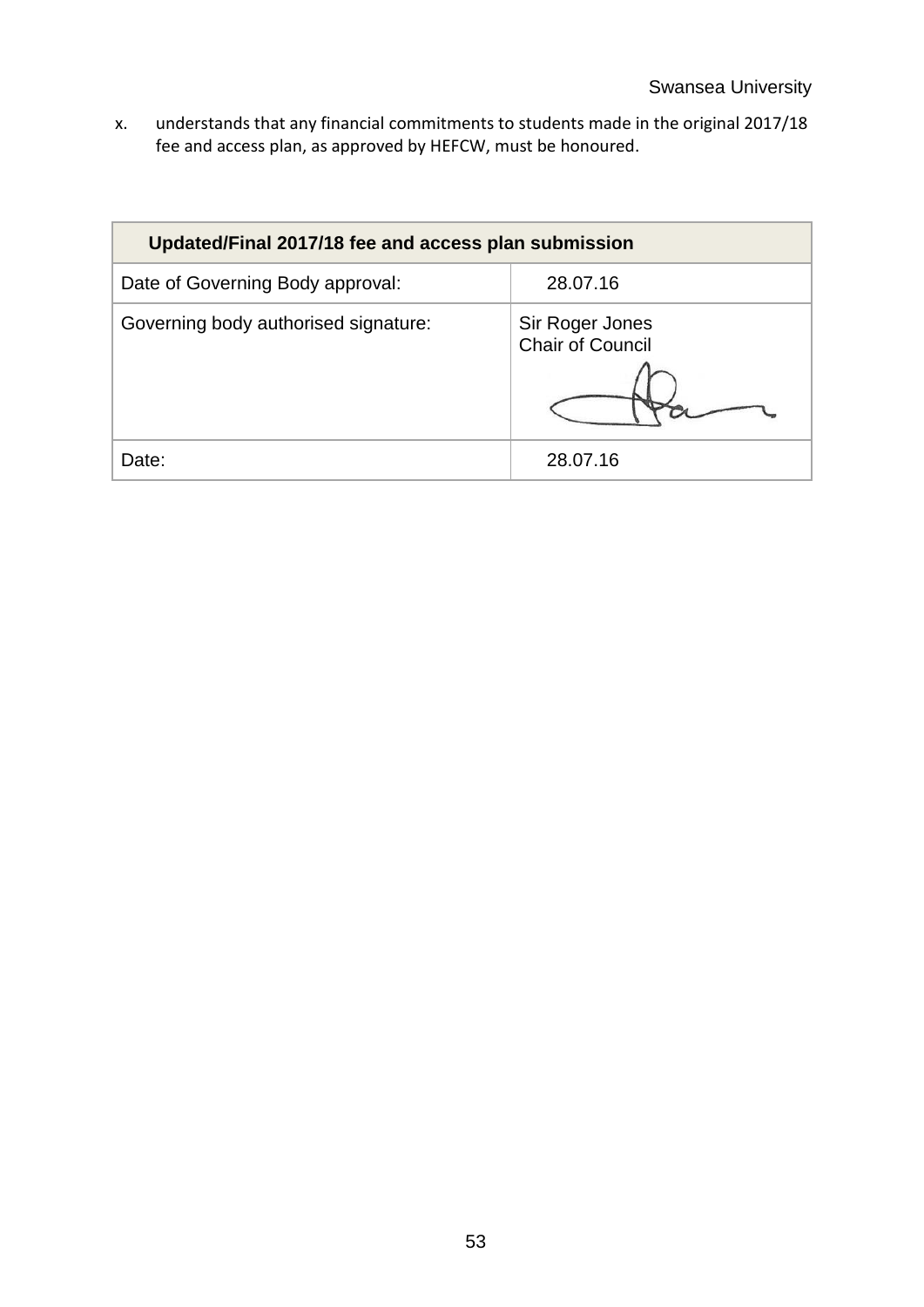# Annex Aii: Data Tables

| Table A | Fee Levels and fee income and investment 2017-18                                                                                                                                              |
|---------|-----------------------------------------------------------------------------------------------------------------------------------------------------------------------------------------------|
| Table B | Fee & Access Plan income forecast expenditure 2017-18                                                                                                                                         |
| Table C | Fee levels and fee income for full-time undergraduate and PGCE (QTS)<br>students under the new fee regime 2017-18                                                                             |
| Table D | Fee levels and fee income for full-time undergraduate and PGCE (QTS)<br>students under the new fee regime for partnership provision based in the<br>UK 2017-18                                |
| Table E | Partnership arrangements and fee income for students of all modes and<br>levels, including further education modes and levels and below, for<br>partnership provision based in the UK 2017-18 |
| Table F | Partnership arrangements and fee income for students of all modes and<br>levels, including further education modes and levels and below, for<br>partnership provision outside the UK 2017-18  |
| Table G | Fee & Access Plan Targets for 2017-18                                                                                                                                                         |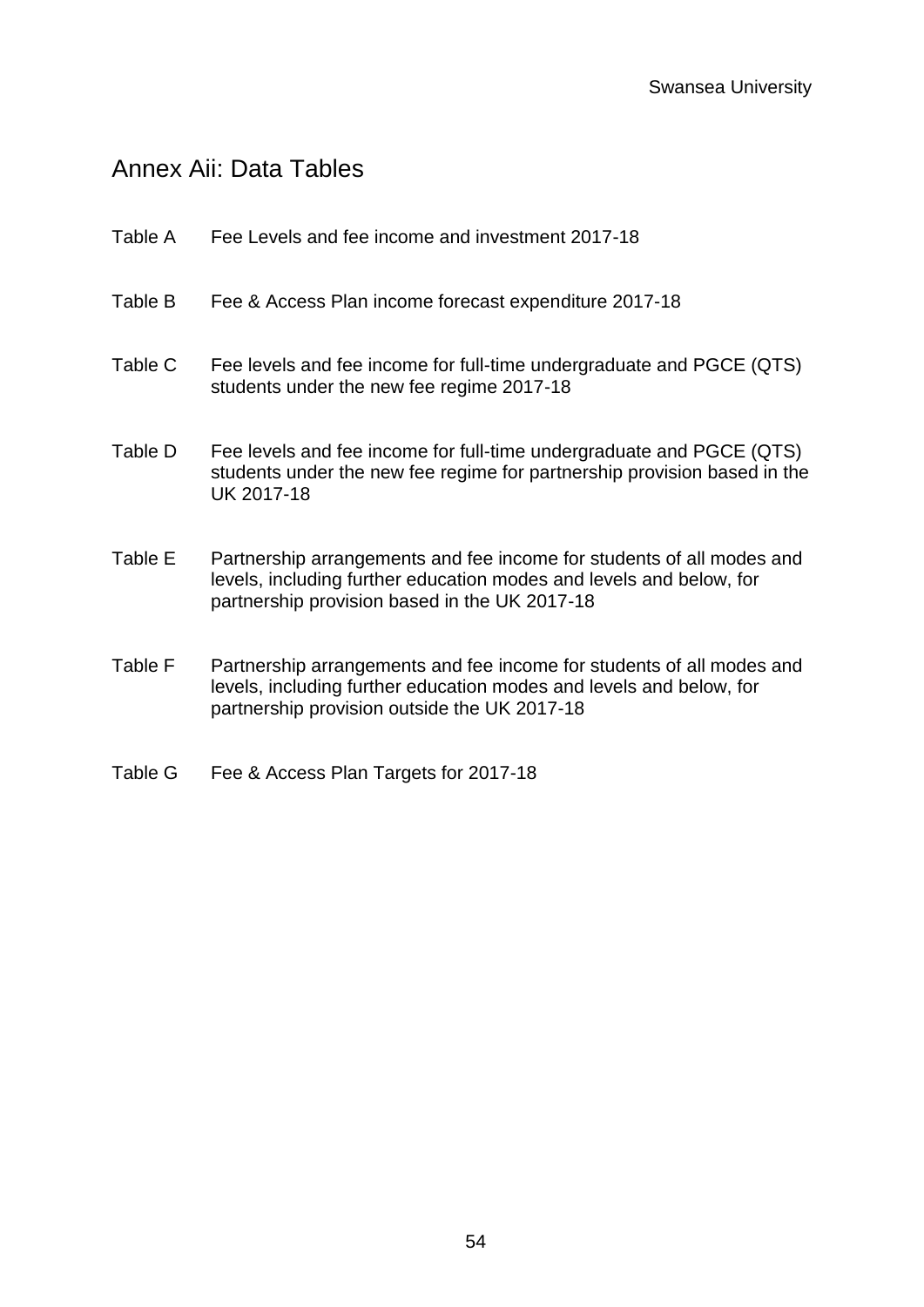| Institutional fee and access plan<br>2017/18                                                                                                                                                                                                                                                                                                                                            |                                                                                                                                                                    |                           |  |  |  |  |  |  |
|-----------------------------------------------------------------------------------------------------------------------------------------------------------------------------------------------------------------------------------------------------------------------------------------------------------------------------------------------------------------------------------------|--------------------------------------------------------------------------------------------------------------------------------------------------------------------|---------------------------|--|--|--|--|--|--|
| Table A: Fee levels and fee income and investment,                                                                                                                                                                                                                                                                                                                                      |                                                                                                                                                                    |                           |  |  |  |  |  |  |
| 2017/18                                                                                                                                                                                                                                                                                                                                                                                 |                                                                                                                                                                    |                           |  |  |  |  |  |  |
| Institution name:                                                                                                                                                                                                                                                                                                                                                                       | <b>Swansea University</b><br>1000785                                                                                                                               |                           |  |  |  |  |  |  |
| <b>Institution UKPRN:</b>                                                                                                                                                                                                                                                                                                                                                               | 5                                                                                                                                                                  |                           |  |  |  |  |  |  |
| Data relating to FT UG and FT PGCE (QTS) courses that you have control of,<br>that come under the new fee regime in 2017/18, are to be returned in this table.                                                                                                                                                                                                                          |                                                                                                                                                                    |                           |  |  |  |  |  |  |
| If you provide courses that have a year out, such as a year out on an industrial<br>placement, or a year abroad, and different fee levels are charged for these years,<br>then this should be taken account of in calculating the average fee and the total<br>fee income returned on this table.<br>For further guidance and definitions used in this table, please see Annex D of the |                                                                                                                                                                    |                           |  |  |  |  |  |  |
| guidance.                                                                                                                                                                                                                                                                                                                                                                               |                                                                                                                                                                    |                           |  |  |  |  |  |  |
| a) What is your highest proposed fee rate<br>for:                                                                                                                                                                                                                                                                                                                                       |                                                                                                                                                                    |                           |  |  |  |  |  |  |
|                                                                                                                                                                                                                                                                                                                                                                                         |                                                                                                                                                                    | £                         |  |  |  |  |  |  |
|                                                                                                                                                                                                                                                                                                                                                                                         | <b>Full-time</b><br>undergraduate                                                                                                                                  | 9,000                     |  |  |  |  |  |  |
|                                                                                                                                                                                                                                                                                                                                                                                         | <b>Full-time PGCE</b><br>(QTS)                                                                                                                                     | $\overline{0}$            |  |  |  |  |  |  |
|                                                                                                                                                                                                                                                                                                                                                                                         |                                                                                                                                                                    |                           |  |  |  |  |  |  |
| your behalf?                                                                                                                                                                                                                                                                                                                                                                            | b) Will the proposed fees in a) (above) be charged for all full-time undergraduate<br>higher education and PGCE (QTS) provision at your institution or provided on |                           |  |  |  |  |  |  |
|                                                                                                                                                                                                                                                                                                                                                                                         |                                                                                                                                                                    | Enter Yes or<br><b>No</b> |  |  |  |  |  |  |
|                                                                                                                                                                                                                                                                                                                                                                                         | <b>Full-time</b><br>undergraduate                                                                                                                                  | <b>No</b>                 |  |  |  |  |  |  |
|                                                                                                                                                                                                                                                                                                                                                                                         | <b>Full-time PGCE</b><br>(QTS)                                                                                                                                     | <b>No</b>                 |  |  |  |  |  |  |
|                                                                                                                                                                                                                                                                                                                                                                                         | c) If no, what is your average (mean) fee per full time undergraduate and PGCE                                                                                     |                           |  |  |  |  |  |  |
| (QTS) student likely to be?                                                                                                                                                                                                                                                                                                                                                             |                                                                                                                                                                    |                           |  |  |  |  |  |  |
|                                                                                                                                                                                                                                                                                                                                                                                         | <b>Full-time</b>                                                                                                                                                   | £                         |  |  |  |  |  |  |
|                                                                                                                                                                                                                                                                                                                                                                                         | undergraduate                                                                                                                                                      | 8,741                     |  |  |  |  |  |  |
|                                                                                                                                                                                                                                                                                                                                                                                         | <b>Full-time PGCE</b><br>(QTS)                                                                                                                                     | 0                         |  |  |  |  |  |  |
|                                                                                                                                                                                                                                                                                                                                                                                         | All students in plan                                                                                                                                               | 8,741                     |  |  |  |  |  |  |
|                                                                                                                                                                                                                                                                                                                                                                                         |                                                                                                                                                                    |                           |  |  |  |  |  |  |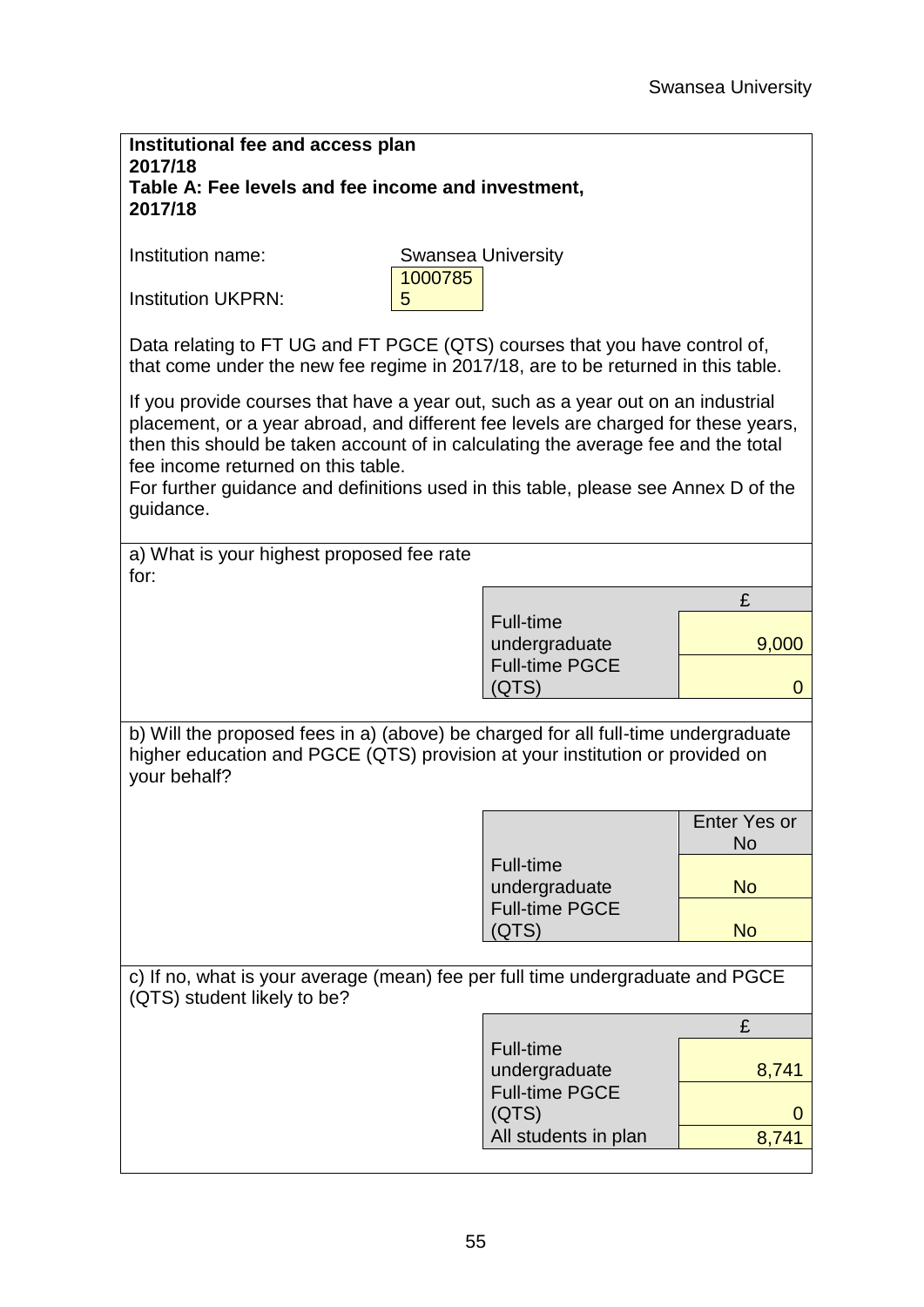d) What new fee regime income do you expect to receive in 2017/18? You should include all fee income received per full-time undergraduate and PGCE (QTS) student.

| £κ     |
|--------|
|        |
| 98,730 |
|        |
|        |
| 98,730 |
|        |

e) Please provide details of how much fee income you expect to invest in relation to equality of opportunity and promotion of higher education. Where higher education providers had 2016/17 plans the amount invested in 2017/18 must be at least the amount invested in 2016/17. For those applicants, HEFCW has provided below the 2016/17 amount and percentage of total income.

|                             |        | 2017/18    | 2016/17 |            |  |
|-----------------------------|--------|------------|---------|------------|--|
| Total amount to be invested |        | % of total |         | % of total |  |
| in:                         | £k     | income     | £k      | income*    |  |
| Equality of opportunity     | 11,273 | 11.4%      | 7,652   | 9.2%       |  |
| Promotion of higher         |        |            |         |            |  |
| education                   | 5,613  | 5.7%       | 6,261   | 7.5%       |  |
|                             |        |            | 13,91   |            |  |
| <b>Total</b>                | 16,886 | 17.1%      | 3       | 16.7%      |  |

\* The 2016/17 percentage has been recalculated so that it is out of total estimated income, including that from the fee below £4k.

If amount to be invested in 2017/18 is less than in 2016/17 please provide commentary below:

In previous years the amount to be invested in equality of opportunity and promotion of HE was estimated based on a 55/45 split respectively (of the total investment). However, in now trying to apportion the investment across each of the WG/HEFCW measures (based on how we believe services/budgets contribute to spend on these themes); a new proportional split has been approximated (estimated to now be a 67/33 split in favour of equality of opportunity). As a result this has seemingly decreased the level of investment in promotion of HE from that seen in 2016-17 but has significantly increased the estimated investment in equality of opportunity.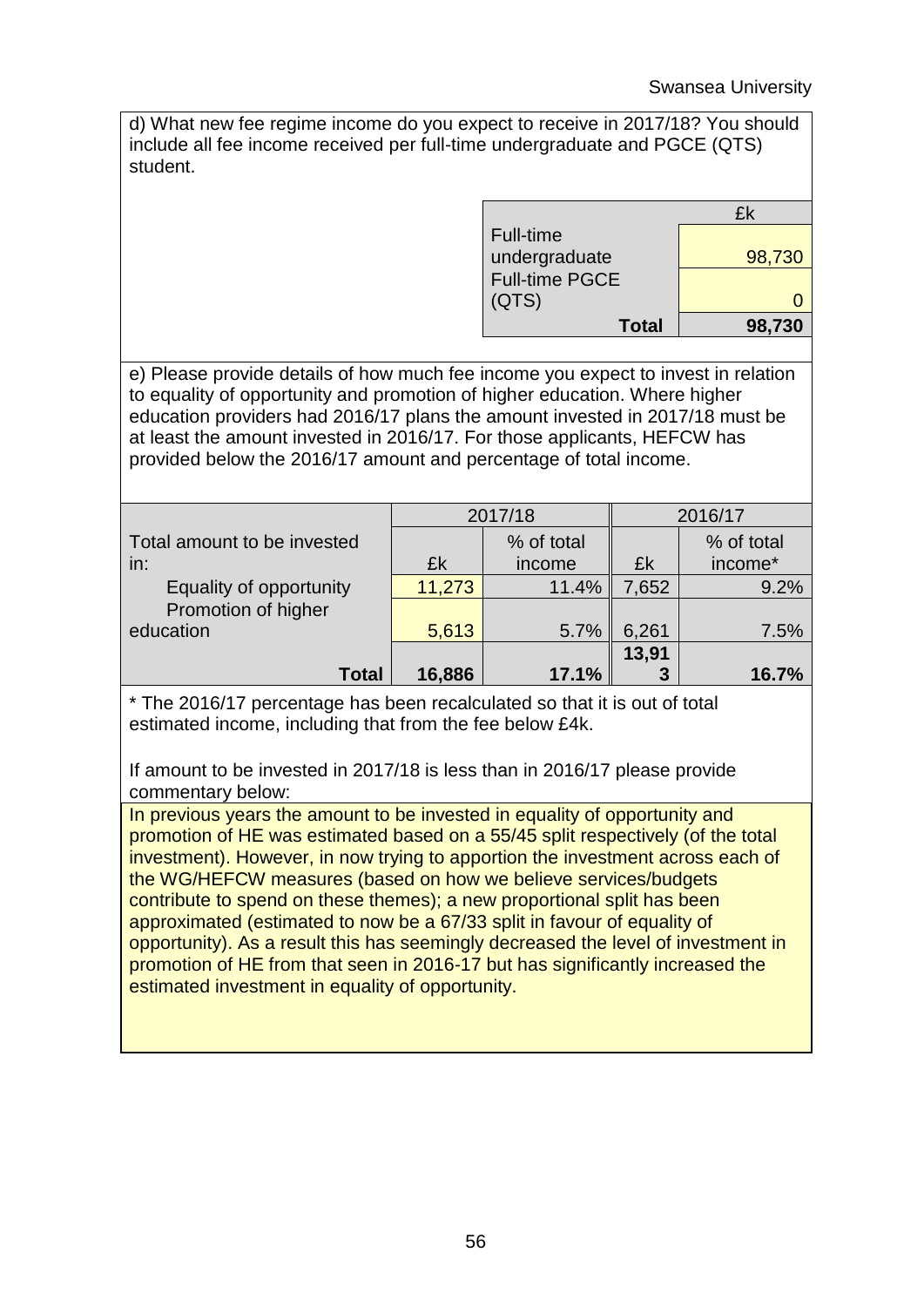#### **Institutional fee and access plan 2017/18 Table B: Fee and access plan income forecast expenditure, 2017/18**

Institution name: Swansea University Institution UKPRN: 10007855

Forecast expenditure of the fee income returned in Table A, categorised under the measures provided below, is to be returned in this table.

#### **Guidance note**

The measures take account of the Welsh Government (WG) quidance to HEFCW on fee and access plans found in Annex A part 2 of HEFCW circular W16/03HE\* (paragraphs 4.18 and 4.19). Applicants should refer to paragraph 4.15 of the WG guidance on fee plans in completing this table and categorise expenditure on fee and acess plan objectives against the measures below.

Equality of opportunity measures relate specifically to individuals from groups under-represented in higher education. HEFCW recognises that each applicant may choose to categorise similar activities under different measures.

Student financial support activities will be a part of the applicant's total investment in measures to support equality of opportunity and/or the promotion of higher education (as set out in Table B (a) and (b)). Table B (d) below asks applicants to separately identify forecast expenditure on student financial support activities already included in (a) and (b).

Applicants should set out their level of expenditure against each appropriate measure. Not all categories will necessarily have expenditure returned against them.

Where expenditure is forecast against more than one measure, it should be split between measures. Total expenditure against a) and b) should match the equivalent returned in Table A.

\* http://www.hefcw.ac.uk/publications/circulars/circulars.aspx

#### **2017/18 fee and access plan income forecast expenditure**

| a) Equality of opportunity                                                                                                                                                           |                |  |  |  |  |  |  |
|--------------------------------------------------------------------------------------------------------------------------------------------------------------------------------------|----------------|--|--|--|--|--|--|
| Measures to support individuals under represented in HE:                                                                                                                             |                |  |  |  |  |  |  |
| Promoting and safeguarding fair access to higher education, including identifying individuals with the greatest potential from disadvantaged backgrounds                             | 1,534,880      |  |  |  |  |  |  |
| 2. Attracting and retaining students and prospective students from under-represented groups, which may include students from less advantaged backgrounds and students with protected |                |  |  |  |  |  |  |
| characteristics                                                                                                                                                                      | 3,168,960      |  |  |  |  |  |  |
| 3. Raising educational aspirations and developing skills which prepare students from under-represented groups for higher education study                                             | 248,064        |  |  |  |  |  |  |
| Supporting and increasing student retention and completion, particularly for those from low participation neighbourhoods, looked after children, care leavers and carers             | 1,917,660      |  |  |  |  |  |  |
| Improving the experience of higher education of students from under-represented groups including activities to promote an international experience<br>5.                             | 1,611,764      |  |  |  |  |  |  |
| Providing effective information to students from under-represented groups before and during their courses<br>6.                                                                      | 1,198,764      |  |  |  |  |  |  |
| Providing high quality academic and welfare support to students from under-represented groups                                                                                        | 1,160,759      |  |  |  |  |  |  |
| 8. Supporting students from under-represented groups to progress to employment or further study                                                                                      | 431,965        |  |  |  |  |  |  |
| 9. Other                                                                                                                                                                             | $\overline{0}$ |  |  |  |  |  |  |
| <b>Total</b>                                                                                                                                                                         | 11,272,816     |  |  |  |  |  |  |
|                                                                                                                                                                                      |                |  |  |  |  |  |  |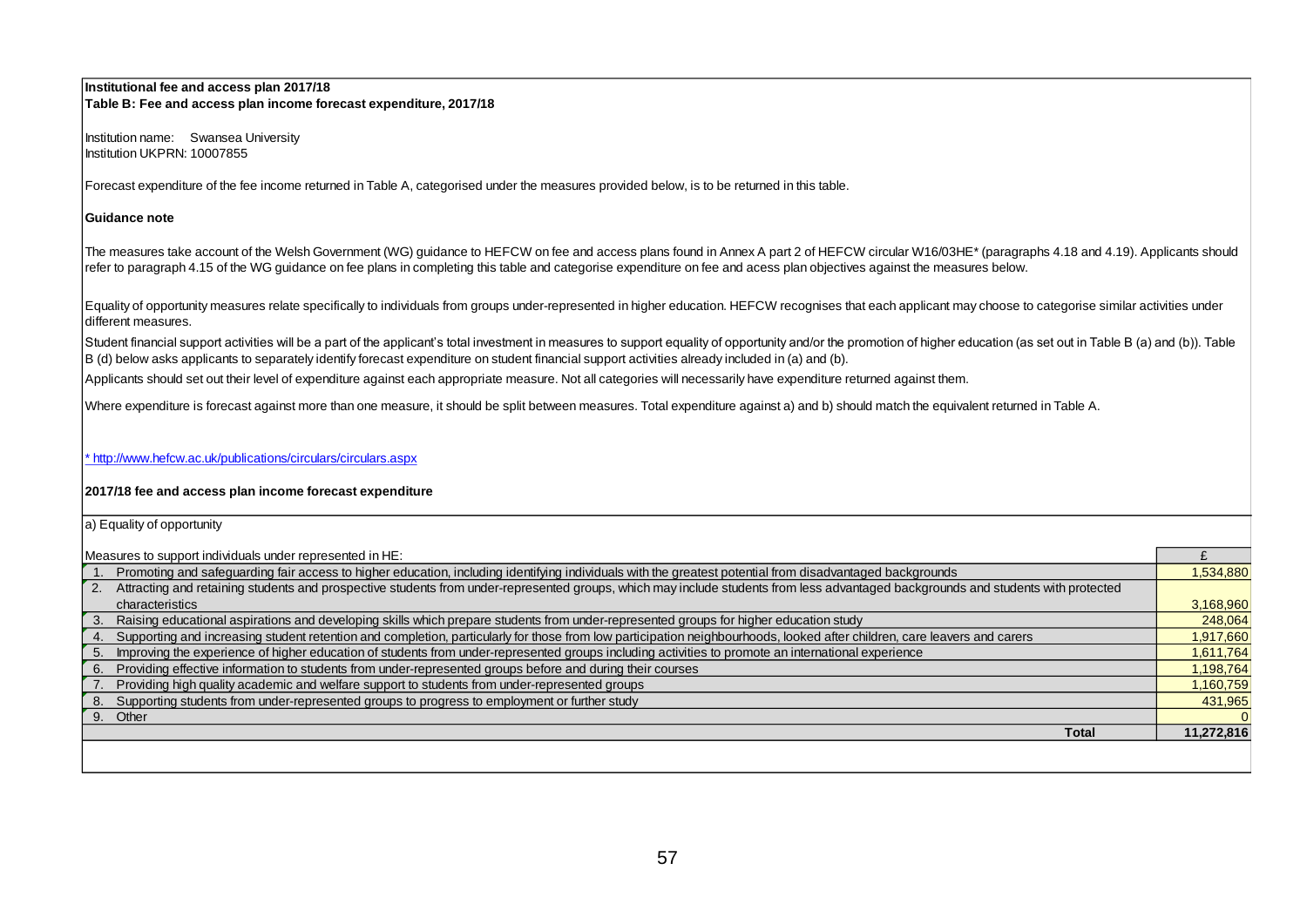| b) Promotion of HE                                                                                                        |           |
|---------------------------------------------------------------------------------------------------------------------------|-----------|
| Measures to deliver:                                                                                                      |           |
| More effective engagement with private, public or voluntary bodies and communities in Wales                               | 1,386,315 |
| 2. Investments in improving the quality of learning and teaching, with reference to the quality of the student experience | 477,964   |
| 3. Activities which strengthen the employability of Welsh graduates                                                       | 467,729   |
| 4. Actions which promote Welsh higher education more effectively internationally                                          | 976,515   |
| 5. Actions which improve delivery of sustainable higher education                                                         | 676,479   |
| 6. Activities which raise awareness of the value of higher education amongst potential learners                           | 1,628,265 |
| 7. Other                                                                                                                  |           |
| <b>Total</b>                                                                                                              | 5,613,267 |
|                                                                                                                           |           |

c) Total forecast expenditure of 2017/18 fee and access plan income,  $a) + b$ 

**16,886,083**

d) Student financial support (already included in a) and b) above)

|                                                     | £         | Anticipated<br>student<br>numbers<br>supported |
|-----------------------------------------------------|-----------|------------------------------------------------|
| Fee waivers                                         |           |                                                |
| <b>Bursaries</b>                                    | 3,066,200 | 3,290                                          |
| Scholarships                                        | 615,000   | 1,000                                          |
| Hardship funds                                      | 307,500   | 1,200                                          |
| Provision of financial management advice and skills | 241,800   | 10,000                                         |
| Other financial support                             |           |                                                |
| <b>Total</b>                                        | 4,230,500 | 15,490                                         |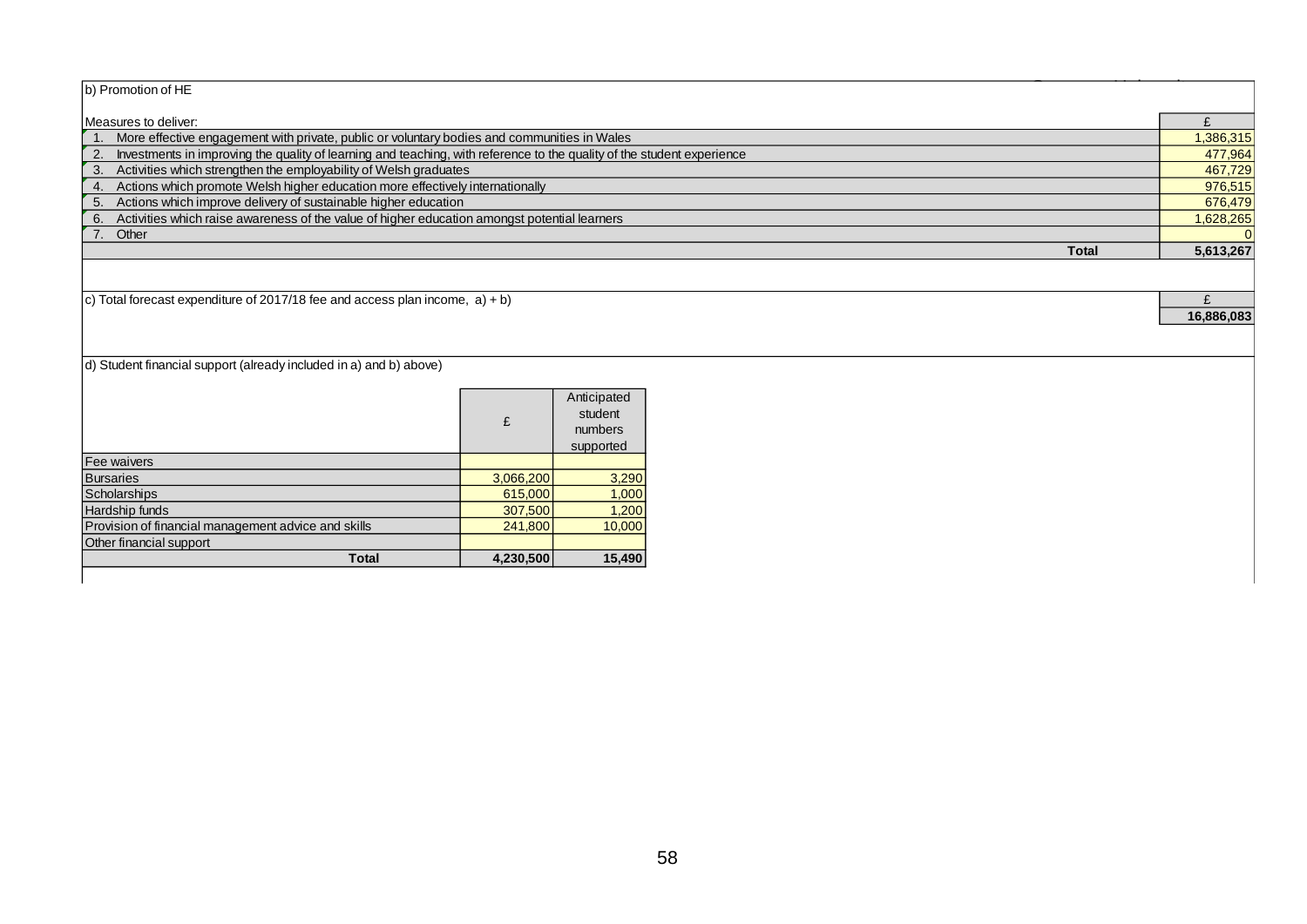#### **Institutional fee and access plan 2017/18**

**Table C: Fee levels and fee income for full-time undergraduate and PGCE (QTS) students under the new fee regime, 2017/18** 

Institution name: Swansea University Institution UKPRN: 10007855

This table should only be completed where you propose to charge different fees for different courses or cohorts, for full-time undergraduate and PGCE (QTS) provision under the new fee regime. Where different fees are charged for different courses or cohorts, the data on this table plus the data returned on Table D will in total give the same average fee and overall fee income as that returned on Table A.

The guidance below gives the categories of courses for which information should and shouldn't be returned. Note that information about provision delivered under partnership arrangements is collected in Table D.

#### **Guidance note**

**Do include** information about courses:

- That you provide and control which are validated by another body but are not part of a franchise arrangement.

- That you provide, control and validate yourself.

That you provide and control, that are validated by you, your parent or another body, where you are a subsidiary of that parent, and your parent is not including the courses in their fee and access plan.

#### **Do not include** information about courses:

- That you franchise out to another provider.

- That you provide on behalf of another provider via a franchise agreement.

- That you do not provide and that you validate only.

That are delivered by a subsidiary, where you are the parent of that subsidiary, whether or not the subsidiary is submitting their own fee and access plan.

If you provide courses that have a year out, such as a year out on an industrial placement, or a year abroad, and different fee levels are charged for these years, then you should return data on this table to reflect the different fee levels charged. For example, this might mean that you return one row of data for all courses and cohorts that are charged a £9,000 tuition fee and one row of data for cohorts who take a year out

You should categorise your provision into different fee levels by qualification aim and/or subject and/or year(s) of course as appropriate below. The fields (qualification award and subject) are free text fields so if another grouping is more appropriate then please provide information on this grouping in these fields.

In completing the year(s) of course column, please specify all years that the fee applies to, for example, '1, 2' or 'All'. A '0' should be used for foundation years.

For each category included please provide details of your forecast student numbers.

| Summary data                | FT UG      | FT PGCE (QTS) |  |  |
|-----------------------------|------------|---------------|--|--|
| Total expected income       | 98.209.800 |               |  |  |
| Total expected student no.s | 11.228     |               |  |  |
| Average fee                 | 8.747      |               |  |  |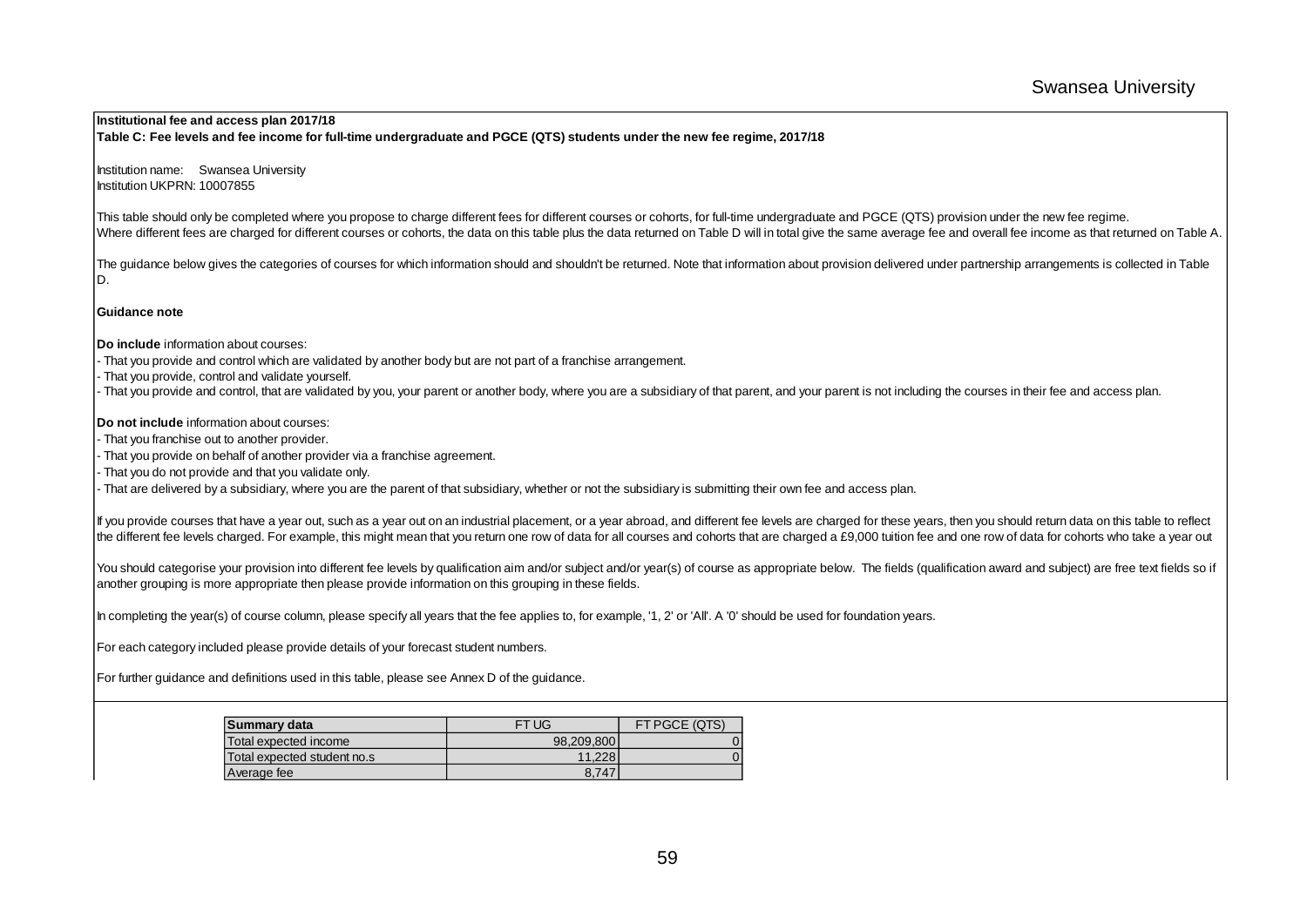| Row | Proposed fee | Qualification aim                   | Subject                                              | Year(s) of | <b>PGCE</b> | Forecast          | Is this      | If Y, please provide name of validation | Total        |
|-----|--------------|-------------------------------------|------------------------------------------------------|------------|-------------|-------------------|--------------|-----------------------------------------|--------------|
|     | £            | (or other grouping)                 | (or other grouping)                                  | course     | (QTS)       | student           | provision    | body                                    | expected fee |
|     |              |                                     |                                                      |            | Y/N?        | numbers used      | validated by |                                         | income (no.  |
|     |              |                                     |                                                      |            |             | in calculation of | another      |                                         | students x   |
|     |              |                                     |                                                      |            |             | average fee       | body?        |                                         | proposed     |
|     |              |                                     |                                                      |            |             |                   | Y or N       |                                         | $fee)$ £     |
|     |              |                                     | Academi Hywel Teifi                                  |            |             |                   |              |                                         |              |
|     |              |                                     | (Cymraeg/Welsh)                                      |            |             |                   |              |                                         |              |
|     |              |                                     | <b>Accounting and Finance</b>                        |            |             |                   |              |                                         |              |
|     |              |                                     | Biosciences                                          |            |             |                   |              |                                         |              |
|     |              |                                     | <b>Business</b>                                      |            |             |                   |              |                                         |              |
|     |              |                                     | <b>Computer Science</b>                              |            |             |                   |              |                                         |              |
|     |              |                                     | Chemistry                                            |            |             |                   |              |                                         |              |
|     |              |                                     | <b>Criminal Justice and</b>                          |            |             |                   |              |                                         |              |
|     |              |                                     | Criminology                                          |            |             |                   |              |                                         |              |
|     |              |                                     | Economics                                            |            |             |                   |              |                                         |              |
|     |              |                                     | Education                                            |            |             |                   |              |                                         |              |
|     |              |                                     | Engineering                                          |            |             |                   |              |                                         |              |
|     |              |                                     | <b>English &amp; Creative Writing</b>                |            |             |                   |              |                                         |              |
|     |              | 3 Year H00 Bachelors Degree Honours | Geography                                            |            |             |                   |              |                                         |              |
|     |              |                                     | <b>Health Science</b>                                |            |             |                   |              |                                         |              |
|     |              |                                     | <b>History and Classics</b>                          |            |             |                   |              |                                         |              |
|     |              |                                     | Languages, Translation and                           |            |             |                   |              |                                         |              |
|     |              |                                     | Media                                                |            |             |                   |              |                                         |              |
|     |              |                                     | <b>Legal Studies</b>                                 |            |             |                   |              |                                         |              |
|     |              |                                     | Mathematics                                          |            |             |                   |              |                                         |              |
|     |              |                                     | Medicine                                             |            |             |                   |              |                                         |              |
|     |              |                                     | Physics                                              |            |             |                   |              |                                         |              |
|     |              |                                     | Political and Cultural Studies                       |            |             |                   |              |                                         |              |
|     |              |                                     | Psychology                                           |            |             |                   |              |                                         |              |
|     |              |                                     | Social Policy / Ageing Studies                       |            |             |                   |              |                                         |              |
|     | 9,000        |                                     | Social Work and Social Care<br><b>Sports Science</b> | 1,2,3      |             | 7,685 N           |              |                                         | 69,165,000   |
|     |              | 1 Year C20 Certificate of Higher    |                                                      |            | N           |                   |              |                                         |              |
| 2   |              | 9,000 Education                     | <b>Health Science</b>                                |            | 1 N         | 25 N              |              |                                         | 225,000      |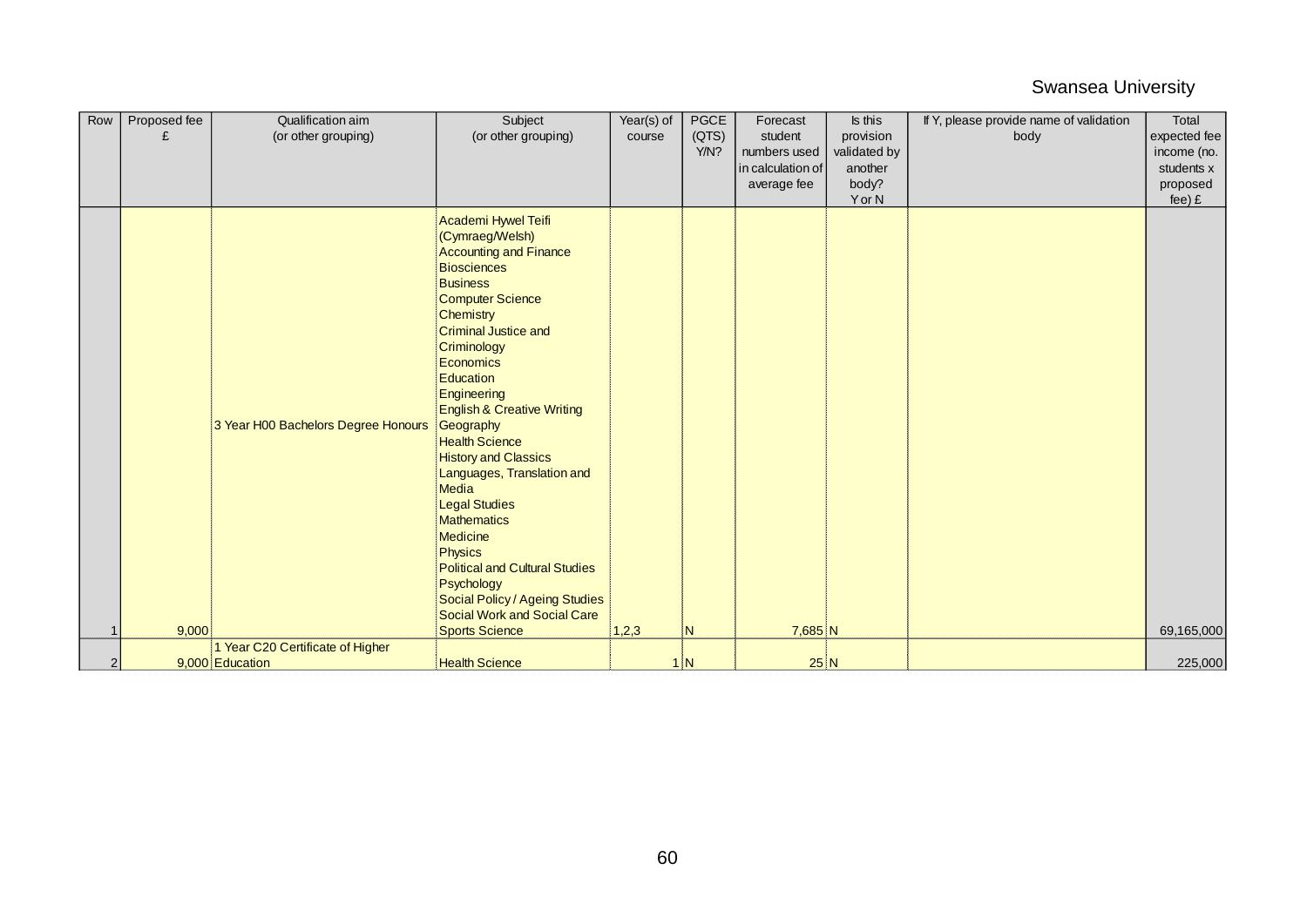|                          |                                                      | Academi Hywel Teifi                   |           |                |           |  |            |
|--------------------------|------------------------------------------------------|---------------------------------------|-----------|----------------|-----------|--|------------|
|                          |                                                      | (Cymraeg/Welsh)                       |           |                |           |  |            |
|                          |                                                      | <b>Accounting and Finance</b>         |           |                |           |  |            |
|                          |                                                      | <b>Biosciences</b>                    |           |                |           |  |            |
|                          |                                                      | <b>Business</b>                       |           |                |           |  |            |
|                          |                                                      | <b>Computer Science</b>               |           |                |           |  |            |
|                          |                                                      | Economics                             |           |                |           |  |            |
|                          |                                                      | Engineering                           |           |                |           |  |            |
|                          |                                                      | <b>English &amp; Creative Writing</b> |           |                |           |  |            |
|                          |                                                      | Geography                             |           |                |           |  |            |
|                          |                                                      | <b>History and Classics</b>           |           |                |           |  |            |
|                          |                                                      | Languages, Translation and            |           |                |           |  |            |
|                          |                                                      | Media                                 |           |                |           |  |            |
|                          |                                                      | <b>Legal Studies</b>                  |           |                |           |  |            |
|                          |                                                      | <b>Mathematics</b>                    |           |                |           |  |            |
|                          |                                                      | <b>Medicine</b>                       |           |                |           |  |            |
|                          |                                                      | <b>Applied Medical Science</b>        |           |                |           |  |            |
|                          |                                                      | <b>Physics</b>                        |           |                |           |  |            |
|                          |                                                      | <b>Political and Cultural Studies</b> |           |                |           |  |            |
| 3                        | 9,000 4 Year H00 Bachelors Degree Honours Psychology |                                       | 0,1,2,3,4 | N              | $2,148$ N |  | 19,332,000 |
|                          | 4 Year H16 First degree and eligibility              |                                       |           |                |           |  |            |
| $\boldsymbol{\varDelta}$ | 9,000 for Health/Veterinary                          | <b>Medicine</b>                       | 1,2,3,4   | IN.            | $323$ N   |  | 2,907,000  |
|                          |                                                      | Chemistry                             |           |                |           |  |            |
|                          |                                                      | <b>Computer Science</b>               |           |                |           |  |            |
|                          |                                                      | Engineering                           |           |                |           |  |            |
|                          |                                                      | <b>Health Science</b>                 |           |                |           |  |            |
|                          |                                                      | <b>Mathematics</b>                    |           |                |           |  |            |
|                          |                                                      | <b>Medicine</b>                       |           |                |           |  |            |
| 5                        | 9,000 4 Year H22 Enhanced First Degree               | <b>Physics</b>                        | 1,2,3,4   | N              | $464$ N   |  | 4,176,000  |
|                          |                                                      | <b>Computer Science</b>               |           |                |           |  |            |
|                          |                                                      | Engineering                           |           |                |           |  |            |
| 6                        | 9,000 5 Year H22 Enhanced First Degree               | <b>Physics</b>                        | 1,2,3,4,5 | $\overline{N}$ | $203$ N   |  | 1,827,000  |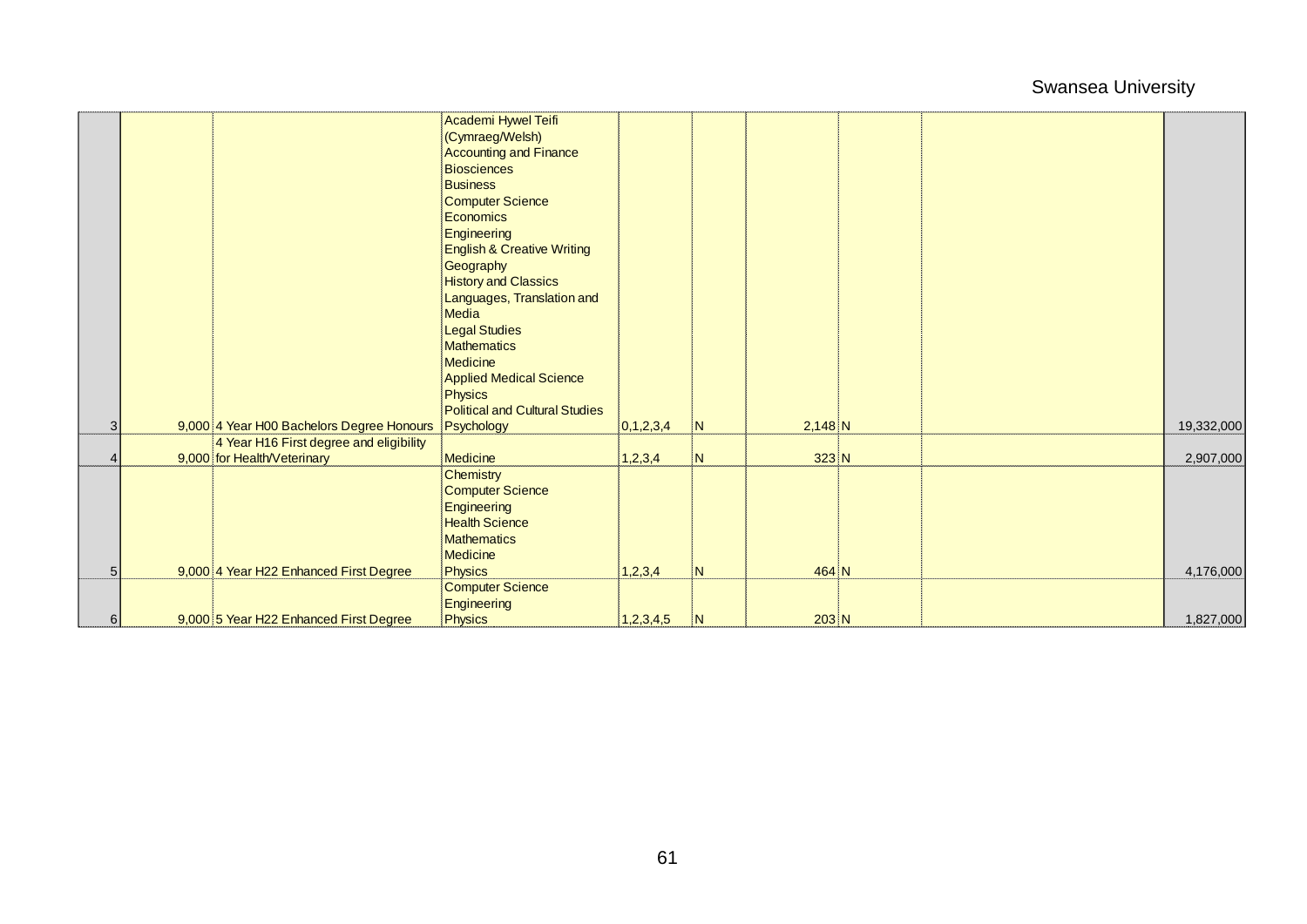|                |       |                                     | <b>Accounting and Finance</b>         |        |     |         |  |         |
|----------------|-------|-------------------------------------|---------------------------------------|--------|-----|---------|--|---------|
|                |       | <b>YEAR ABROAD</b>                  | <b>Business</b>                       |        |     |         |  |         |
|                |       |                                     | Economics                             |        |     |         |  |         |
|                |       | 4 Year H00 Bachelors Degree Honours | Engineering                           |        |     |         |  |         |
|                |       | (year abroad)                       | <b>English &amp; Creative Writing</b> |        |     |         |  |         |
|                |       |                                     | Geography                             |        |     |         |  |         |
|                |       | 5 Year H22 Enhanced First Degree    | <b>History and Classics</b>           |        |     |         |  |         |
|                |       | (year abroad)                       | Languages, Translation and            |        |     |         |  |         |
|                |       |                                     | Media                                 |        |     |         |  |         |
|                |       |                                     | <b>Legal Studies</b>                  |        |     |         |  |         |
|                |       |                                     | <b>Mathematics</b>                    |        |     |         |  |         |
|                |       |                                     | <b>Physics</b>                        |        |     |         |  |         |
|                |       |                                     | <b>Political and Cultural Studies</b> |        |     |         |  |         |
| $\overline{7}$ | 1,350 |                                     | Psychology                            |        | 3 N | $236$ N |  | 318,600 |
|                |       | YEAR IN INDUSTRY                    |                                       |        |     |         |  |         |
|                |       | 4 Year H00 Bachelors Degree Honours | <b>Accounting and Finance</b>         |        |     |         |  |         |
|                |       | (year 3 in industry)                | <b>Business</b>                       |        |     |         |  |         |
|                |       |                                     | Chemistry                             |        |     |         |  |         |
|                |       | 4 Year H22 Enhanced First Degree    | <b>Computer Science</b>               |        |     |         |  |         |
|                |       | (year 3 in industry)                | Economics                             |        |     |         |  |         |
|                |       |                                     | Engineering                           |        |     |         |  |         |
|                |       | 5 Year H22 Enhanced First Degree    |                                       |        |     |         |  |         |
| 8              |       | $1,800$ (year 4 in indsutry)        |                                       | 3 or 4 | N   | $144$ N |  | 259,200 |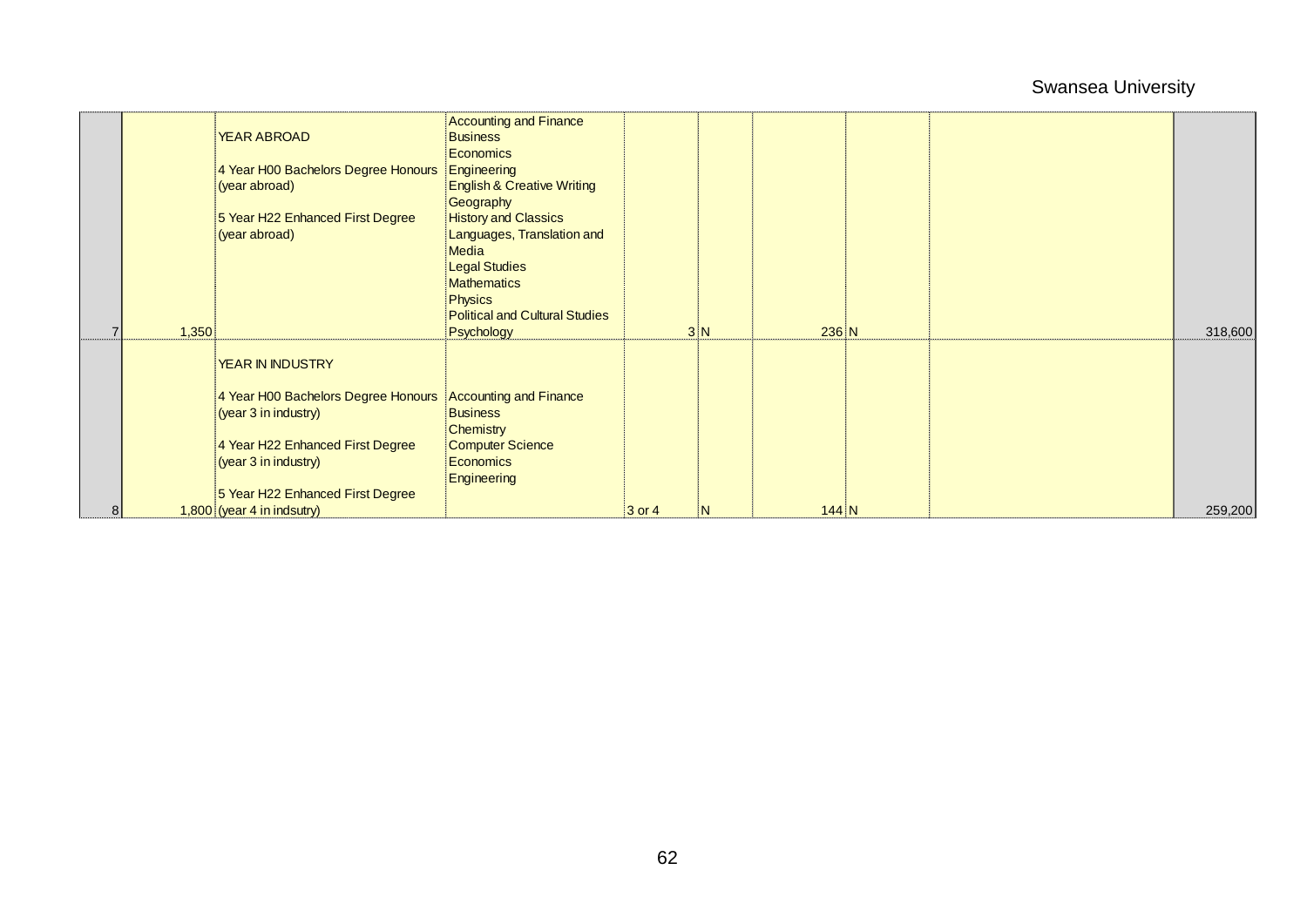#### **Institutional fee and access plan 2017/18**

**Table D: Fee levels and fee income for full-time undergraduate and PGCE (QTS) students under the new fee regime for partnership provision based in the UK, 2017/18**

Institution name: Swansea University Institution UKPRN: 10007855

This table should be completed by all providers who franchise out to other providers that are charities or are parents of subsidiaries that are not submitting their own fee and access plan, for full-time undergraduate and  $\sim$  completed only where the other provider or the subsidiary is in the UK and the students are based in the UK.

Where different fees are charged for different courses, the data on this table plus the data returned on Table C will in total give the same average fee and overall fee income as that returned on Table A. Where the fee lev as indicated on Table A, the fee levels returned on this table will all be equal and the same as the fee level returned on Table A.

The guidance below gives the categories of courses for which information should and shouldn't be returned.

#### **Guidance note**

**Do include** information about courses:

- That you franchise out to another charitable provider.

- That are delivered by a charitable subsidiary, where you are the parent of that subsidiary, and the subsidiary is not submitting their own fee and access plan.

**Do not include** information about courses:

- That you provide on behalf of another provider via a franchise agreement.

- That you provide and control which are validated by another body but are not part of a franchise arrangement.

- That you provide, control and validate yourself.

- That you provide and control, that are validated by you, your parent or another body, where you are a subsidiary of that parent.

- That you do not provide and that you validate only.

- That are delivered by a subsidiary, where you are the parent of that subsidiary, and the subsidiary is submitting their own fee and access plan.

- That you franchise out to another non-charitable provider.

- That are delivered by a non-charitable subsidiary, where you are the parent of that subsidiary, and the subsidiary is not submitting their own fee and access plan.

In completing the year(s) of course column, please specify all years that the fee applies to, for example, '1, 2' or 'All'. A '0' should be used for foundation years.

Where partnership agreements have been signed before 1 September 2015 please confirm that they include an addendum confirming the provision is covered under the HE Act.

| Summary data                | FT UG        | FT PGCE (QTS) |
|-----------------------------|--------------|---------------|
| Total expected income       | 520.500      |               |
| Total expected student no.s | $\sim$<br>07 |               |
| Average fee                 | 7,769        |               |

| Row | Partner name         | Partner address                          | Please                 | Qualification aim                 | Course title                              | PGCE (QTS) | Date of                    | Addendum  | Year(s) of | Forecast          | Proposed fee | Total        |
|-----|----------------------|------------------------------------------|------------------------|-----------------------------------|-------------------------------------------|------------|----------------------------|-----------|------------|-------------------|--------------|--------------|
|     |                      |                                          | confirm                | Please select from drop down list |                                           | Y/N?       | partnership                | confirmed | course     | number of         |              | expected fee |
|     |                      |                                          | that the               |                                   |                                           |            | agreement                  | Provision |            | students used     |              | income (no.  |
|     |                      |                                          | partner is a           |                                   |                                           |            | DD/MM/YYYY   covered under |           |            | in calculation of |              | students x   |
|     |                      |                                          | charity $(\checkmark)$ |                                   |                                           |            |                            | HE Act    |            | average fee       |              | proposed     |
|     |                      |                                          |                        |                                   |                                           |            |                            | Y or N    |            |                   |              | fee)         |
|     |                      |                                          |                        |                                   |                                           |            |                            |           |            |                   |              |              |
|     |                      |                                          |                        |                                   |                                           |            |                            |           |            |                   |              |              |
|     |                      |                                          |                        |                                   |                                           |            |                            |           |            |                   |              |              |
|     |                      |                                          |                        |                                   |                                           |            |                            |           |            |                   |              |              |
|     |                      | Kelsterton Road, Connah's Quay, Deeside, |                        |                                   |                                           |            |                            |           |            |                   |              |              |
|     | <b>Coleg Cambria</b> | Flintshire, CH5 4BR                      |                        | $(a)$ a first degree              | One year articulation to BEng - Aeronau N |            | 20/07/2016 Y               |           |            |                   | 9,000        | 108,000      |
|     |                      | Kelsterton Road, Connah's Quay, Deeside, |                        |                                   |                                           |            |                            |           |            |                   |              |              |
|     | 2 Coleg Cambria      | Flintshire, CH5 4BR                      |                        | $(c)$ a foundation degree         | Aeronautical and Manufacturing Engine N   |            | 20/07/2016 Y               |           | 1 and $2$  | 30                | 7.500        | 225,000      |
|     |                      |                                          |                        |                                   | Foundation degree in Applied              |            |                            |           |            |                   |              |              |
|     |                      |                                          |                        |                                   | <b>Business Management</b>                |            |                            |           |            |                   |              |              |
|     |                      |                                          |                        |                                   | To be delivered in a flexible pattern     |            |                            |           |            |                   |              |              |
|     |                      |                                          |                        |                                   | with full-time and part-time options to   |            |                            |           |            |                   |              |              |
|     |                      | Kelsterton Road, Connah's Quay, Deeside, |                        |                                   | suit business need                        |            |                            |           |            |                   |              |              |
|     | 3 Coleg Cambria      | Flintshire, CH5 4BR                      |                        | $(c)$ a foundation degree         |                                           |            | 20/07/2016 Y               |           |            | 15                | 7,500        | 112,500      |
|     |                      | Kelsterton Road, Connah's Quay, Deeside, |                        |                                   |                                           |            |                            |           |            |                   |              |              |
|     | 4 Coleg Cambria      | Flintshire, CH5 4BR                      |                        | $(c)$ a foundation degree         | Foundation degree in Manufactuirng En N   |            | 20/07/2016 Y               |           |            |                   | 7,500        | 75,000       |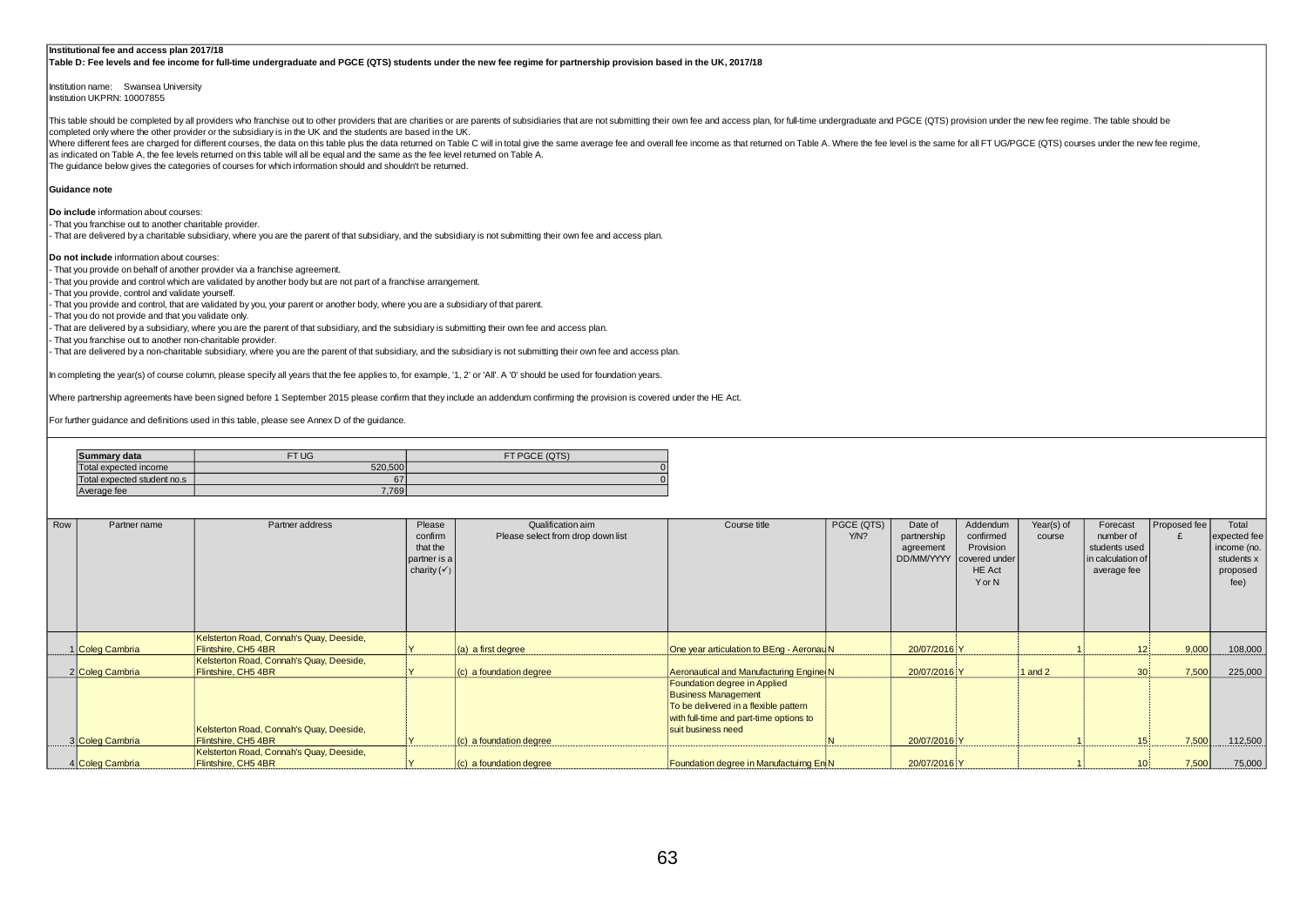#### **Institutional fee and access plan 2017/18**

Institutional fee and access plan 2017/18<br>Table E: Partnership arrangements and fee income for students of all modes and levels, including further education modes and levels and below, for partnership provision based in th **2017/18**

Institution name: Swansea University Institution UKPRN: 10007855

This table should be completed by all providers who franchise out to other providers or are parents of subsidiaries that are not submitting their own fee and access plan or validate provison that is delivered by another provider which is not part of a franchise arrangement where the other provider has control of the provision.

The table should be completed for all modes and levels of study, including further education and below.

Any provision that has already been reported on Table D, i.e. franchised out provision and provision delivered by a subsidiary where you are the parent of that subsidiary and the subsidiary is not submitting their own fee and access plan, that is under the new fee regime, **should not be reported here**. Any provision that you only validate, that you do not provide, but that is under the new fee regime, and any FT UG/PGCE (QTS) provision that you franchise out to a non-charitable provider or that is not under the new fee regime, will be reported here.

The table should be completed only where the other provider or the subsidiary are in the UK and the students are based in the UK.

The guidance below gives the categories of courses for which information should and shouldn't be returned.

#### **Guidance note**

**Do include** information about courses:

- That you franchise out to another provider.

- That are delivered by a subsidiary, where you are the parent of that subsidiary, and the subsidiary is not submitting their own fee and access plan.

- That you do not provide and that you validate only.

#### **Do not include** information about courses:

- That you provide and control which are validated by another body but are not part of a franchise arrangement.

- That you provide, control and validate yourself.

- That you provide and control, that are validated by you, your parent or another body, where you are a subsidiary of that parent.

- That you provide on behalf of another provider via a franchise agreement.

- That are delivered by a subsidiary, where you are the parent of that subsidiary, and the subsidiary is submitting their own fee and access plan.

If FT UG/PGCE (QTS) provision under the new fee regime is covered by the same agreement as other provision that is not under the new fee regime, the partnership should be reported both on this table and Table D. The forecast numbers of students and income reported on this table should exclude any already reported on Table D.

Where partnership agreements have been signed before 1 September 2015 please confirm that they include an addendum confirming the provision is covered under the HE Act.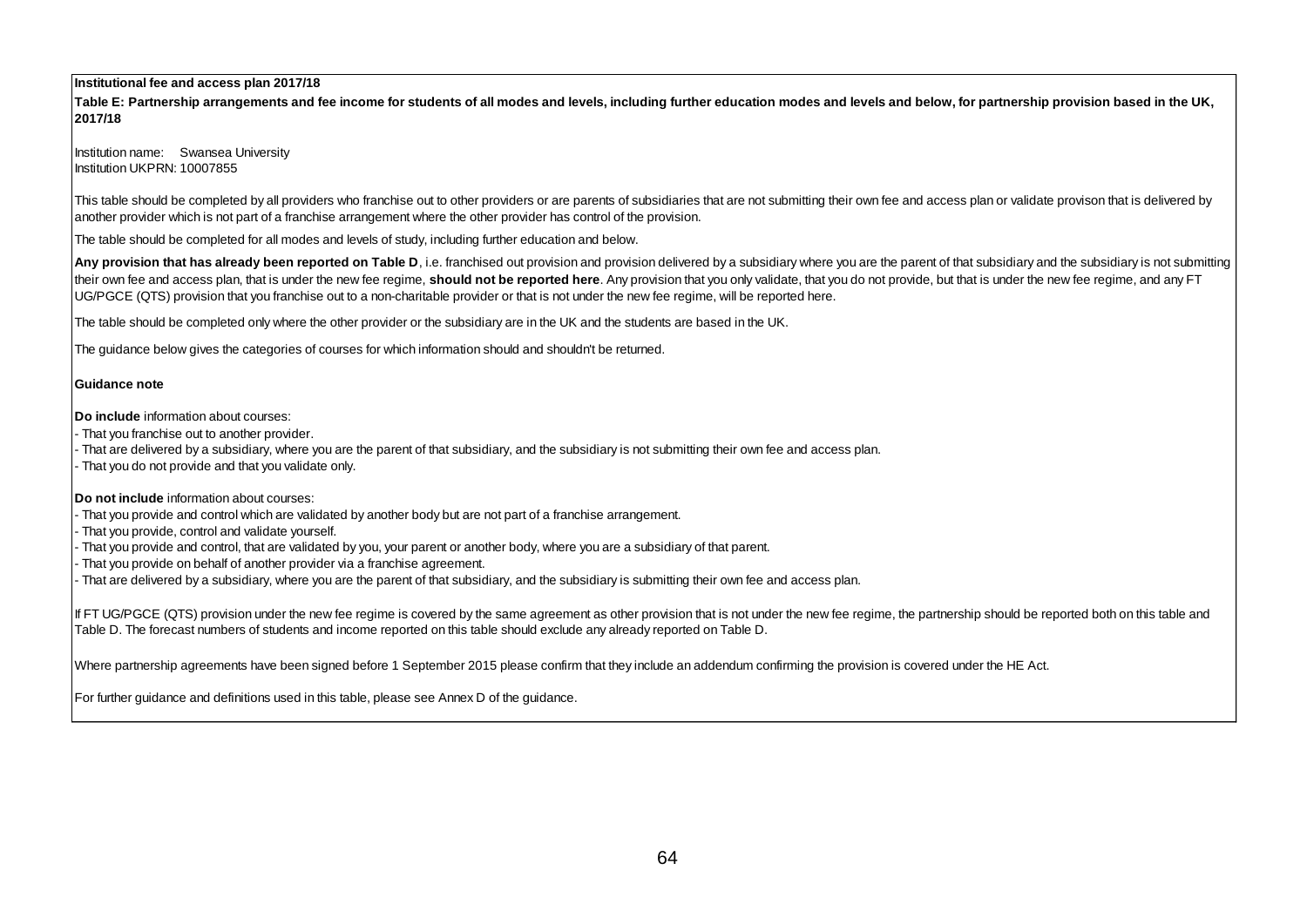| Row | Type of arrangement (please<br>choose from drop down list) | Partner or subsidiary name                                                                                                                                                                                                       | Partner or subsidiary address                             | Date of partnership<br>agreement<br>DD/MM/YYYY | Addendum<br>confirmed<br>Provision covered<br>under HE Act<br>Y or N | Forecast total<br>number of<br>students | Forecast total<br>income from<br>the<br>arrangement<br>(E) |
|-----|------------------------------------------------------------|----------------------------------------------------------------------------------------------------------------------------------------------------------------------------------------------------------------------------------|-----------------------------------------------------------|------------------------------------------------|----------------------------------------------------------------------|-----------------------------------------|------------------------------------------------------------|
|     |                                                            | New College of the Humanities                                                                                                                                                                                                    |                                                           |                                                |                                                                      |                                         |                                                            |
|     | 1 Validation                                               | Validation of two Level 7 programmes                                                                                                                                                                                             | 19 Bedford Square London WC1B 3HH                         | 14/04/2016 N                                   |                                                                      | 10 <sup>1</sup>                         | 110,000                                                    |
|     |                                                            | Collaborative Research Programme<br>(EngD) leading to a single award from<br>either Swansea University or                                                                                                                        |                                                           |                                                |                                                                      |                                         |                                                            |
|     |                                                            | University of Birmingham                                                                                                                                                                                                         | Edgbaston, Birmingham, West Midlands, B15 2TT             |                                                |                                                                      |                                         |                                                            |
|     |                                                            | University of Cambridge                                                                                                                                                                                                          | The Old Schools, Trinity Lane, Cambridge CB2 1TN          | 01/10/2009 N                                   |                                                                      |                                         | 28,840                                                     |
|     |                                                            | Pembrokeshire College<br>Neath Port Talbot College Group<br>Collaboration to deliver articulation BEng<br>degrees in Electrical and Electronic<br><b>Engineering and Mechanical Engineering</b><br>for one cohort over two years | Merlin's Bridge, Haverfordwest, Pembrokeshire SA61<br>1SZ |                                                |                                                                      |                                         |                                                            |
|     | 3 Franchise                                                |                                                                                                                                                                                                                                  | Dwr-Y-Felin Rd Neath Neath Port Talbot SA10 7RF           | 30/07//2016                                    |                                                                      | 20                                      | 90,000                                                     |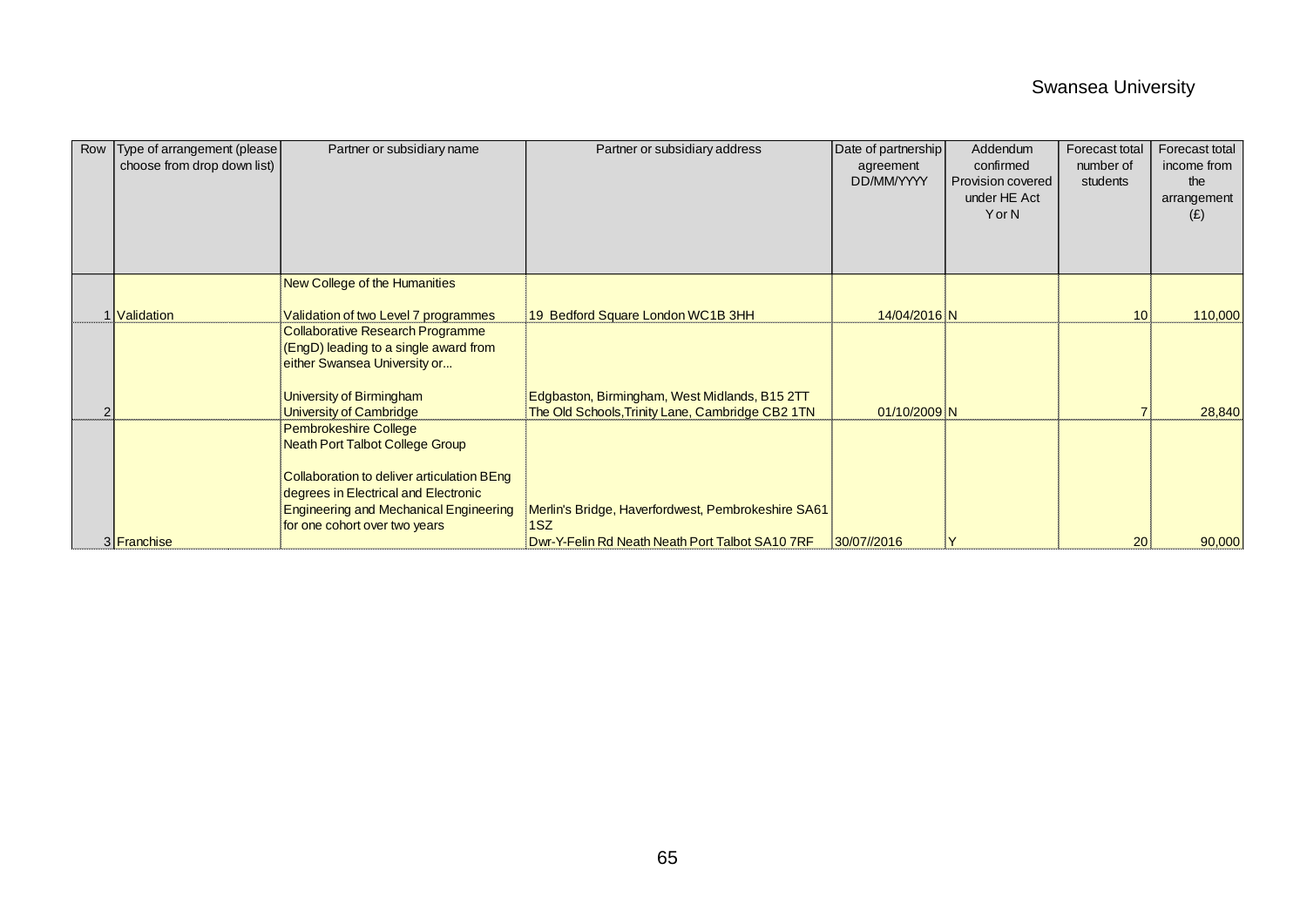**Institutional fee and access plan 2017/18 Table F: Partnership arrangements and fee income for students of all modes and levels, including further education and below, for partnership provision based outside the UK, 2017/18**

Institution name: Swansea University Institution UKPRN: 10007855

This table should be completed by all providers who have partnership arrangements that are based outside the UK, including the EU, for all modes and levels of study, including further education and below.

#### **Guidance note**

All types of partnership should be included in this table, including a physical presence (e.g. a campus of the provider), a local partnership (e.g. a franchise arrangement or a validation arrangement) and distance learning student is based outside the UK and the course is provided in partnership with a non-UK partner.

Six types of partnership provision are included in the drop down list in the 'Type of partnership arrangement' column. The types match those used in the in-year TNE survey carried out by HEFCW in 2015. Annex D contains a d these categories.

| Row | Type of partnership<br>arrangement (please choose<br>from drop down list) | Partner name                                                                                                                                                                                                                                                                                                                                                                                                                             | Partner address, including country                                                                                                                                                                                                                                                                                                                                                                                                                                                                                                                 | Date of partnership<br>agreement<br>DD/MM/YYYY                                                                                                                                   | Addendum confirmed<br>Provision covered under<br><b>HE Act</b><br>YorN | Forecast total number of<br>students | Forecast total income<br>from the arrangement<br>(E) |
|-----|---------------------------------------------------------------------------|------------------------------------------------------------------------------------------------------------------------------------------------------------------------------------------------------------------------------------------------------------------------------------------------------------------------------------------------------------------------------------------------------------------------------------------|----------------------------------------------------------------------------------------------------------------------------------------------------------------------------------------------------------------------------------------------------------------------------------------------------------------------------------------------------------------------------------------------------------------------------------------------------------------------------------------------------------------------------------------------------|----------------------------------------------------------------------------------------------------------------------------------------------------------------------------------|------------------------------------------------------------------------|--------------------------------------|------------------------------------------------------|
|     |                                                                           | <b>Erasmus Mundus Joint/Dual Masters</b><br>Ecole Central de Nantes<br><b>UPC Barcelona</b><br><b>University of Stuttgart</b><br><b>Tsinghua University</b><br><b>University of Aarhus</b><br>Danish School of Journalism<br><b>University of Amsterdam</b><br><b>City University, London</b><br>University of Hamburg<br>University of Technology Sydney<br>University of California, Berkeley<br>Pontificia Universidad Catolica Chile | 44321 1 Rue de la Noe 44300 Nantes France<br>Campus Nord Calle Jordi Girona 1 - 3 08034 Spain<br>Keplerstrasse 7 70174 Stuttgart Germany<br>30 Shuangqing Rd Haidan Beijing China<br>Norde Ringgade 1 8000 Aarhus C Denmark<br>Olof Palmes Alle 11 8200 Aarhus Denmark<br>1012 WX Amsterdam The Netherlands<br>Northampton Square London EC1V 0HB<br>Mittelweg 177 20148 Hamburg Germany<br>15 Broadway Ultimo NSW 2007 Australia<br><b>Berkeley California</b><br>420 Av Libertador Bernardo O'Higgins 328 Santiago<br>Region Metropolitana Chile | 2012 - 2017<br>2012 - 2017<br>2012 - 2017<br>2012 - 2017<br>2011 - 2017<br>2011 - 2017<br>2011 - 2017<br>2011 - 2017<br>2011 - 2017<br>2011 - 2017<br>2011 - 2017<br>2011 - 2017 |                                                                        |                                      |                                                      |
|     | 1 Combination                                                             |                                                                                                                                                                                                                                                                                                                                                                                                                                          |                                                                                                                                                                                                                                                                                                                                                                                                                                                                                                                                                    |                                                                                                                                                                                  | N                                                                      |                                      | 26 104,000 Euros                                     |
|     | 2 Combination                                                             | Joint/Dual/Collaborative PhDs<br>Hochschule de Medien (Stuttgart HdM)<br>The Methodist Hospital Research Institute<br><b>Texas</b><br>University of Central Oklahoma<br>l'Universite Joseph Fourier Grenoble                                                                                                                                                                                                                             | Nobelsttrasse 10 70569 Stuttgart Germany<br>6670 Bertner Ave Houston TX 77030 USA<br>100 N University Dr Edmond OK73034 USA<br>621 Avenue Centrale 38041 Saint-Martin-d'Heres<br>France                                                                                                                                                                                                                                                                                                                                                            | 2014 - 2020<br>2012 - 2017<br>2011 - 2017<br>2015 - 2020                                                                                                                         |                                                                        |                                      | £14832+<br>23 \$240,000                              |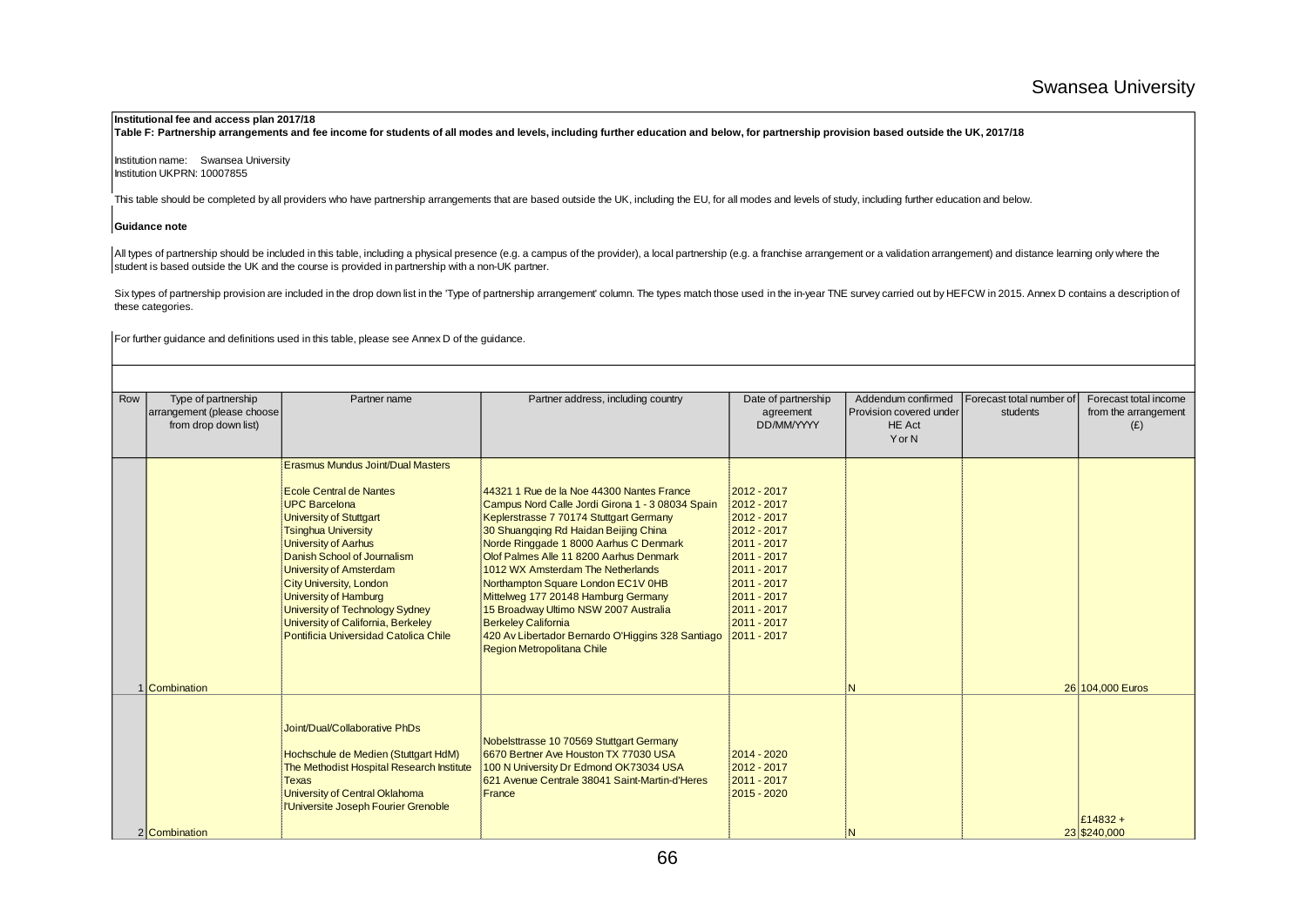|               | <b>Extended Masters</b>             |                                                                 |                   |  |                 |
|---------------|-------------------------------------|-----------------------------------------------------------------|-------------------|--|-----------------|
|               |                                     | Diliman Quezon City 1101 Metro Manila Philippines               |                   |  |                 |
|               | University of the Philippines       | 116 St & 85 Ave Edmonton AB T6G 2R3 Canada                      |                   |  |                 |
|               | Alberta University Canada           | 660 Parrington Oval Norman OK 73019 USA                         | $2013 - 2018$     |  |                 |
|               | University of Oklahoma              | Allen Building 2199 Barbara Bush Dr College Station 2014 - 2019 |                   |  |                 |
|               | The Bush School of Government and   | <b>ITX 77840 USA</b>                                            | 2015 - 2020       |  |                 |
|               | <b>Public Service Texas A&amp;M</b> | Place de l'Universite 1348 Belgium                              | $2014 - 2019$     |  |                 |
|               | Universite Catholique de Louvaine   | 37008 Salamanca Spain                                           | 2015/16 - 2020/21 |  |                 |
| 3 Combination | Universidad de Salamanca            |                                                                 | 2014/15 - 2020/21 |  | 12 40850 Pounds |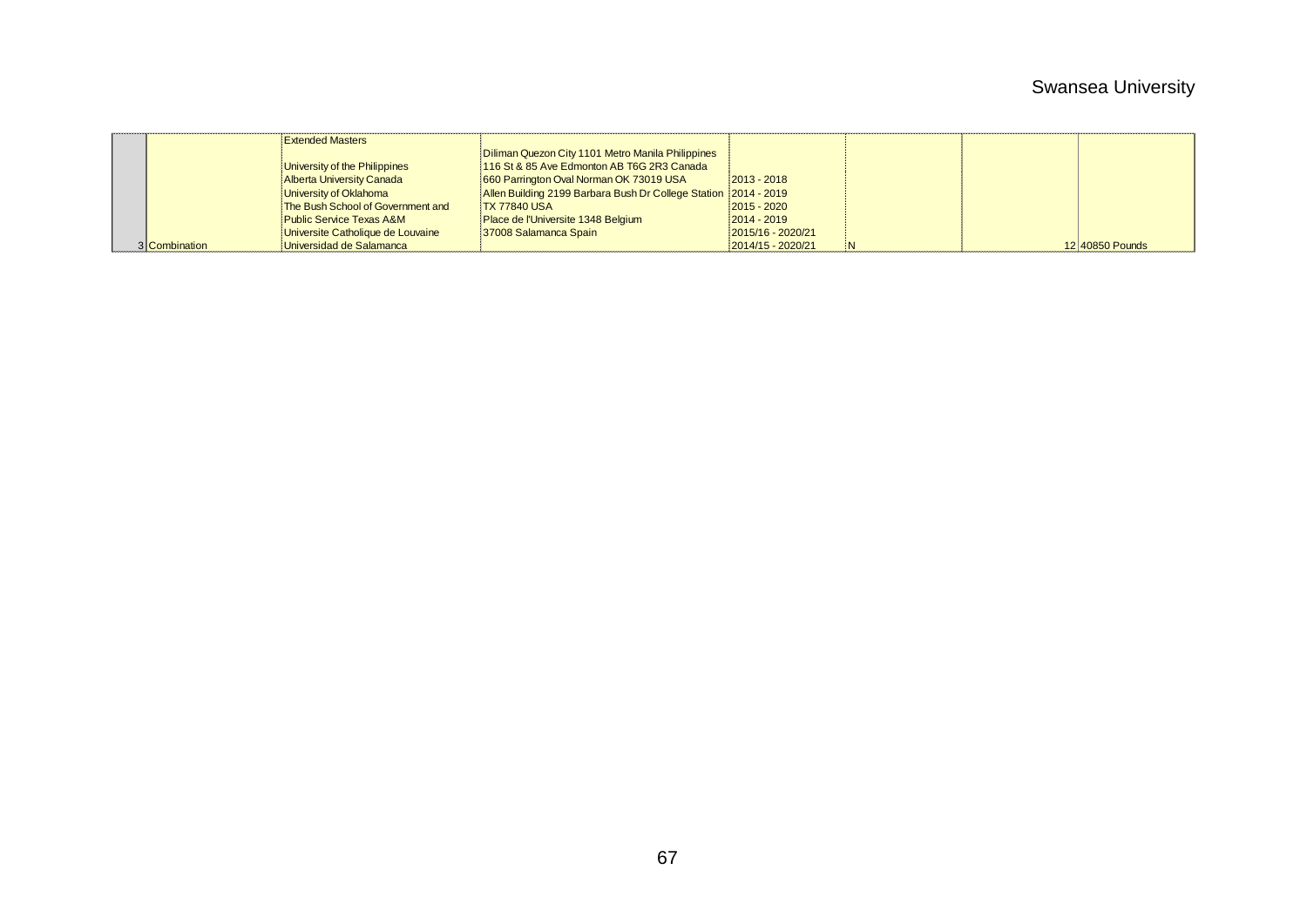#### **Institutional fee and access plan 2017/18 Table G: Targets**

Institution name: Swansea University Institution UKPRN: 10007855

**Guidance note**

A tee and access plan should contain SMARI institutional targets that contribue to demonstrating the applicant's commitment to increasing and/or maintaining the number of students from under-represented groups in higher ed

While HEFCW accepts that it is neither beneficial nor meaningful to set targets in all fee plan areas, applicants will want to satisfy themselves that they have sufficient targets to provide a full account of, and return o

| Row            | Target description<br>(maximum 500 characters)                                                                                                                                                                                                                                                                                                                                                                                                     | Measure type (as listed in table B a) and B b))<br>Please select from drop down list                                                                                                                        |                | Is the achievement of the target the<br>responsibility of more than one fee and<br>access plan applicant? | Baseline year<br>Baseline data<br>Please provide<br>numbers and/or<br>percentages where |                         |       |                     |       |     |                     |  |              |                                                                        |  |  |  |  | Target | Optional longer term targets |  |  |  | Please provide a commentary on the 2017/18<br>targets where numerical descriptions are not<br>appropriate. We would expect most targets to be<br>numerically based. |
|----------------|----------------------------------------------------------------------------------------------------------------------------------------------------------------------------------------------------------------------------------------------------------------------------------------------------------------------------------------------------------------------------------------------------------------------------------------------------|-------------------------------------------------------------------------------------------------------------------------------------------------------------------------------------------------------------|----------------|-----------------------------------------------------------------------------------------------------------|-----------------------------------------------------------------------------------------|-------------------------|-------|---------------------|-------|-----|---------------------|--|--------------|------------------------------------------------------------------------|--|--|--|--|--------|------------------------------|--|--|--|---------------------------------------------------------------------------------------------------------------------------------------------------------------------|
|                |                                                                                                                                                                                                                                                                                                                                                                                                                                                    |                                                                                                                                                                                                             | Y/N            | If Y please provide partner<br>name(s)                                                                    |                                                                                         | appropriate<br>%<br>No. |       | 2017/18<br>No.<br>% |       | No. | 2018/19<br>%<br>No. |  | 2019/20<br>% | (maximum 500 characters)                                               |  |  |  |  |        |                              |  |  |  |                                                                                                                                                                     |
|                | Widening Access - Participation - The proportion of Welsh domiciled<br>undergraduate students [First degree, first year, all modes with Welsh<br>Postcodes, FPE] who are domiciled in the bottom quintile of Lower Super<br>Output Areas in the Welsh Index of Multiple Deprivation or Communities<br>First cluster areas.                                                                                                                         | a2 Attracting and retaining students and prospective students from under-<br>represented groups, which may include students from less advantaged<br>backgrounds and students with protected characteristics | N              |                                                                                                           | 2014-15                                                                                 | 394                     | 22.6% | 470                 | 23.5% |     |                     |  |              |                                                                        |  |  |  |  |        |                              |  |  |  |                                                                                                                                                                     |
| $\overline{2}$ | Widening Access - Non-completion - The proportion of full-time, first<br>degree, first year undergraduate students [UK Domicile with Welsh<br>postcode based on HESA PI population year 1, excluding UG Other non-<br>degree, FPE] who are domiciled in the bottom quintile of Lower Super<br>Output Areas in the Welsh Index of Multiple Deprivation or Communities<br>First cluster areas no longer in higher education following year of entry. | a4 Supporting and increasing student retention and completion,<br>particularly for those from low participation neighbourhoods, looked after<br>children, care leavers and carers                           | N              |                                                                                                           | 2013-14                                                                                 | 31                      | 9.8%  | 40                  | 8.7%  |     |                     |  |              | 17/18 target is based on data available in 16/17 for<br>non-completion |  |  |  |  |        |                              |  |  |  |                                                                                                                                                                     |
|                | Widening Participation - The proportion of all UK domiciled<br>undergraduate first degree, first year students (also based on all modes,<br>country postcode, FPE) studying at Swansea University who are from UK<br>low participation areas.                                                                                                                                                                                                      | a2 Attracting and retaining students and prospective students from under-<br>epresented groups, which may include students from less advantaged<br>backgrounds and students with protected characteristics  | N              |                                                                                                           | 2014-15                                                                                 | 1,138                   | 30.9% | 1.340               | 31.6% |     |                     |  |              |                                                                        |  |  |  |  |        |                              |  |  |  |                                                                                                                                                                     |
|                | Widening Participation - Non-completion - The proportion of full-time,<br>first degree, first year undergraduate students [UK Domicile based on<br>postcode using HESA PI population year 1, excluding UG Other non-<br>degree, FPE] who are no longer in higher education following year of entry.                                                                                                                                                | a4 Supporting and increasing student retention and completion,<br>particularly for those from low participation neighbourhoods, looked after<br>children, care leavers and carers                           | N              |                                                                                                           | 2013-14                                                                                 | 68                      | 7.2%  | 73                  | 6.7%  |     |                     |  |              | 17/18 target is based on data available in 16/17 for<br>non-completion |  |  |  |  |        |                              |  |  |  |                                                                                                                                                                     |
| 5              | Low Income Students - The proportion of first year (first degree)<br>undergraduate students (FPE) in receipt of the University's low-income<br>progression bursary.                                                                                                                                                                                                                                                                                | a2 Attracting and retaining students and prospective students from under-<br>represented groups, which may include students from less advantaged<br>backgrounds and students with protected characteristics | N              |                                                                                                           | 2014-15                                                                                 | 1.175                   | 26.4% | 1.450               | 28.3% |     |                     |  |              |                                                                        |  |  |  |  |        |                              |  |  |  |                                                                                                                                                                     |
|                | Low Income Students - Non-completion - The proportion of full-time,<br>first year (first degree) undergraduate students in receipt of the University's<br>low-income progression bursary no longer in higher education following<br>year of entry [based on UK domicile, HESA PI population year 1, excluding children, care leavers and carers<br>other undergraduate, FPE].                                                                      | a4 Supporting and increasing student retention and completion,<br>particularly for those from low participation neighbourhoods, looked after                                                                | $\overline{N}$ |                                                                                                           | 2013-14                                                                                 | 71                      | 6.5%  | 75                  | 6.0%  |     |                     |  |              | 17/18 target is based on data available in 16/17 for<br>non-completion |  |  |  |  |        |                              |  |  |  |                                                                                                                                                                     |
| $\overline{7}$ | Low Income Students - International Mobility - The number of students<br>(FPE) with household incomes of less than £25,000 taking overseas<br>mobility opportunities as a proportion of the total number of students taking<br>these opportunities.                                                                                                                                                                                                | a5 Improving the experience of higher education of students from under-<br>epresented groups including activities to promote an international<br>experience                                                 | N              |                                                                                                           | 2014-15                                                                                 | 78                      | 16.5% | 87                  | 17.4% |     |                     |  |              |                                                                        |  |  |  |  |        |                              |  |  |  |                                                                                                                                                                     |
| 8              | Looked After Children (LAC) - the number of LAC undertaking an<br>undergraduate first degree at the University [First year, FPE students].                                                                                                                                                                                                                                                                                                         | a2 Attracting and retaining students and prospective students from under-<br>represented groups, which may include students from less advantaged<br>backgrounds and students with protected characteristics | N              |                                                                                                           | 2014-15                                                                                 | 19                      | 0.4%  | 22                  | 0.4%  |     |                     |  |              |                                                                        |  |  |  |  |        |                              |  |  |  |                                                                                                                                                                     |
|                | Welsh Medium - The number of students (FPE) studying higher education<br>courses in Welsh at Swansea University; Undertaking at least 5 credits of<br>their course through the medium of Welsh                                                                                                                                                                                                                                                     | a2 Attracting and retaining students and prospective students from under-<br>represented groups, which may include students from less advantaged<br>backgrounds and students with protected characteristics | N              |                                                                                                           | 2014-15                                                                                 | 328                     |       | 400                 |       |     |                     |  |              |                                                                        |  |  |  |  |        |                              |  |  |  |                                                                                                                                                                     |
| 10             | Welsh Medium - The number of students (FPE) studying higher education a2 Attracting and retaining students and prospective students from under-<br>courses in Welsh at Swansea University; ii) Undertaking at least 40 credits represented groups, which may include students from less advantaged<br>of their course through the medium of Welsh                                                                                                  | backgrounds and students with protected characteristics                                                                                                                                                     | N              |                                                                                                           | 2014-15                                                                                 | 103                     |       | 110                 |       |     |                     |  |              |                                                                        |  |  |  |  |        |                              |  |  |  |                                                                                                                                                                     |
| 11             | Part-time Students - Participation - The proportion of first year,<br>undergraduate first degree students (FPE) undertaking a part-time degree                                                                                                                                                                                                                                                                                                     | a2 Attracting and retaining students and prospective students from under-<br>represented groups, which may include students from less advantaged<br>backgrounds and students with protected characteristics | N              |                                                                                                           | 2014-15                                                                                 | 93                      | 2.1%  | 130                 | 2.5%  |     |                     |  |              |                                                                        |  |  |  |  |        |                              |  |  |  |                                                                                                                                                                     |